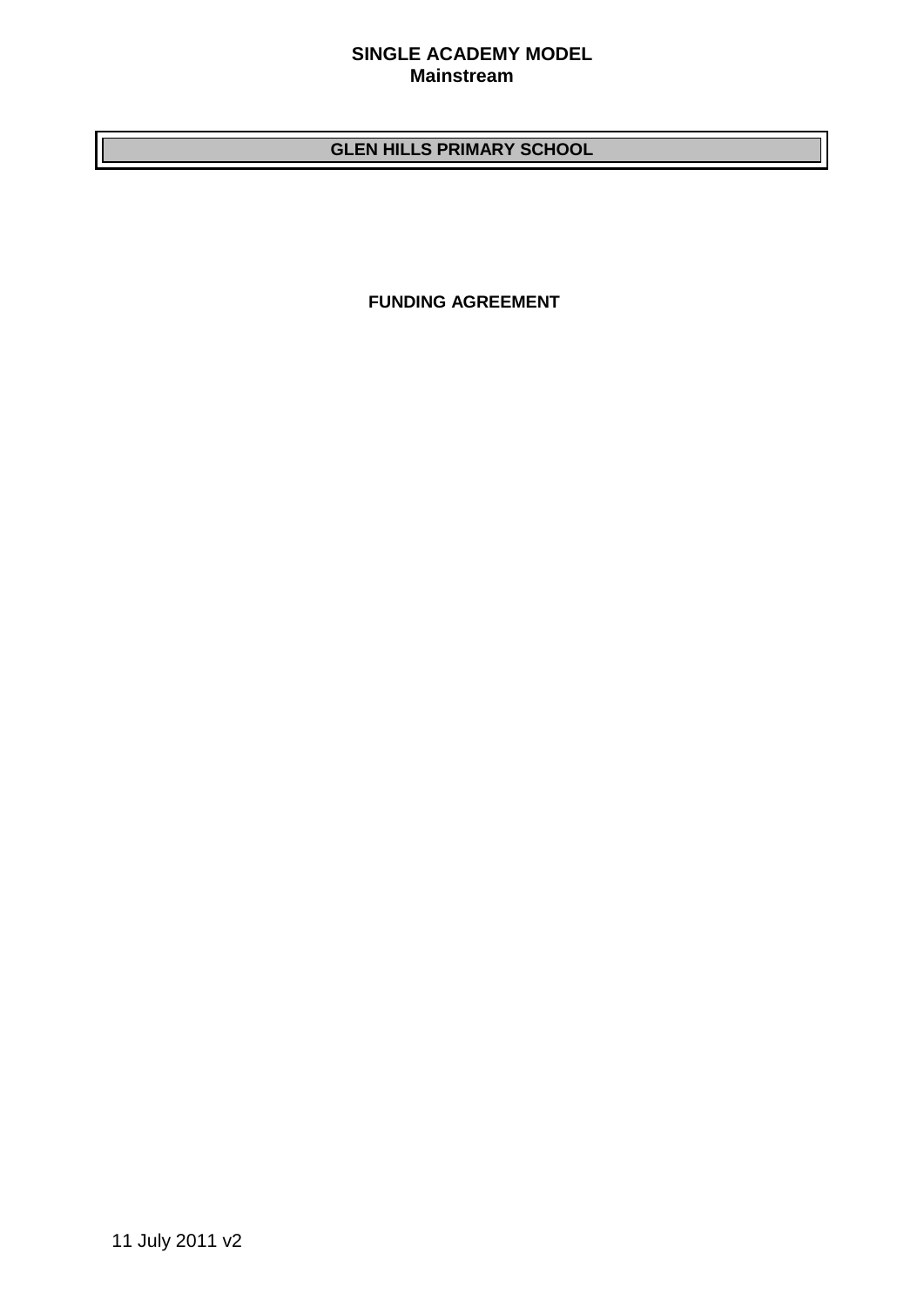# **GLEN HILLS PRIMARY SCHOOL FUNDING AGREEMENT CONTENTS:**

| <b>SECTION</b>                                     | <b>CLAUSE NO</b> |
|----------------------------------------------------|------------------|
| <b>INTRODUCTION</b>                                | $1 - 8$          |
| <b>LEGAL AGREEMENT</b>                             | 9                |
| <b>CHARACTERISTICS OF THE ACADEMY</b>              | 10               |
| <b>ACADEMY OPENING DATE</b>                        | 11               |
| <b>CONDITIONS OF GRANT</b>                         |                  |
| General                                            | 12               |
| Governance                                         | $13 - 14$        |
| Conduct                                            | 15               |
| <b>Criminal Records Bureau Checks</b>              | 16               |
| <b>Pupils</b>                                      | 17               |
| Designated Teacher for Looked After Children       | <b>17A</b>       |
| Teachers and other staff                           | $18 - 21$        |
| Curriculum, curriculum development and delivery    |                  |
| and RE and collective worship                      | 22-28A           |
| Assessment                                         | 29               |
| Exclusions                                         | 30               |
| School meals                                       | $31 - 32$        |
| Charging                                           | 33               |
| <b>International Education Surveys</b>             | 33A              |
| <b>GRANTS TO BE PAID BY THE SECRETARY OF STATE</b> |                  |
| General                                            | $34 - 35$        |
| <b>Capital Grant</b>                               | $36 - 39$        |
| Arrangements for Payment of Capital Grant          | 40               |
| <b>General Annual Grant</b>                        | $41 - 53$        |
| <b>Earmarked Annual Grant</b>                      | $54 - 55$        |
| Arrangements for payment of GAG and EAG            | $56 - 60$        |
| Other relevant funding                             | $61 - 64$        |
| <b>FINANCIAL AND ACCOUNTING REQUIREMENTS</b>       |                  |
| General                                            | $65 - 79A$       |
| <b>Borrowing Powers</b>                            | $80 - 81$        |
| Disposal of Assets                                 | $82 - 88$        |

# **TERMINATION**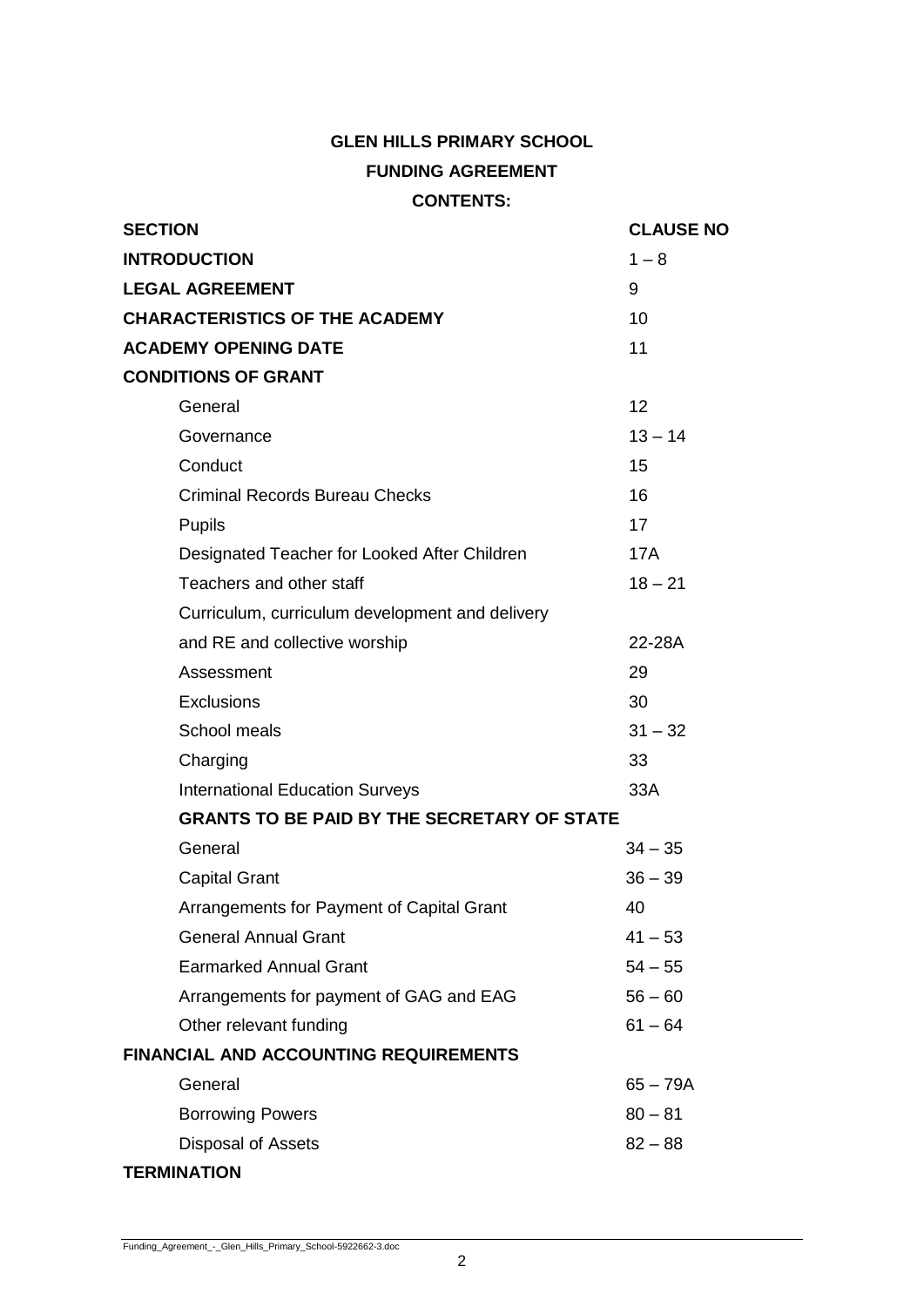| General                                                                          | $89 - 102$    |
|----------------------------------------------------------------------------------|---------------|
| <b>Change of Control</b>                                                         | $102A - 102C$ |
| <b>Effect of Termination</b>                                                     | $103 - 110$   |
| <b>GENERAL</b>                                                                   |               |
| Information                                                                      | $111 - 112$   |
| Access by Secretary of State's Officers                                          | $113 - 115$   |
| <b>Restrictions on Land Transfer</b>                                             | 115A          |
| <b>Notices</b>                                                                   | $116 - 117$   |
| General                                                                          | $118 - 119$   |
| <b>ANNEXES TO AGREEMENT</b>                                                      |               |
| Memorandum and Articles of the Academy Trust                                     | Annex A       |
| <b>Admissions Requirements</b>                                                   | Annex B       |
| Arrangements for pupils with SEN and disabilities at each                        |               |
| Academy                                                                          | Annex C       |
| Serious incidents of misbehaviour leading to fixed period or permanent exclusion |               |
|                                                                                  | Annex D       |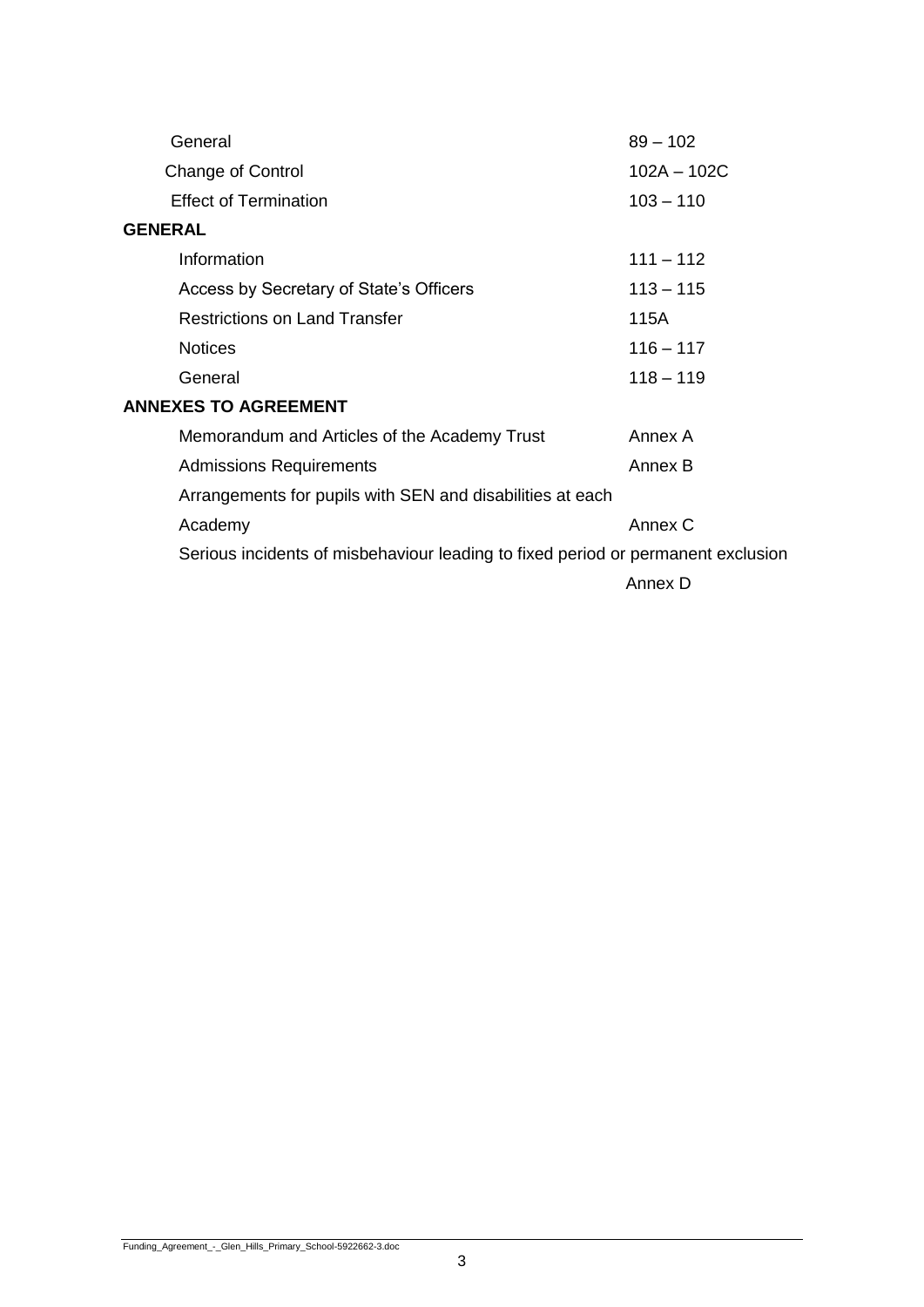## **INTRODUCTION**

- 1) This Agreement is made under section 1 of the Academies Act 2010 between the Secretary of State for Education ("the Secretary of State") and Glen Hills Primary School (the "Academy Trust").
- 2) The Academy Trust is a Company incorporated in England and Wales, limited by guarantee with registered Company number 07941899.
- 3) The following expressions used in this Agreement have the respective meanings assigned to them by the numbered clauses of this Agreement referred to immediately after the reference to the expressions
	- a) "Academies Financial Handbook" clause 66;
	- b) "Accounting Officer" clause 65;
	- c) "Annual Letter of Funding" clause 59;
	- d) "Chief Inspector" means Her Majesty's Chief Inspector of Education, Children's Services and Skills or his successor;
	- e) "GAG" clause 35;
	- f) "Capital Expenditure" clause 36;
	- g) "Capital Grant" clause 36;
	- h) "EAG" clause 35;
	- i) "Recurrent Expenditure" clause 35;
	- j) "Start-up Period" clause 49;
- 4) In this Agreement the following words and expressions shall have the following meanings:-

"Academy Financial Year" means the year from 1<sup>st</sup> September to 31<sup>st</sup> August or such other period as the Secretary of State may from time to time specify by notice in writing to the Academy Trust;

"Additional Governors" means Governors who may be appointed by the Secretary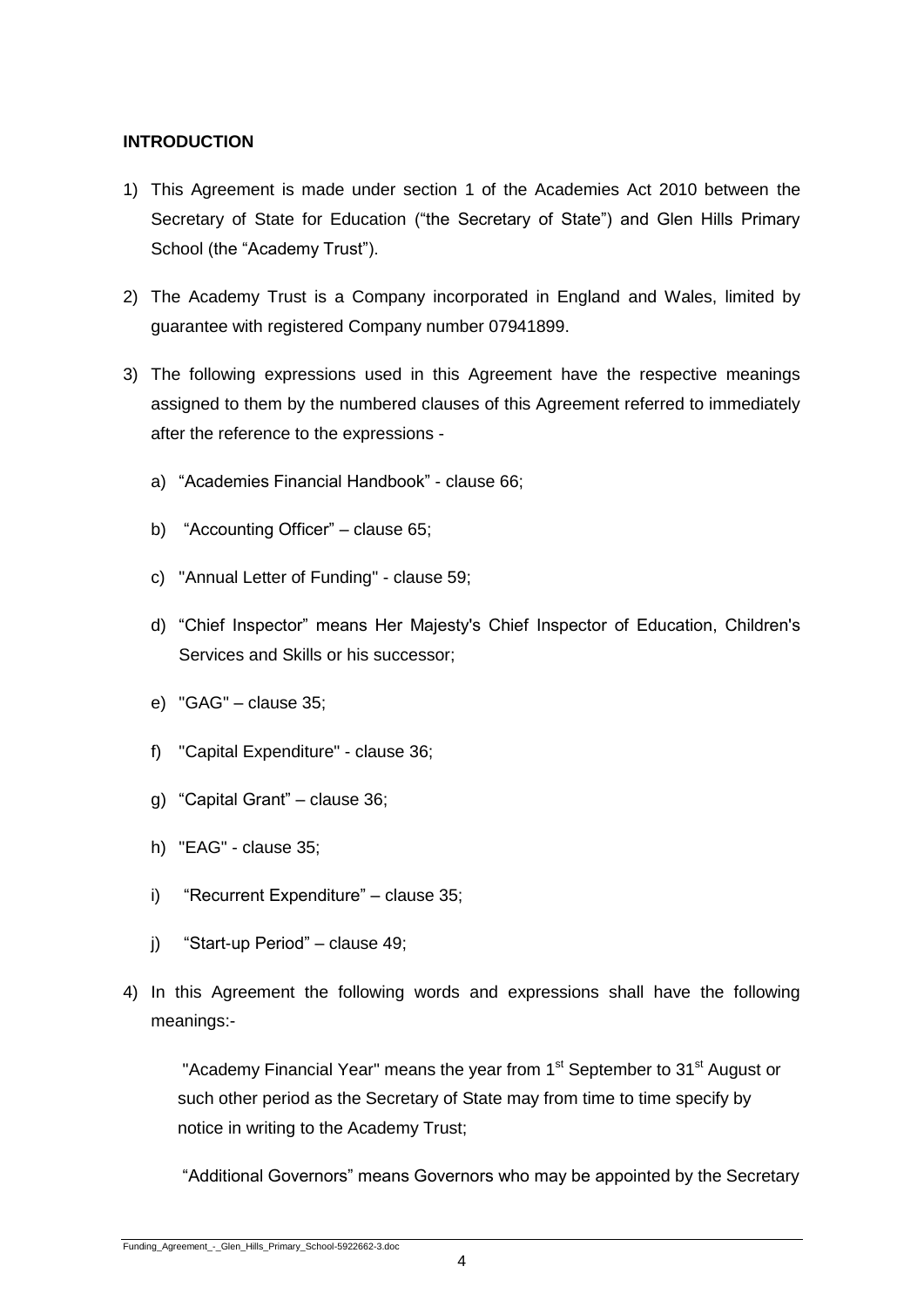of State under the Articles of Association.

"Business Day" means any day other than a Saturday, Sunday, Christmas Day, Good Friday or a day which is a bank holiday with the meaning given to that expression in the Banking and Financial Dealings Act 1971;

"Control' in relation to a body corporate ('Entity') means the legal or beneficial ownership of 30 per cent or more of the issued shares in the Entity ordinarily having voting rights or the power of a person ('A') otherwise to secure – (a) by means of the holding of shares in that Entity or having an interest conferring voting rights at general meetings of the membership of the Entity or of any other body corporate;

(b) by virtue of any powers conferred by the articles of association or other document regulating that Entity or any other Entity or partnership including, without limitation, the power to appoint or remove a majority of the governing body thereof, or

(c) by virtue of any agreement, understanding or arrangement between any person or persons,

that the affairs of the first-mentioned Entity are conducted in accordance with the wishes of A and 'Controls' shall be construed accordingly;

"DfE" means Department for Education;

"Further Governors" means Governors who may be appointed by the Secretary of State under the Articles of Association if a Special Measures Termination Event, as defined in this Agreement, occurs;

"LA" means the Local Authority in the area in which the Academy is situated;

"Memorandum" and "Articles" means the Memorandum and Articles of Association of the Academy Trust for the time being in force, a copy of the current version of which is annexed to this Agreement as Annex A;

"the Land" means the publicly funded land (including for the avoidance of doubt all buildings, structures landscaping and other erections) situated at and known as Glen Hills Primary School and registered under Title number LT382017;

"parents" means parents or guardians;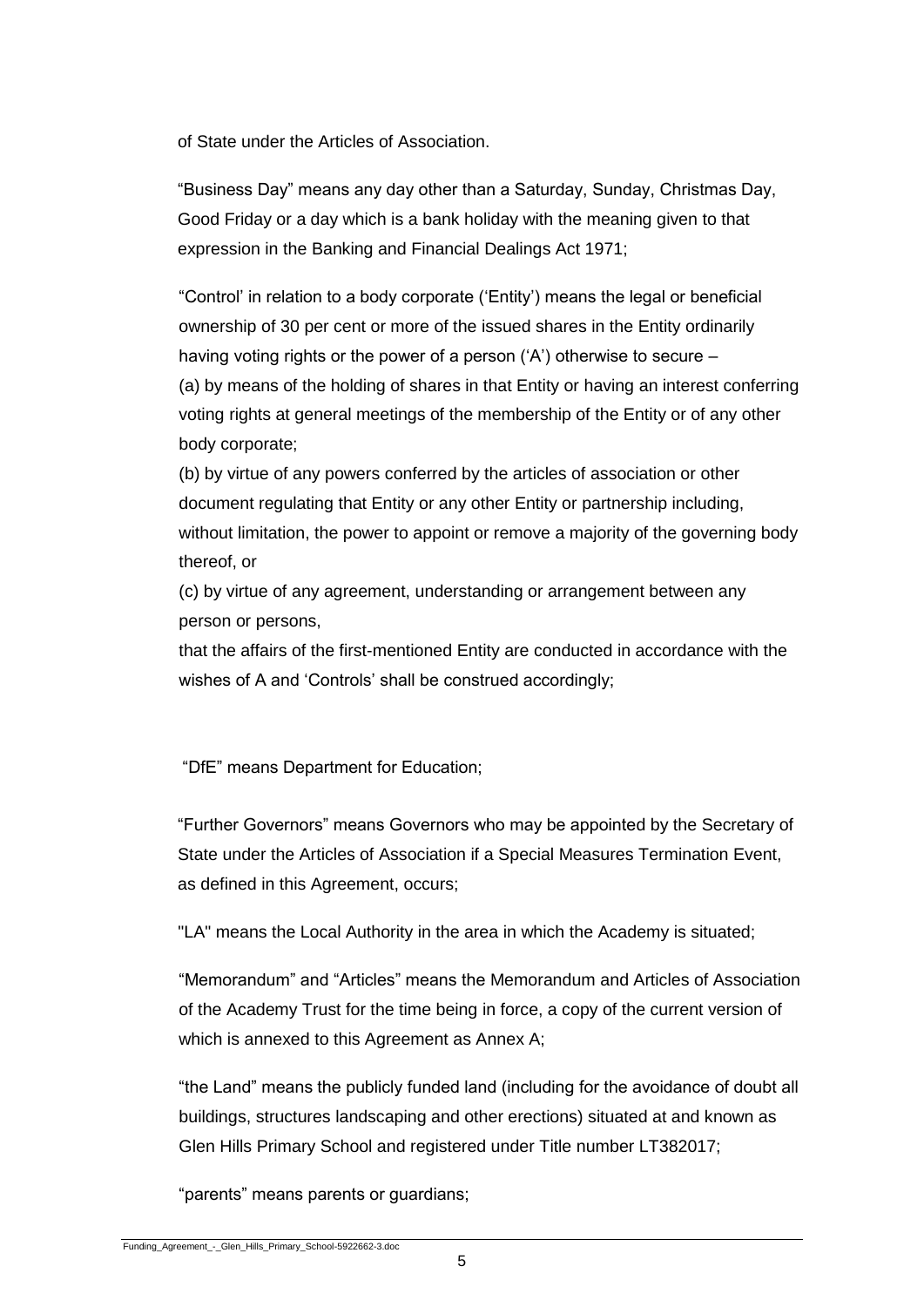"persons" includes a body of persons, corporate or incorporate;

"Principal" means the head teacher of the Academy;

"Principal Regulator" means the entity appointed as the Principal Regulator further to the Charities Act 2006;

references to "school" shall where the context so admits be references to the Academy;

"SEN" means Special Educational Needs;

- 5) The Interpretation Act 1978 shall apply for the interpretation of this Agreement as it applies for the interpretation of an Act of Parliament.
- 6) Expressions defined in this Agreement shall have the same meaning where used in any Annex to this Agreement.
- 7) Questions arising on the interpretation of the arrangements in this Agreement shall be resolved by the Secretary of State after consultation with the Academy Trust.
- 8) Section 1 (3) of the Academies Act 2010 states that:
	- (3) An Academy agreement is an agreement between the Secretary of State and the other party under which-
		- (a) the other party gives the undertakings in subsection (5), and
		- (b) the Secretary of State agrees to make payments to the other party in consideration of those undertakings.

# **LEGAL AGREEMENT**

9) In consideration of the Academy Trust undertaking to establish and maintain, and to carry on or provide for the carrying on of, an independent school in England to be known as the Glen Hills Primary School Academy ("the Academy") and having such characteristics as are referred to in clause 10, the Secretary of State agrees to make payments to the Academy Trust in accordance with the conditions and requirements set out in this Agreement. For the avoidance of doubt, any obligations imposed upon or powers given to the Academy by this Agreement are also imposed upon the Academy Trust.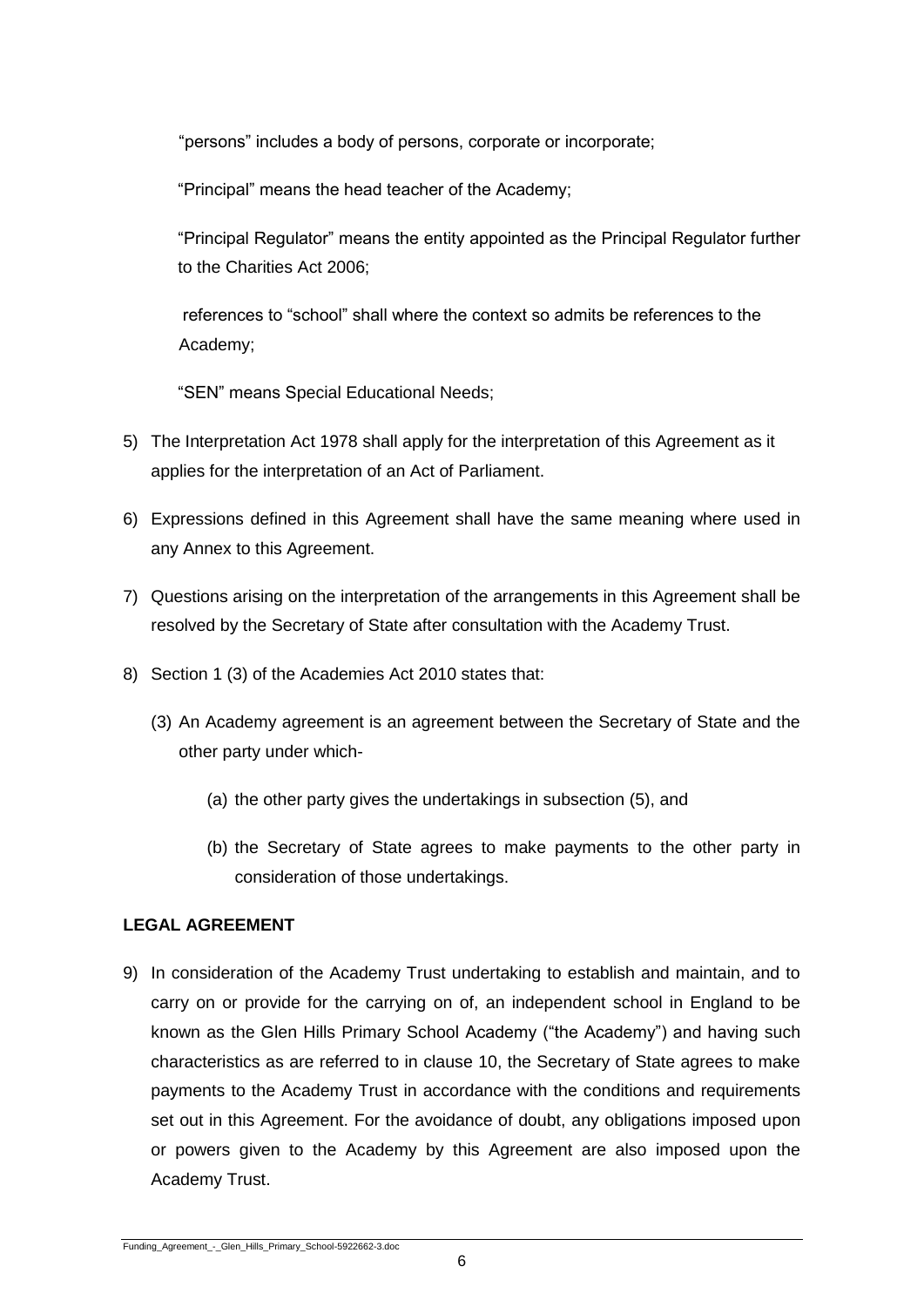# **CHARACTERISTICS OF THE ACADEMY**

- 10) The characteristics of the Academy set down in Section 1(6) of the Academies Act 2010, are that:
	- (a) the school has a curriculum satisfying the requirements of section 78 of EA 2002 (balanced and broadly based curriculum)
	- (b) if the school provides secondary education, its curriculum for the secondary education has an emphasis on a particular subject area, or particular subject areas, specified in the Agreement;
	- (c) the school provides education for pupils of different abilities
	- (d) the school provides education for pupils who are wholly or mainly drawn from the area in which the school is situated.

# **ACADEMY OPENING DATE**

11) The Academy shall open as a school on  $1<sup>st</sup>$  March 2012 replacing Glen Hills Primary School which shall cease to be maintained by the Local Authority on that date, which date shall be the conversion date within the meaning of the Academies Act 2010.

# **CONDITIONS OF GRANT**

## **General**

12) Other conditions and requirements in respect of the Academy are that:

(a) the school will be at the heart of its community, promoting community cohesion and sharing facilities with other schools and the wider community;

(b) there will be assessments of pupils performance as they apply to maintained schools and the opportunity to study for external qualifications in accordance with clause 29 (d);

(c) the admissions policy and arrangements for the school will be in accordance with admissions law, and the DfE Codes of Practice, as they apply to maintained schools; (d) teachers' levels of pay and conditions of service for all employees will be the

responsibility of the Academy Trust;

(e) there will be an emphasis on the needs of the individual pupils including pupils with special education needs (SEN), both those with and without statements of SEN;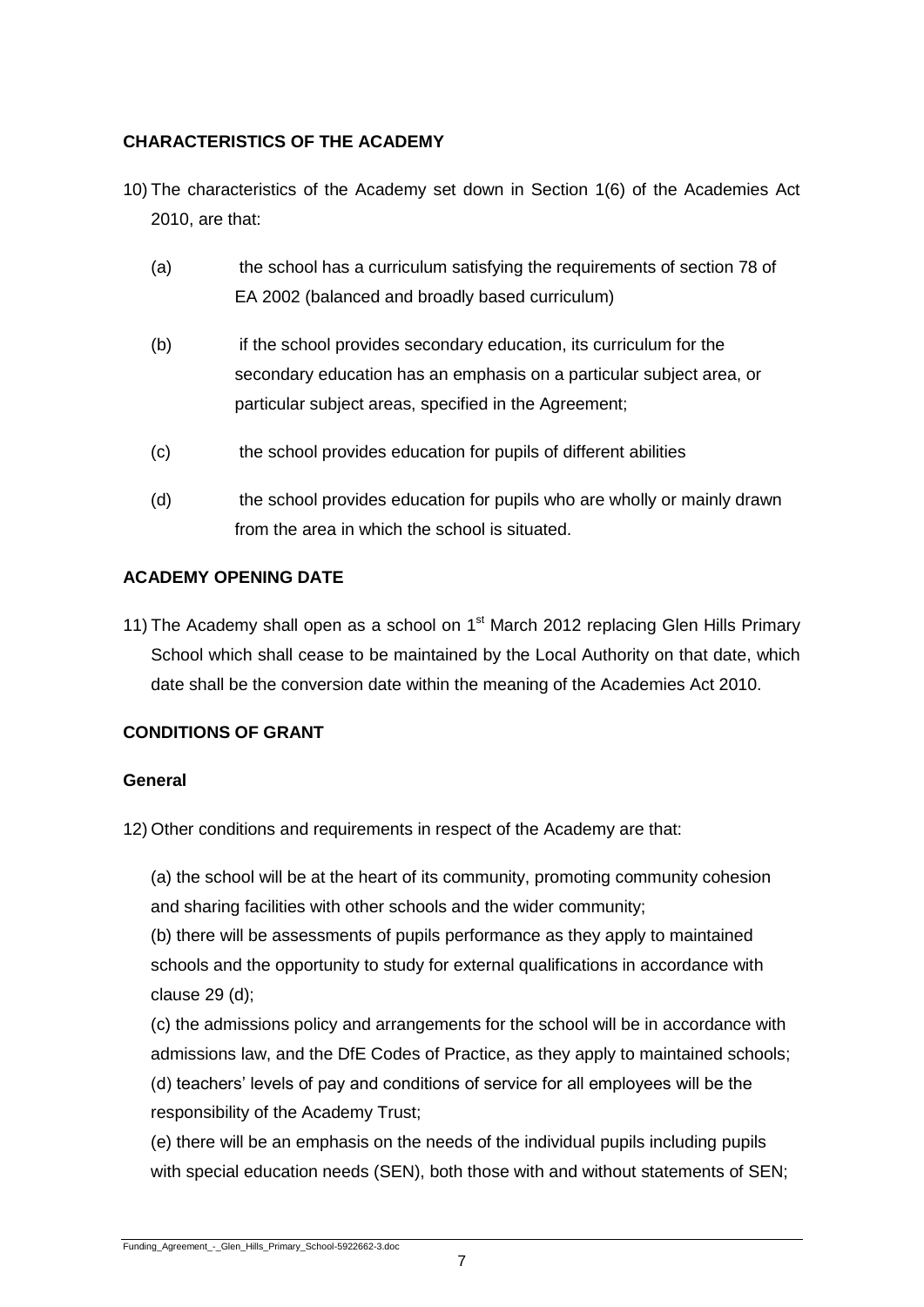(f) there will be no charge in respect of admission to the school and the school will only charge pupils where the law allows maintained schools to charge; (g) the Academy Trust shall as soon as reasonably practicable establish an appropriate mechanism for the receipt and management of donations and shall use reasonable endeavours to procure donations through that mechanism for the purpose of the objects specified in the Articles.

## **Governance**

- 13) The Academy will be governed by a governing body ("the Governing Body") who are the Directors of the company constituted under the Articles of the Academy Trust.
- 14) The Governing Body shall have regard to (but for the avoidance of doubt shall not be bound by) any guidance as to the governance of academies that the Secretary of State may publish.

# **Conduct**

15) The Academy shall be conducted in accordance with:

- a) the Articles, which shall not be amended by the Academy Trust without the written consent of the Secretary of State, such consent not to be unreasonably withheld;
- b) all provisions by or under statute which confer rights or impose obligations on Academies including, without limitation, the independent schools standards prescribed under section 157 of the Education Act 2002 to the extent they apply to the Academy
- c) the terms of this Agreement.

# **Criminal Records Bureau Checks**

16) The Academy shall comply with the requirements of the Education (Independent School Standards) (England) Regulations 2010 (or such other regulations as may for the time being be applicable) in relation to carrying out enhanced criminal records checks, obtaining enhanced criminal records certificates and making any further checks, as required and appropriate for members of staff, supply staff, individual Governors and the Chair of the Governing Body.

## **Pupils**

17) The planned capacity of the Academy is 420 in the age range 4 – 10 year old. The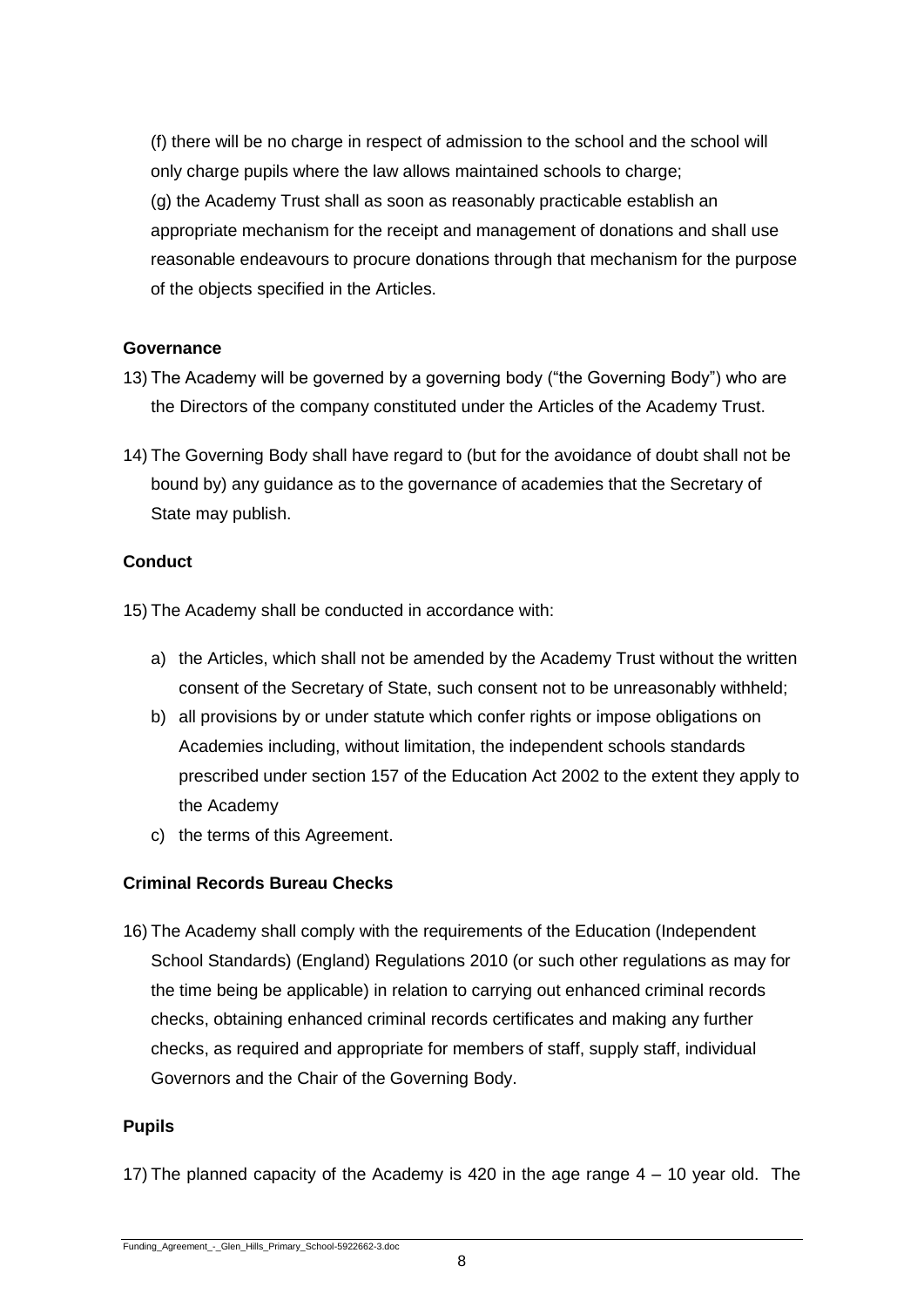Academy will be an all ability inclusive school whose requirements for:

- a) the admission of pupils to the Academy are set out in Annex B to this Agreement;
- b) the admission to the Academy of and support for pupils with SEN and with disabilities (for pupils who have and who do not have statements of SEN) are set out in Annex C to this Agreement;
- c) pupil exclusions are set out in Annex D to this Agreement.

# **Designated Teacher for Looked After Children**

17A) The Academy Trust will in respect of the Academy act in accordance with, and be bound by, all relevant statutory and regulatory provisions and have regard to any guidance and codes of practice issued pursuant to such provisions, as they apply at any time to a maintained school, relating to the designation of a person to manage the teaching and learning programme for children who are looked after by an LA and are registered pupils at the school. For the purpose of this clause, any reference to the governing body of a maintained school in such statutory and regulatory provisions, or in any guidance and code of practice issued pursuant to such provisions, shall be deemed to be references to the Governing Body of the Academy Trust.

## **Teachers and other staff**

- 18) Subject to clause 19, the Academy Trust shall not employ anyone under a contract of employment or for services to carry out planning and preparing lessons and courses for pupils, delivering lessons to pupils, assessing the development, progress and attainment of pupils, and reporting on the development, progress and attainment of pupils ("specified work") who is not either:
	- a) a qualified teacher within the meaning of regulations made under section 132 of the Education Act 2002; or
	- b) otherwise eligible to do specified work under the Education (Specified Work and Registration) (England) Regulations 2003 (SI 2003/1663), which for the purpose of this clause shall be construed as if the Academy were a maintained school.
- 19) Clause 18 does not apply to anyone who:
	- a) was transferred to the employment of the Academy Trust by virtue of the Transfer of Undertakings (Protection of Employment) Regulations 2006;
	- b) immediately prior to the transfer, was employed to do specified work; and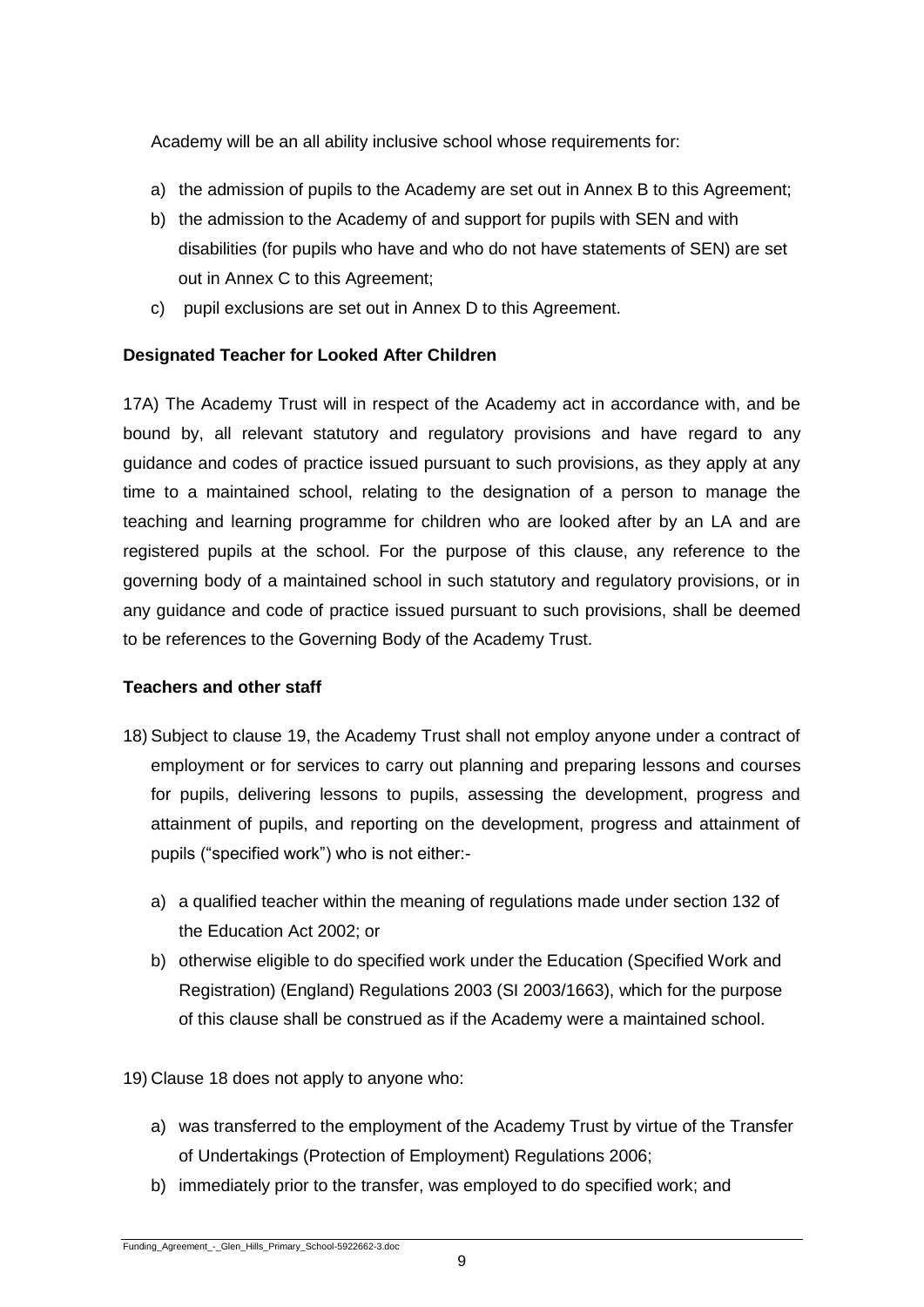- c) immediately prior to the transfer, was not:
	- (i) a qualified teacher within the meaning of regulations made under section 132 of the Education Act 2002 and registered with full registration with the appropriate body, or
	- (ii) eligible to do specified work under the Education (Specified Work and Registration) (England) Regulations 2003 (SI 2003/1663)

("transferred staff member"). The Academy Trust shall use its best endeavours to ensure that any transferred staff member who undertakes specified work and does not meet the requirements of clause 18(a) or clause 18(b) meets such requirements as soon as possible.

- 20) The Academy Trust shall ensure that all teachers employed at the Academy have access to the Teachers Pension Scheme and, in so doing, will comply with the statutory provisions underlying the scheme.
- 21) The Academy Trust shall ensure that all employees at the Academy other than teachers have access to the Local Government Pension Scheme.

# **Curriculum, curriculum development and delivery and RE and collective worship**

## 22) NOT USED

22A) The Academy Trust shall publish information in relation to its current curriculum provision. Such information shall include details relating to

- a) the content of the curriculum;
- b) its approach to the curriculum; and
- c) NOT USED

d) how parents (including prospective parents) can obtain further information in relation to the Academy's curriculum.

- 23) The Academy Trust shall ensure that the broad and balanced curriculum includes English, Mathematics and Science.
- 24) The Academy Trust shall make provision for the teaching of religious education and for a daily act of collective worship at the Academy.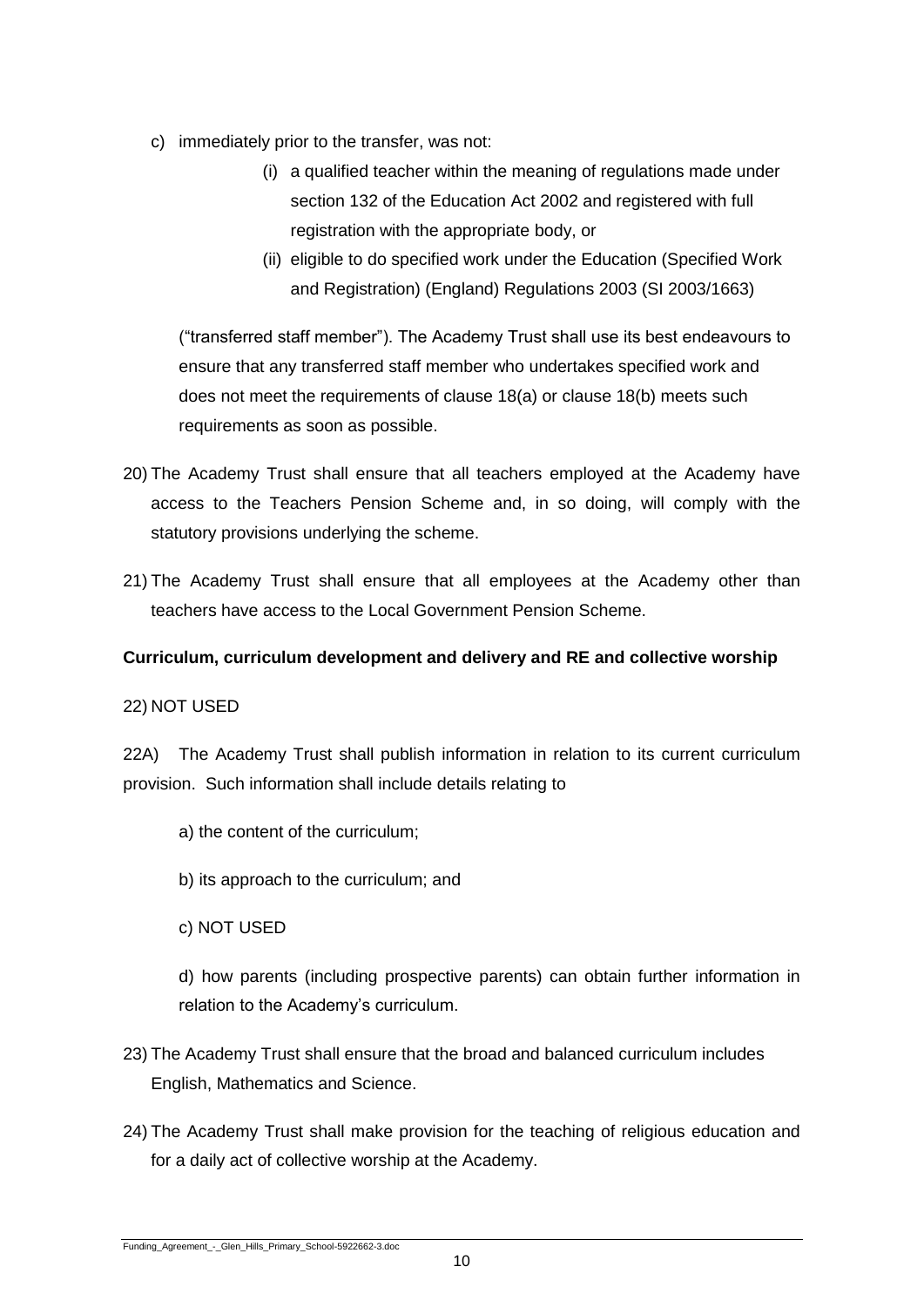#### 25) NOT USED

- 26) Where the Academy has not been designated with a religious character in accordance with section 124B of the School Standards and Framework Act 1998 or further to Section 6(8) of the Academies Act 2010:
	- a) subject to clause 27, the Academy Trust shall ensure that provision shall be made for religious education to be given to all pupils at the Academy in accordance with the requirements for agreed syllabuses in section 375(3) of the Education Act 1996 and paragraph 2(5) of Schedule 19 to the School Standards and Framework Act 1998;
	- b) subject to clause 27, the Academy Trust shall ensure that the Academy complies with the requirements of section 70(1) of, and Schedule 20 to, the School Standards and Framework Act 1998 as if it were a community, foundation or voluntary school which does not have a religious character, except that the provisions of paragraph 4 of that Schedule do not apply. The Academy may apply to the Secretary of State for consent to be relieved of the requirement imposed by paragraph 3(2) of that Schedule, the Secretary of State's consent to such an application not to be unreasonably withheld or delayed;
	- c) the Academy Trust:
		- (1) agrees that before making an application pursuant to the Religious Character of Schools (Designation Procedure) (Independent Schools) (England) Regulations 2003 for the Academy to be designated as a school with religious character it shall seek the prior written consent of the Secretary of State;
		- (2) hereby acknowledges that the Secretary of State may in his absolute discretion refuse or consent to the Academy Trust making such an application.
- 27) Section 71(1) (6) and (8) of the School Standards and Framework Act 1998 shall apply as if the Academy were a community, foundation or voluntary school, and as if references to "Religious Education" and to "Religious Worship" in that section were references to the religious education and religious worship provided by the Academy in accordance with clauses 25 or 26 as appropriate.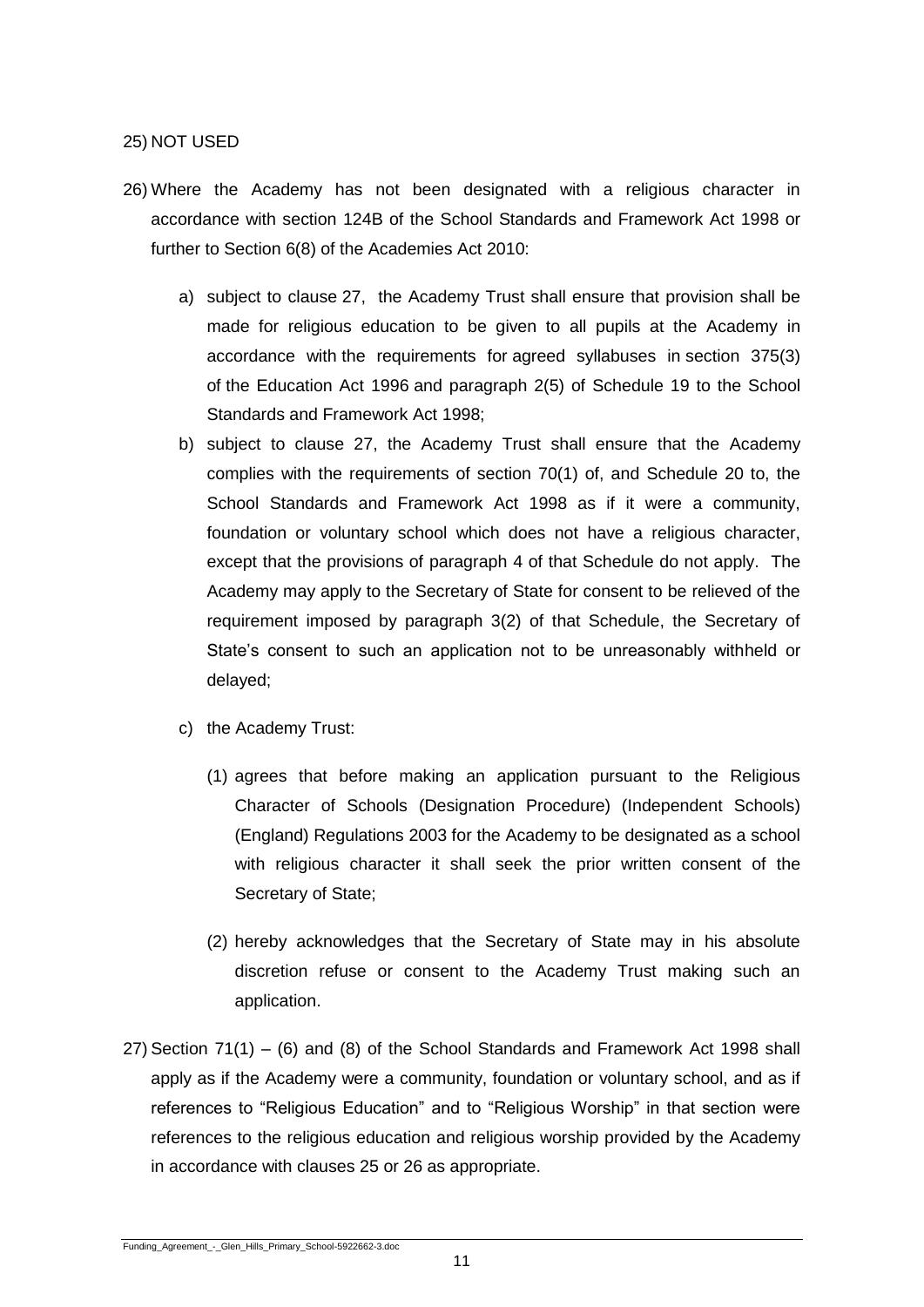- 28) The Academy Trust shall have regard to any guidance issued by the Secretary of State on sex and relationship education to ensure that children at the Academy are protected from inappropriate teaching materials and they learn the nature of marriage and its importance for family life and for bringing up children.
- 28A) The Academy Trust agrees to act in accordance with Sections 406 (Political Indoctrination) and 407 (Duty to secure balanced treatment of political issues) of the Education Act 1996 as if it were a maintained school, subject to the following modifications:
	- a) references to any maintained school shall be treated as references to the Academy;
	- b) references to registered pupils shall be treated as references to registered pupils at the Academy;
	- c) references to the governing body or the local authority shall, in each case, be treated as references to the Academy Trust; and
	- d) references to the head teacher shall, in each case, be treated as references to the Principal of the Academy.

#### **Assessment**

- 29) The Secretary of State will notify the appropriate body for assessment purposes about the Academy.
	- a) The Academy Trust shall ensure that the Academy complies with any guidance issued by the Secretary of State from time to time to ensure that pupils take part in assessments and in teacher assessments of pupil's performance as they apply to maintained schools.
	- b) The Academy Trust shall report to any body on assessments under clause 29 as the Secretary of State shall prescribe and shall provide such information as may be required by that body as applies to maintained schools.
	- c) In respect of all Key Stages, the Academy Trust will submit the Academy to monitoring and moderation of its assessment arrangements as prescribed by the Secretary of State.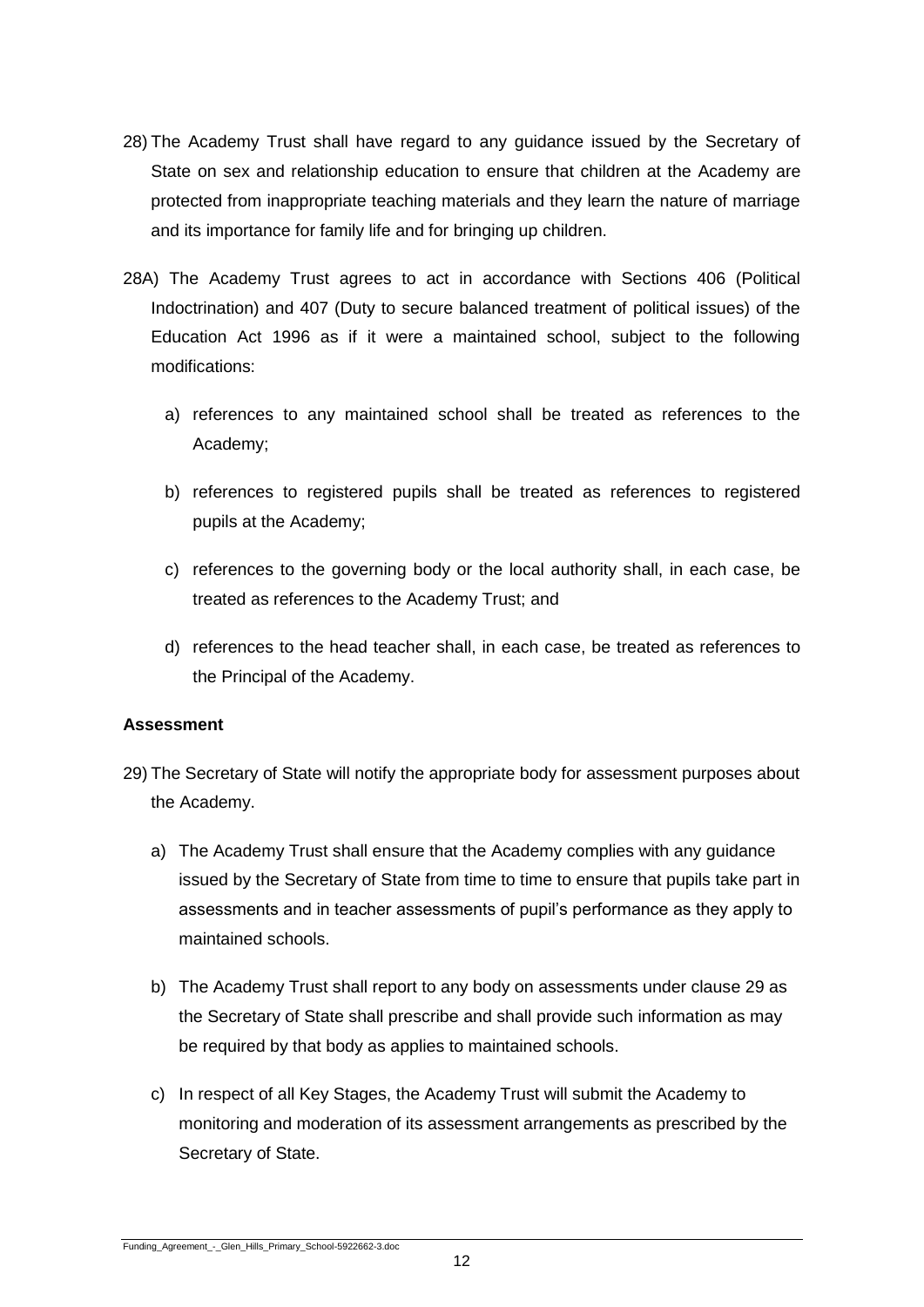d) The Academy Trust may not offer courses at the Academy which lead to relevant qualifications, as defined in section 96 of the Learning and Skills Act 2000, unless the Secretary of State gives specific approval for such courses.

#### **Exclusions Agreement**

- 30) The Academy Trust shall, if invited to do so by an LA, enter into an agreement in respect of the Academy with that LA, which has the effect that where:
	- a) the Academy Trust admits a pupil to the Academy who has been permanently excluded from a maintained school, the Academy itself or another Academy with whom the LA has a similar agreement; or
	- b) the Academy Trust permanently excludes a pupil from the Academy

payment will flow between the Academy Trust and the LA in the same direction and for the same amount that it would, were the Academy a maintained school, under Regulations made under section 47 of the School Standards and Framework Act 1998 relating to the addition or deduction of a maintained school's budget following a permanent exclusion or the admission of a permanently excluded pupil. At the date of this Agreement, the applicable Regulation is Regulation 23 of the School Finance (England) Regulations 2008.

## **School Meals**

- 31) The Academy Trust shall, if requested to do so by or on behalf of any pupils at the Academy, provide school lunches for those pupils unless it would be unreasonable for it to do so. Subject to the provisions of clause 32 charges may be levied for lunches, but the Academy Trust shall otherwise fund the cost of such school lunches from its GAG.
- 32) In relation to a pupil who is himself or whose parents are in receipt of benefits mentioned in section 512ZB of the Education Act 1996 (or equivalent provision governing the entitlement to free school lunches of pupils at maintained schools), the Academy Trust shall ensure that a school lunch is provided for such a pupil free of charge to be funded out of the Academy Trust's GAG.

## **Charging**

33) Sections 402 (Obligation to enter pupils for public examinations), 450 - 457 (charges), 459 (regulations about information about charges and school hours) and 460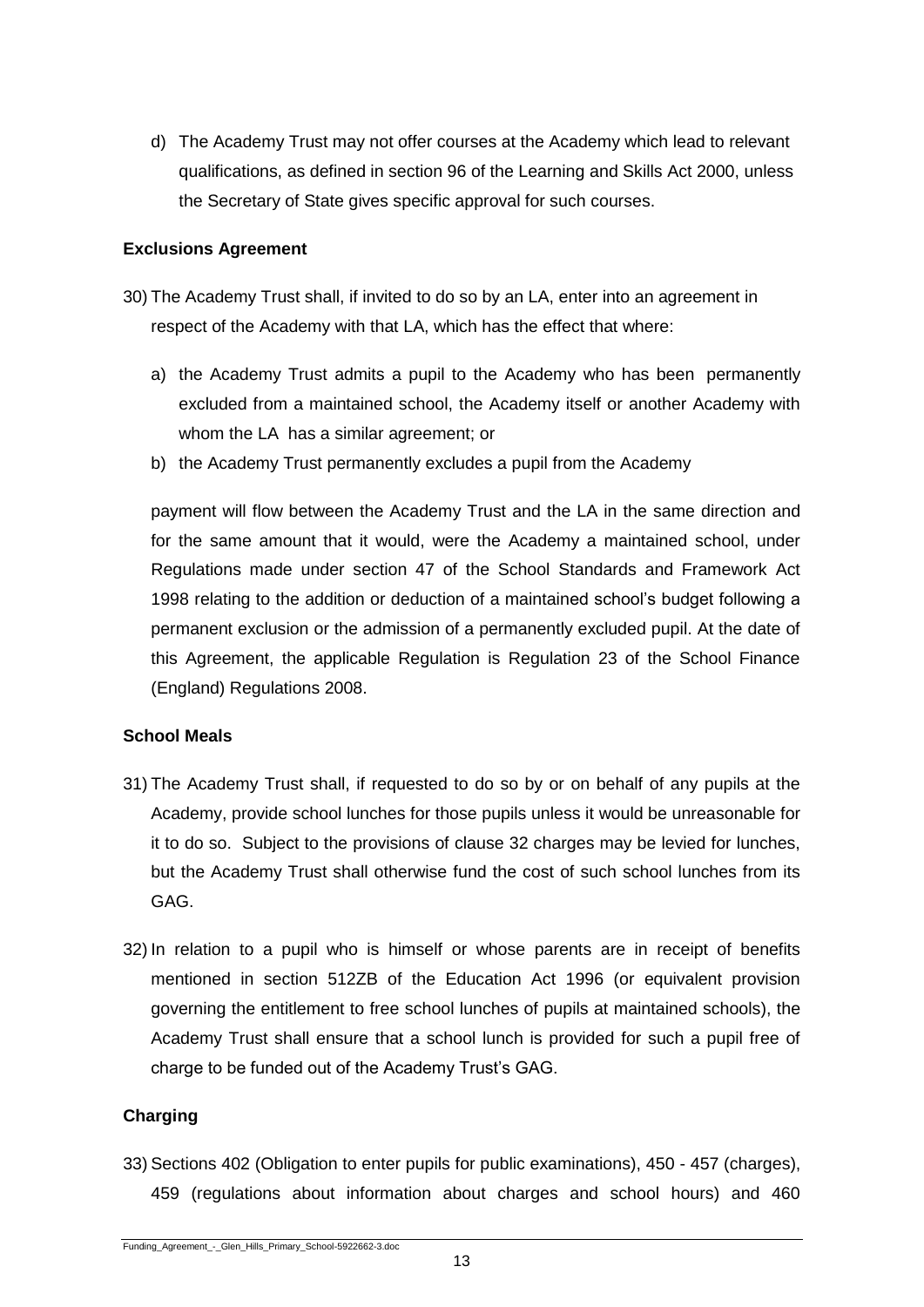(voluntary contributions), 461 (recovery of sums as civil debt) - 462 (Interpretation re charges) of the Education Act 1996 (including, for the avoidance of doubt, any secondary legislation made further to those provisions) shall be deemed to apply to the Academy with the following modifications:

- a) references to any maintained school shall be treated as references to the Academy;
- b) references to registered pupils shall be treated as references to registered pupils at the Academy;
- c) references to the governing body or the local education authority shall, in each case, be treated as references to the Academy Trust;
- d) the charging and remissions policies required to be determined under section 457, and any amendment thereto, shall require the approval of the Secretary of State; and
- e) the Academy Trust may charge persons who are not registered pupils at the Academy for education provided or for facilities used by them at the Academy.

## **International Education Surveys**

33A) The Secretary of State may, by notice in writing to the Academy Trust, require the Academy Trust to participate in an international education survey and the Academy Trust shall, upon receipt of such notice, participate in that survey and provide to the Secretary of State or to those carrying out the survey all such assistance and information as may reasonably be required for the purposes of the Academy's participation in that survey.

## **GRANTS TO BE PAID BY THE SECRETARY OF STATE**

## **General**

34) The Secretary of State shall pay grants towards Capital and Recurrent Expenditure for the Academy. Except with the Secretary of State's prior agreement, the Academy Trust shall not budget for its expenditure in any Academy Financial Year in excess of expected income. For the avoidance of doubt, any income carried forward from a previous Academy Financial Year shall, for these purposes, be treated as income in the following Academy Financial Year. The Academy Trust shall not enter into commitments which are likely to have substantial implications for future levels of grant, or for the period for which grant may be required. No decision by the Academy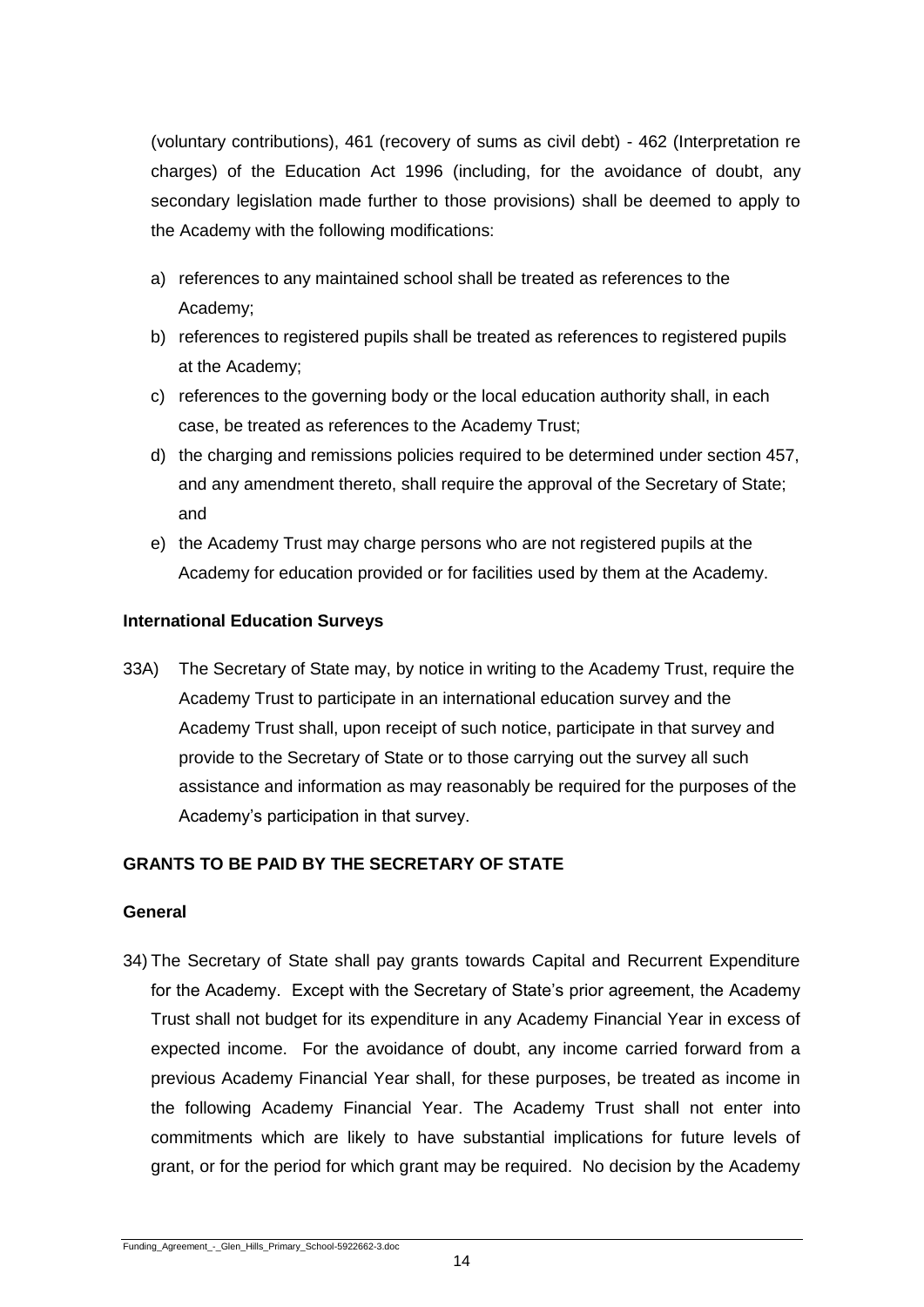Trust shall commit the Secretary of State to paying any particular amount of grant.

35) "Recurrent Expenditure" means any expenditure on the establishment, conduct, administration and maintenance of the Academy which does not fall within the categories of capital expenditure set out at clause 36. The Secretary of State shall pay two separate and distinct grants in respect of Recurrent Expenditure: General Annual Grant ("GAG") and Earmarked Annual Grant ("EAG").

# **Capital Grant**

36) "Capital Expenditure" means expenditure on:

- a) the acquisition of land and buildings;
- b) the erection, enlargement, improvement or demolition of any building including fixed plant, installation, wall, fence or other structure, or any playground or hard standing;
- c) the installation of electrical, mechanical or other services other than necessary replacements, repairs and maintenance due to normal wear and tear;
- d) the purchase of vehicles and other self-propelled mechanical equipment;
- e) the installation and equipping of premises with furnishings and equipment, other than necessary replacements, repairs and maintenance due to normal wear and tear;
- f) the installation and equipping of premises with computers, networking for computers, operating software and information and communication technology equipment, other than necessary updates or necessary replacements, repairs and maintenance due to normal wear and tear;
- g) the provision and equipping of premises, including playing fields and other facilities for social activities and physical recreation other than necessary replacements, repairs and maintenance due to normal wear and tear;
- h) works of a permanent character other than the purchase or replacement of minor day-to day items;
- i) any major repairs or replacements which are specified as constituting capital expenditure in any grant letter relating to them;
- j) such other items (whether of a like or dissimilar nature to any of the foregoing) of a substantial or enduring nature as the Secretary of State may agree shall constitute capital expenditure for the purposes of this Agreement;
- k) all professional fees properly and reasonably incurred in connection with the provision of any of the above;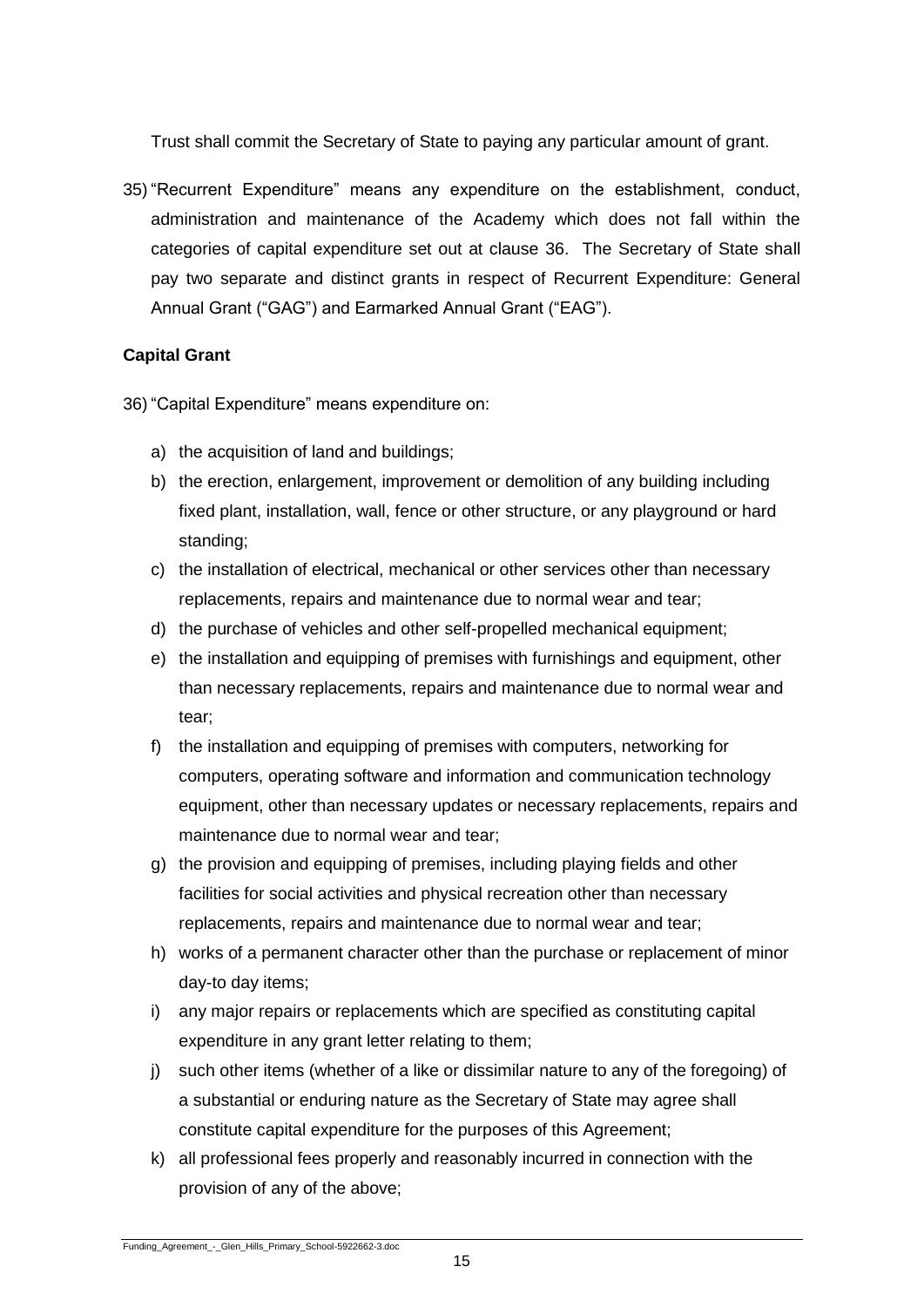l) VAT and other taxes payable on any of the above. "Capital Grant" means grant paid to the Academy Trust in respect of Capital Expenditure.

- 37) Where the Academy is to open in new premises, or where existing premises are to be substantially refurbished or remodelled to enable the Academy to open in such premises, the Secretary of State, may, in his absolute discretion be responsible for meeting the incurred Capital Expenditure for that Academy. To that end, the Secretary of State will consider providing funding in accordance with any arrangements as he considers appropriate.
- 38) Any Capital Expenditure incurred in respect of the Academy on which Capital Grant payments are sought from the Secretary of State will require the specific prior written agreement of the Secretary of State, which agreement shall not be unreasonably withheld or delayed.
- 39) Any payment of Capital Grant to the Academy Trust under this Agreement is subject to the fulfilment of the following conditions:
	- a) such grants are used solely to defray expenditure approved by the Secretary of State;
	- b) the Academy Trust certifying and providing evidence that all planning and other consents necessary for the development and all related infrastructure to be completed have been obtained or put in place;
	- c) any other conditions that the Secretary of State may specify.

## **Arrangements for Payment of Capital Grant**

40) Capital Grant will be paid by the Secretary of State to the Academy Trust on the basis of claims for grant submitted to the Secretary of State in the notified format with supporting invoices and certificates as required by the Secretary of State. If a dispute arises as to whether a claim is or is not acceptable both parties undertake to attempt to resolve it in good faith. In the event of such a dispute, the Secretary of State shall pay to the Academy Trust so much of the claim as shall not be in dispute.

## **General Annual Grant**

41) GAG will be paid by the Secretary of State to the Academy Trust in order to cover the normal running costs of the Academy. These will include, but are not limited to: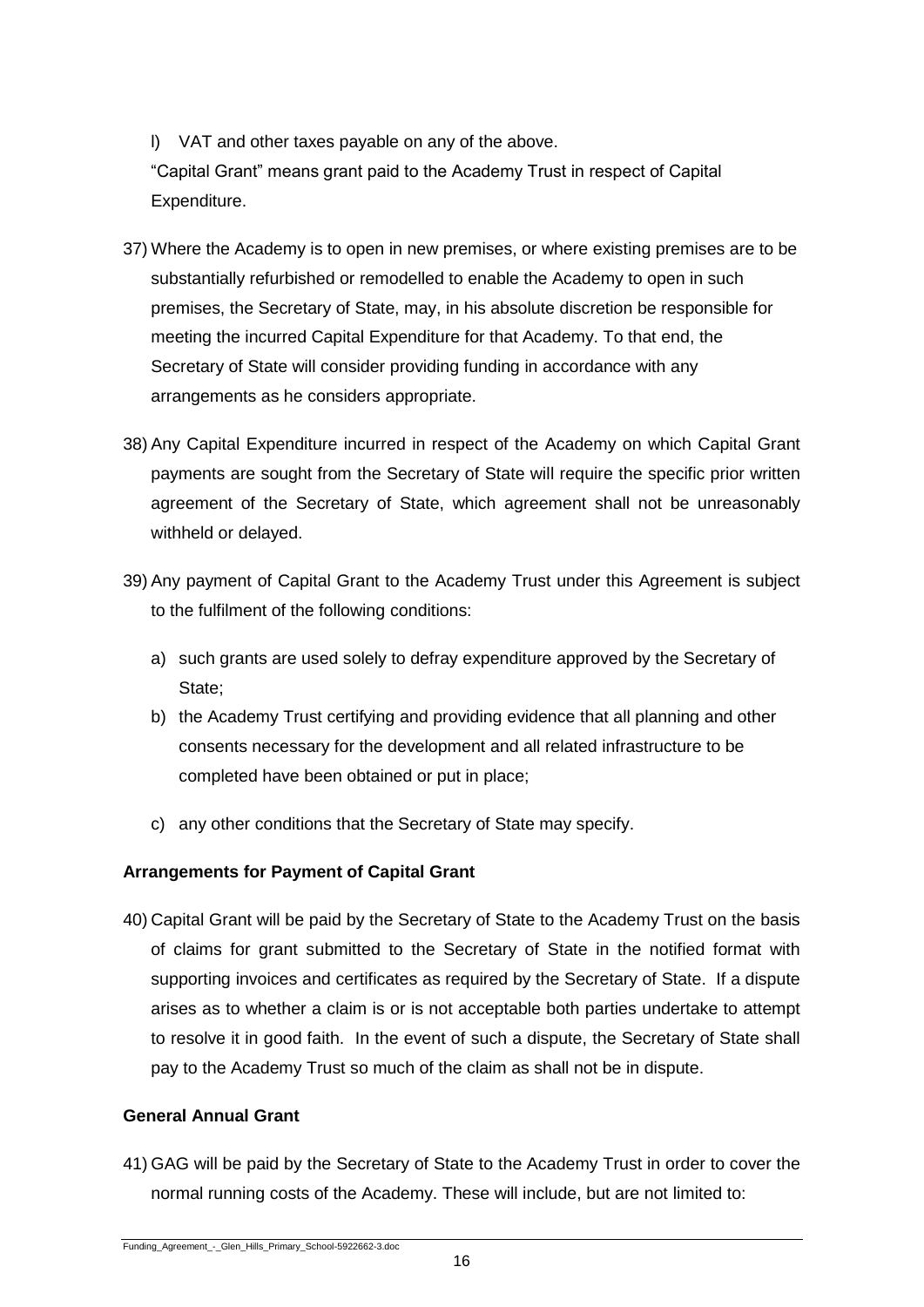- a) teachers' salaries and related costs (including full and part time teaching staff and seconded teachers);
- b) non-teaching staff salaries and related costs (including pension contributions, educational support staff, administrative and clerical staff and manual and premises related staff);
- c) employees' expenses;
- d) the purchase, maintenance, repair and replacement:
	- (i) of teaching and learning materials and other educational equipment, including books, stationery and ICT equipment and software, sports equipment and laboratory equipment and materials;
	- (ii) of other supplies and services;
- e) examination fees;
- f) repairs, servicing and maintenance of buildings (including redecoration, heating, plumbing, lighting etc); maintenance of grounds (including boundary fences and walls); cleaning materials and contract cleaning; water and sewage; fuel and light (including fuel oil, solid and other fuel, electricity and gas); rents; rates; purchase, maintenance, repairs and replacement of furniture and fittings;
- g) insurance;
- h) medical equipment and supplies;
- i) staff development (including in-service training);
- j) curriculum development;
- k) the costs of providing school meals for pupils (including the cost of providing free school meals to pupils who are eligible to receive them), and discretionary grants to pupils to meet the cost of pupil support, including support for pupils with special educational needs or disabilities (taking account of the fact that separate additional money will be available for pupils with statements of special educational needs);
- l) administration;
- m) establishment expenses and other institutional costs.
- 42) Subject to clauses to 50-51, GAG for each Academy Financial Year for the Academy will include:
	- a) funding equivalent to that which would be received by a maintained school with similar characteristics, determined by the Secretary of State and notified in the Annual Letter of Funding or its equivalent, taking account of the number of pupils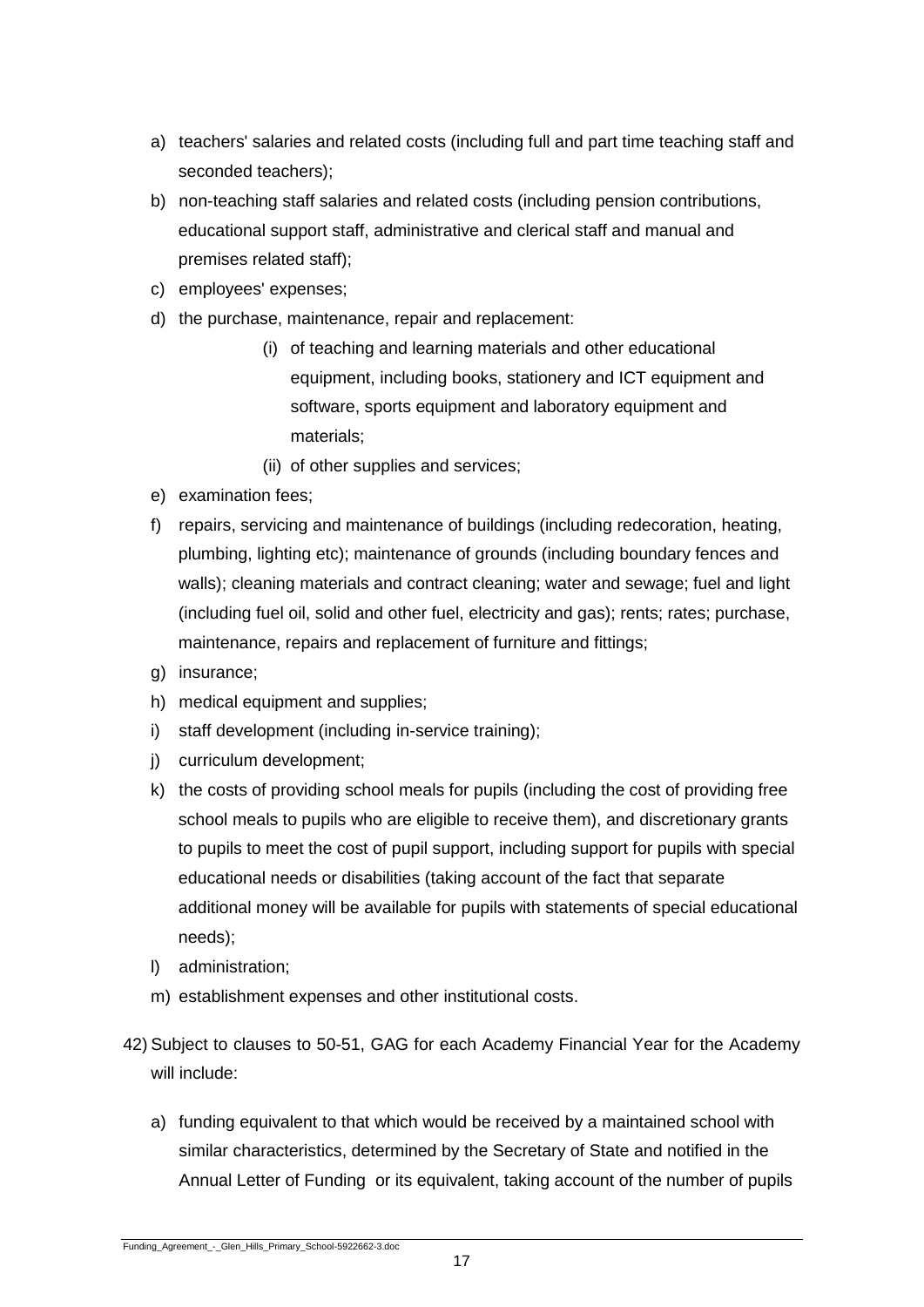at the Academy;

b) funding in respect of functions which would be carried out by the local authority if the Academy were a maintained school.

43) The GAG for each Academy Financial Year for the Academy will also include, payable on a basis equivalent to that applied to maintained schools:

- a) funding for matters for which it is necessary for the Academy to incur extra costs, for as long as those costs are deemed necessary by the Secretary of State; and
- b) payments in respect of further, specific grants made available to maintained schools, where the Academy meets the requisite conditions and criteria necessary for a maintained school to receive these grants.
- 44) Subject to clause 45, the basis of the pupil number count for the purposes of determining GAG for an Academy Financial Year for the Academy will be, in the first year of conversion, the same basis as that used by the Local Authority for determining the budget share of the predecessor maintained school as adjusted by numbers counted in any subsequent Schools Census, as determined by the Secretary of State. In subsequent years the basis of the pupil count will be as determined by the Secretary of State.
- 45) Once the conditions specified in clause 46 have been satisfied with respect to the Academy for the Academy Financial Year for which funding is being calculated, the basis of the pupil number count for the purpose of determining GAG for the Academy will be:
	- a) for the pupil number count for pupils in Year 11 and below, the Schools Census for the January preceding the Academy Financial Year in question; and
	- b) for the pupil number count for pupils in Year 12 and above, the formula which for the time being is in use for maintained schools for the calculation of pupil numbers for pupils in Year 12 and above for the purpose of calculating their level of funding.

46) For the purpose of clause 45, the conditions are:

a) all planned Year-groups will be present at the Academy (that is, all the pupil cohorts relevant to the age-range of the Academy will have some pupils present); and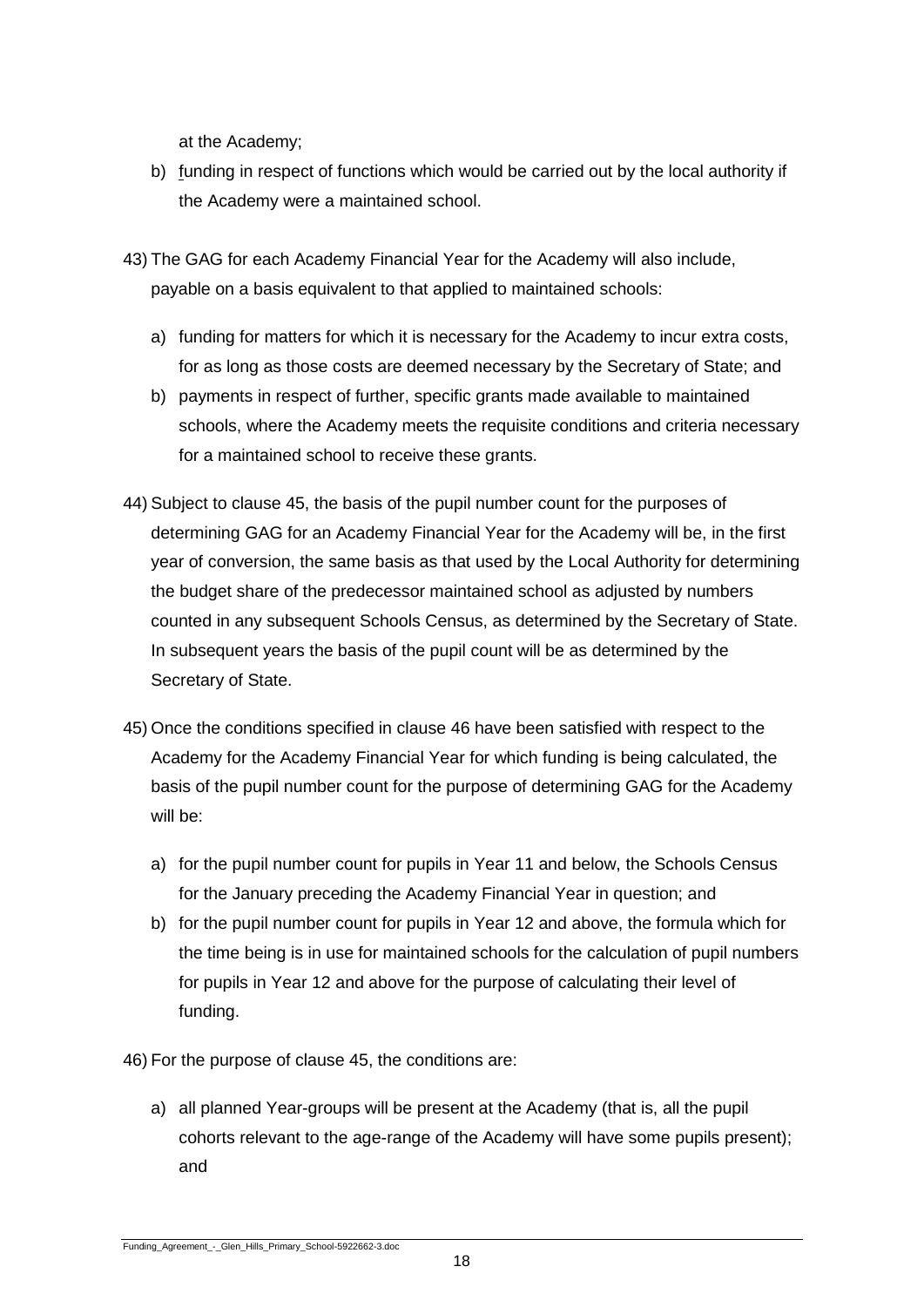- b) the total number of pupils as measured in the Schools Census for the preceding January is 90% or more of the planned final size of the Academy, which is 420 pupils.
- c) The Secretary of State has determined that the basis shall be as provided for in Clause 51.
- 47) For any Academy Financial Year in which GAG for the Academy has been calculated in accordance with clause 44, no adjustment shall be made to the following Academy Financial Year's formula funding element of GAG to recognise variation from the pupil count basis used.
- 48) For any Academy Financial Year in which GAG for the Academy is calculated in accordance with clause 45, no adjustment will be made to the formula funding element in the following Academy Financial Year's formula funding element of GAG unless the Academy Trust demonstrates to the satisfaction of the Secretary of State that there has been a significant impact on costs, such as an extra class. For any other element of GAG the Secretary of State may make adjustments to recognise a variation in pupil numbers from that used to calculate the element of grant in question; the basis of these will be set out in the annual letter of funding.
- 49) The Secretary of State recognises that:
	- a) Where the Academy opens with an intake representing only a proportion of the final planned size of the Academy, payments based simply upon the number of pupils present are unlikely to be sufficient to meet the Academy's needs in the Academy Financial Years before all age groups are present at their planned size (the "Start-up Period") because of a lack of economies of scale. The Secretary of State may pay an appropriately larger GAG in the Start-up Period than would be justified solely on the basis of the methods set out in clauses 42-48, in order to enable the Academy to operate effectively: <sup>1</sup>
	- b) Where the Academy opens with pupils transferred from one or more maintained schools which have closed, additional GAG resources may be required to take account of transitional costs including any costs associated with supporting the integration of pupils from the closed schools and, where necessary, to offer a dual curriculum. If the Secretary of State has indicated that such additional GAG will

l  $1$  Note that a larger GAG for the Start-Up Period is not applicable to schools applying to convert further to the Academies Act 2010.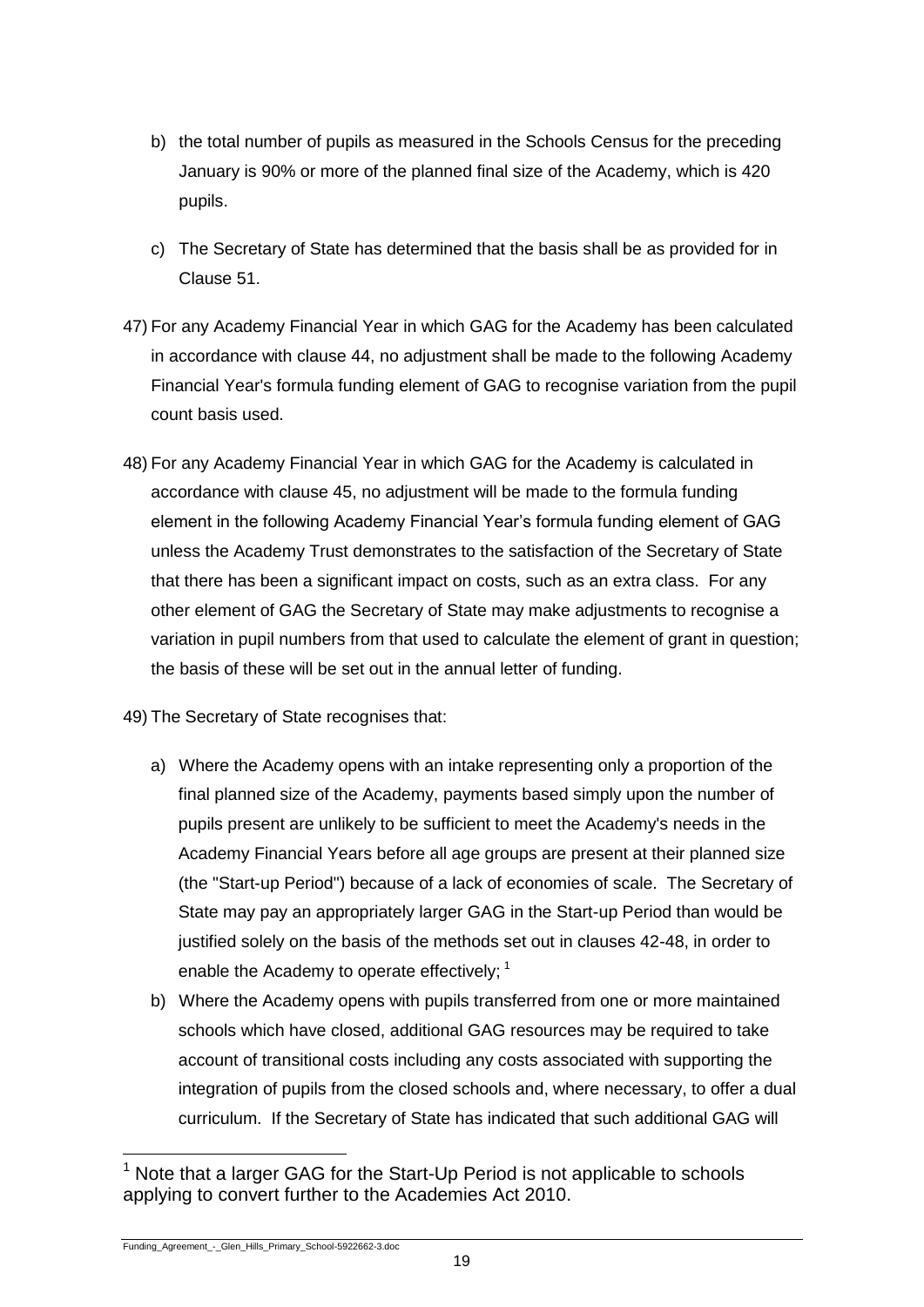be payable, the Academy Trust will make a bid for this addition to GAG based upon need and providing appropriate supporting evidence.

- 50) During the Start-up Period or during the period when year groups are present who have transferred from a predecessor school or schools, the Secretary of State will pay a further element of GAG additional to that calculated in accordance with the methods set out in clauses 42-48 to allow the Academy to:
	- a) purchase a basic stock of teaching and learning materials (including library books, text books, software, stationery, science equipment and equipment for physical education) and other consumable materials;
	- b) meet the costs associated with the recruitment and induction of additional teaching and other staff.

After the Start-up Period these costs will be met through the ordinary GAG.

- 51) The Secretary of State recognises that if he serves notice of intention to terminate this Agreement, the intake of new pupils during the notice period is likely to decline and that in such circumstances payments based simply upon the number of pupils attending the Academy are unlikely to be sufficient to meet the Academy's needs during the notice period. The Secretary of State undertakes to pay a reasonable and appropriately larger GAG with respect to the Academy in the notice period than would be justified solely on the basis of the methods set out in clauses 42-48, in order to enable the Academy to operate effectively.
- 52) The Secretary of State also recognises that if this Agreement is terminated for any reason by either party the number of pupils at the Academy is likely to decline. In these circumstances both parties undertake to attempt to resolve issues arising from such termination in good faith and with the aim of protecting the interests and the education of the pupils at the Academy.
- 53) GAG paid by the Secretary of State shall only be spent by the Academy Trust towards the normal running costs of the Academy.

# **Earmarked Annual Grant**

54) Earmarked Annual Grant ("EAG") shall be paid by the Secretary of State to the Academy Trust in respect of either recurrent or Capital Expenditure for such specific purposes as may from time to time be agreed between the Secretary of State and the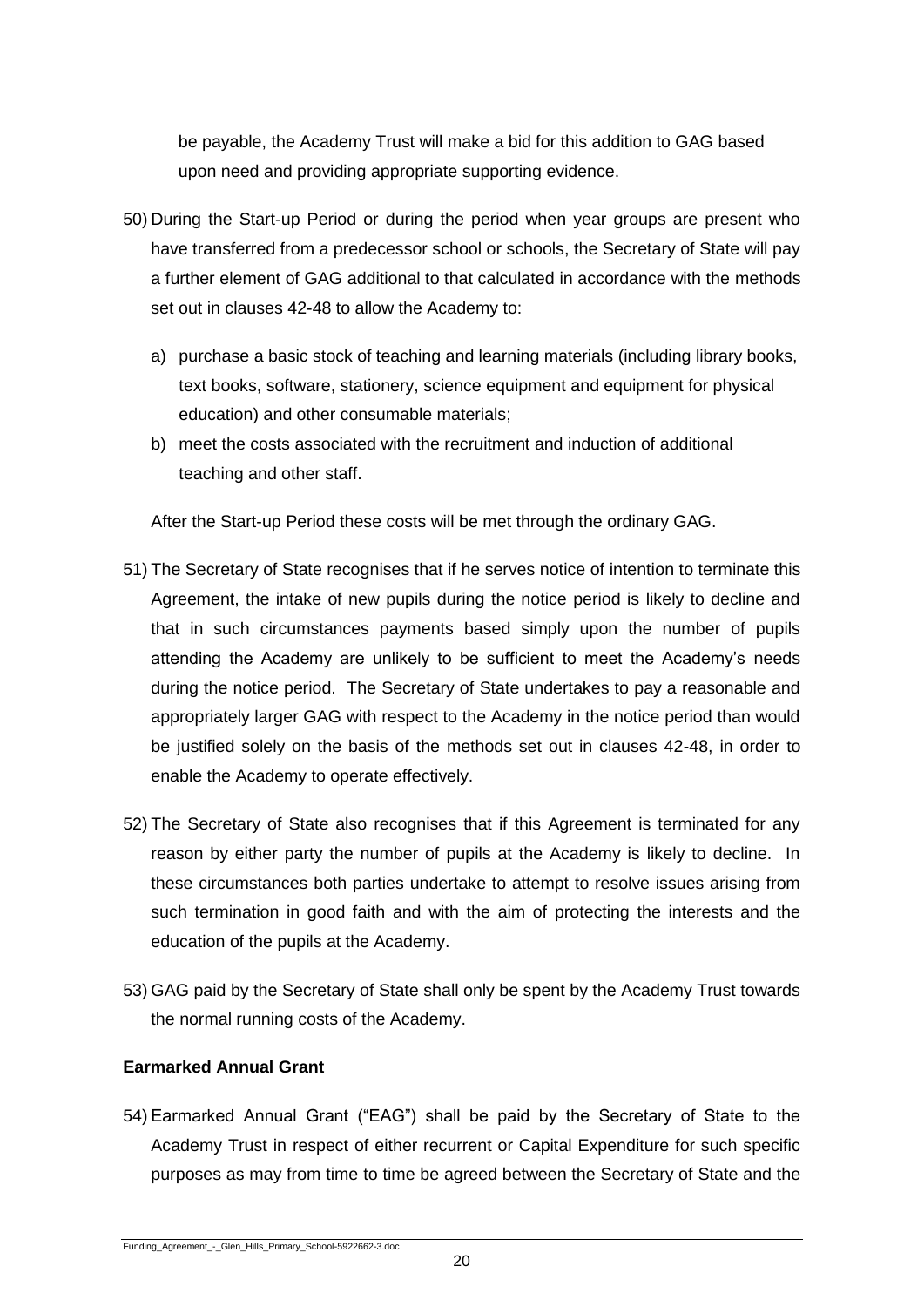Academy Trust and as described in the relevant funding letter. The Academy Trust shall only spend EAG in accordance with the scope, terms and conditions of the grant set out in the relevant funding letter.

55) Where the Academy Trust is seeking a specific EAG in relation to any Academy Financial Year, it shall submit a letter outlining its proposals and the reasons for its request to Academies Division, Sanctuary Buildings, Great Smith Street, London SW1P 3BT.

#### **Arrangements for Payment of GAG and EAG**

- 56) The Secretary of State shall notify the Academy Trust at a date preceding the start of each Academy Financial Year of the GAG and EAG figures in respect of the Academy which, subject to Parliamentary approval, the Secretary of State plans for that Academy Financial Year and of the assumptions and figures on which these are based.
- 57) If GAG or EAG is calculated incorrectly due to a mistake of the Secretary of State then:
	- a) if this leads to an underpayment of GAG, the Secretary of State will correct the underpayment in subsequent Academy Financial Years;
	- b) if this leads to an overpayment of GAG, the Secretary of State reserves the right to recover any overpaid grant in subsequent Academy Financial Years, as appropriate, having considered all the relevant circumstances and taking into account any representations from the Academy Trust.
- 58) If GAG or EAG is calculated incorrectly because the Academy Trust provides incorrect information to the Secretary of State then;
	- a) if this leads to an underpayment of GAG, the Secretary of State may correct the underpayment in subsequent Academy Financial Years;
	- b) If this leads to an overpayment of GAG, the Secretary of State reserves the right to recover any overpaid grant in subsequent Academy Financial Years, as appropriate, having considered all the relevant circumstances and taking into account any representations from the Academy Trust.
- 59) The amounts of GAG for an Academy Financial Year will be determined annually by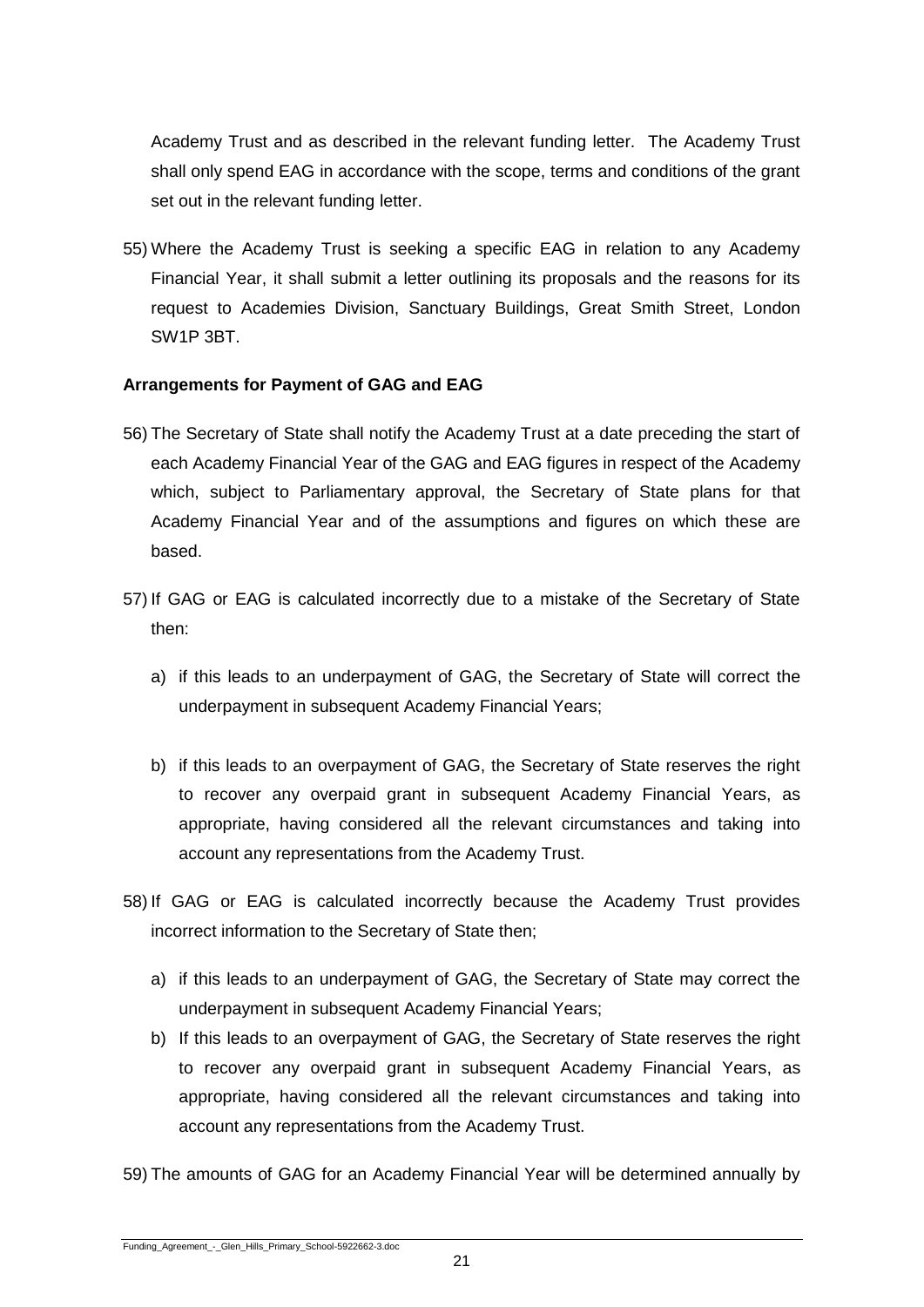the Secretary of State. The amount of GAG for the Academy for the initial Academy Financial Year will be notified to the Academy Trust in a funding letter at a date preceding that year. For subsequent years the amount of GAG will be notified to the Academy Trust in a funding letter not later than 31 March preceding that Academy Financial Year (the "Annual Letter of Funding"). The Annual Letter of Funding will not include the amount that the Academy Trust will receive in respect of grants for which information to enable timely calculation is not available or is incomplete, such grants will be notified as soon as practicable later in the year. Amounts of EAG will be notified to the Academy Trust wherever possible in the Annual Letter of Funding or as soon as practicable thereafter.

60) The Secretary of State undertakes to pay GAG in monthly instalments on or before the twenty fifth day of each month, each such instalment to fund the salaries and other payroll costs for the relevant month of all monthly paid employees and all other costs payable during the next following month. The detailed arrangements for payment will be set out in the Annual Letter of Funding.

## **Other relevant funding**

- 61) Not used.
- 62) The Secretary of State may meet costs incurred by the Academy Trust in connection with the transfer of employees from any predecessor school under the Transfer of Undertakings (Protection of Employment) Regulations 2006. Payment of grant in respect of such costs is to be agreed between the parties on a case by case basis and the Academy Trust shall not budget on the basis that it will receive any grant in respect of such costs unless it is specifically notified that such grant will be paid.
- 63) The Academy Trust may also receive funding from an LA in respect of the provision detailed in statements of SEN for pupils attending an Academy in accordance with the provisions of Section 483A of the Education Act 1996 and regulations made under that section. The Academy Trust shall ensure that all provision detailed in statements of SEN is provided for such pupils.
- 64) Not used.

## **Financial and Accounting Requirements**

65) The Academy Trust shall appoint an Accounting Officer and shall notify the Secretary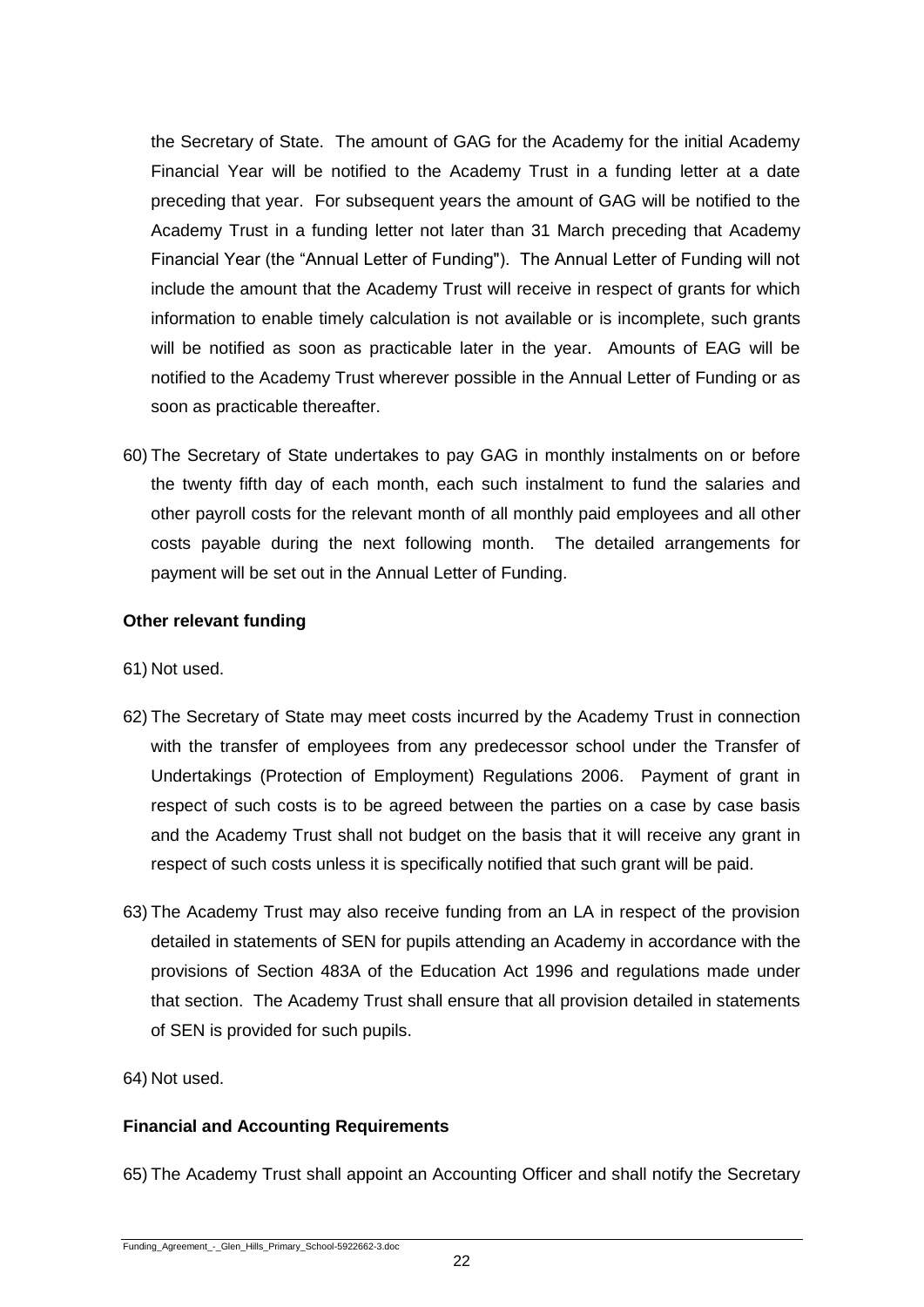of State of that appointment.

- 66) In relation to the use of grant paid to the Academy Trust by the Secretary of State, the Academy Trust shall abide by the requirements of and have regard to the guidance in the Academies Financial Handbook published by the DfE and amended from time to time, which sets out in detail provisions for the financial management of the Academy including guidance on financial systems and controls and accounting and reporting requirements, in so far as these are not inconsistent with any accounting and reporting requirements and guidance that it may be subject to by virtue of its being a charity.
- 67) The formal budget plan must be approved each Academy Financial Year by the Governing Body.
- 68) Any payment of grant by the Secretary of State in respect of the Academy is subject to his being satisfied as to the fulfilment by the Academy Trust of the following conditions:
	- a) in its conduct and operation it shall apply financial and other controls which conform to the requirements both of propriety and of good financial management;
	- b) arrangements have been made to maintain proper accounting records and that statements of income and expenditure and balance sheets may be produced in such form and frequency as the Secretary of State may from time to time reasonably direct;
	- c) in addition to the obligation to fulfil the statutory requirements referred to in subclause f) below, the Academy Trust shall prepare its financial statements, Directors' report, Annual Accounts and its Annual Return for each Academy Financial Year in accordance with the Statement of Recommended Practice as if the Academy Trust was a non-exempt Charity and in such form or manner and by such a date as the Secretary of State may reasonably direct and shall file these with the Secretary of State and the Principal Regulator each Academy Financial Year;
	- d) A statement of the accounting policies used should be sent to the Secretary of State with the financial statements and should carry an audit report stating that, in the opinion of the auditors, the statements show a true and fair view of the Academy Trust's affairs and that the grants were used for the purposes intended;
	- e) the Academy Trust shall ensure that its accounts are audited annually by independent auditors appointed under arrangements approved by the Secretary of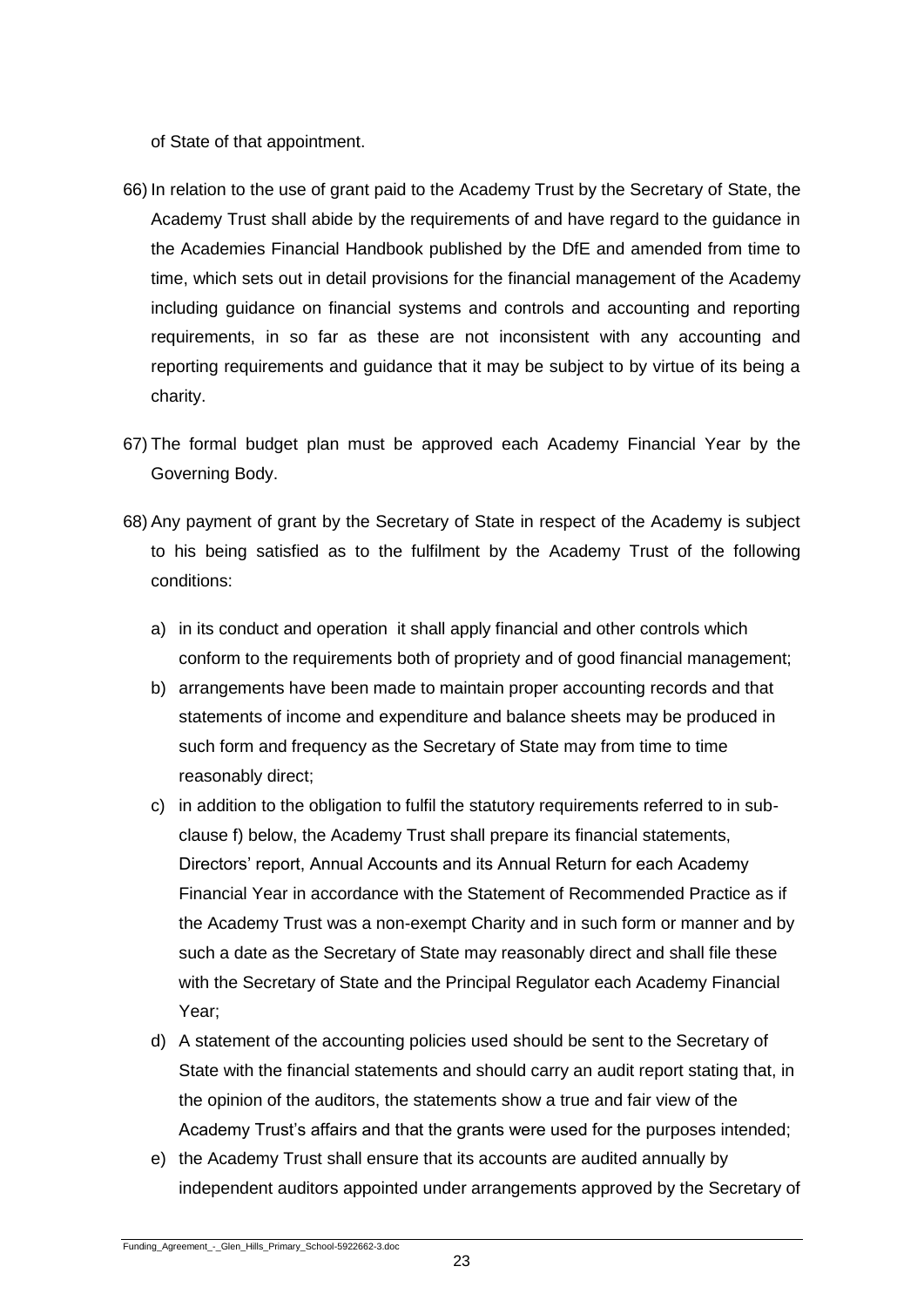State;

- f) the Academy Trust prepares and files with the Companies Registry such annual accounts as are required by the Companies Act 2006;
- g) the Academy Trust shall publish on its website its Annual Accounts, Annual Report, Memorandum and Articles of Association, Funding Agreement and a list of the names of the Governors of the Academy Trust;
- h) the Academy Trust insures or procures insurance by another person of its assets in accordance with normal commercial practice or under the terms of any subsisting leases in respect of the leasehold interest of the site upon which the Academy is situated.
- 69) In addition, and at his expense, the Secretary of State may instruct auditors to report to him on the adequacy and effectiveness of the accounting systems and internal controls maintained by the Academy Trust to standards determined by the Secretary of State and to make recommendations for improving the financial management of the Academy Trust.
- 70) The books of accounts and all relevant records, files and reports of the Academy Trust including those relating to financial controls, shall be open at all reasonable times to officials of the DfE and the National Audit Office and to contractors retained by the DfE or the National Audit Office for inspection or the carrying out of value for money studies; and the Academy Trust shall secure that those officials and contractors are given reasonable assistance with their enquiries. For the purposes of this clause 'relevant' means in any way relevant to the provision and use of grants provided by the Secretary of State under this Agreement.
- 71) The Academy Trust shall submit indicative budgets relating to the Academy to the Secretary of State by not later than 15 February before the start of each Academy Financial Year. Such budgets shall set out clearly the prospective income and expenditure of the Academy and shall differentiate, and give adequate details of:
	- a) a statement of expected income for that Academy Financial Year including cash donations and gifts in kind from sources other than GAG, EAG and grants from the Secretary of State towards capital and revenue expenditure, distinguishing between income from public funds including the national lottery and income from other sources. Income from cash donations and gifts in kind from sources other than GAG, EAG and grants from the Secretary of State towards capital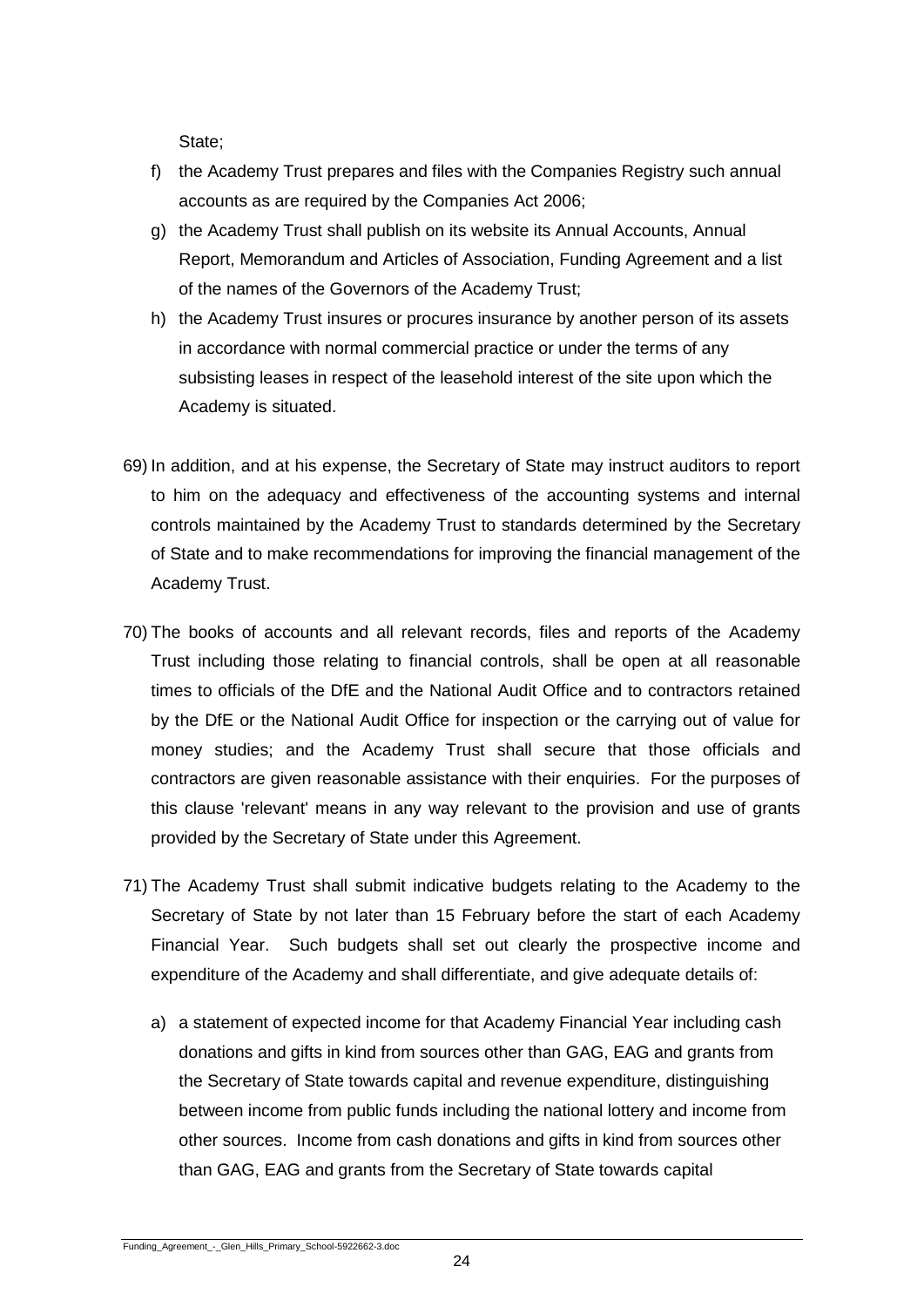expenditure will not be taken into account by the Secretary of State in the calculation of GAG;

- b) a statement of proposed recurrent expenditure for that Academy Financial Year;
- c) a statement of proposed capital expenditure for that Academy Financial Year.
- 72) At the beginning of any Academy Financial Year the Academy Trust may hold unspent GAG from previous Academy Financial Years amounting to such percentage (if any) as the Secretary of State may specify by notice in writing to the Academy Trust prior to the beginning of that Academy Financial Year of the total GAG payable for the Academy in the Academy Financial Year just ended or such higher amount as may from time to time be agreed. The Academy Trust shall use such carried forward amount for such purpose, or subject to such restriction on its use, as the Secretary of State may specify by notice in writing to the Academy Trust.
- 73) Notwithstanding clause 72, any additional grant provided over and above that set out in clauses 42-48, and made in accordance with clauses 49-51 may be carried forward without limitation or deduction until the Start-up Period or the circumstances set out in clause 51 come to an end.
- 74) Any savings of GAG not allowed to be carried forward under clauses 72-73 will be taken into account in the payment of subsequent grant.
- 75) The Academy Trust may also accumulate funds from private sources or public sources other than grants from the Secretary of State for application to the benefit of the Academy as it sees fit. Any surplus arising from private sources or public sources other than grants from the Secretary of State shall be separately identified in the Academy Trust's balance sheet.
- 76) The Academy Trust shall not, in relation to assets or property funded (whether in whole or in part) by the Secretary of State, without the prior written consent of the Secretary of State which shall not be unreasonably withheld or delayed:
	- a) except such as are given in normal contractual relations, give any guarantees, indemnities or letters of comfort;
	- b) write off any debts or liabilities owed to it above a value for the time being specified by the Secretary of State nor offer to make any ex gratia payments;
	- c) make any sale or purchase of freehold property; or
	- d) grant or take up any leasehold or tenancy agreement for a term exceeding three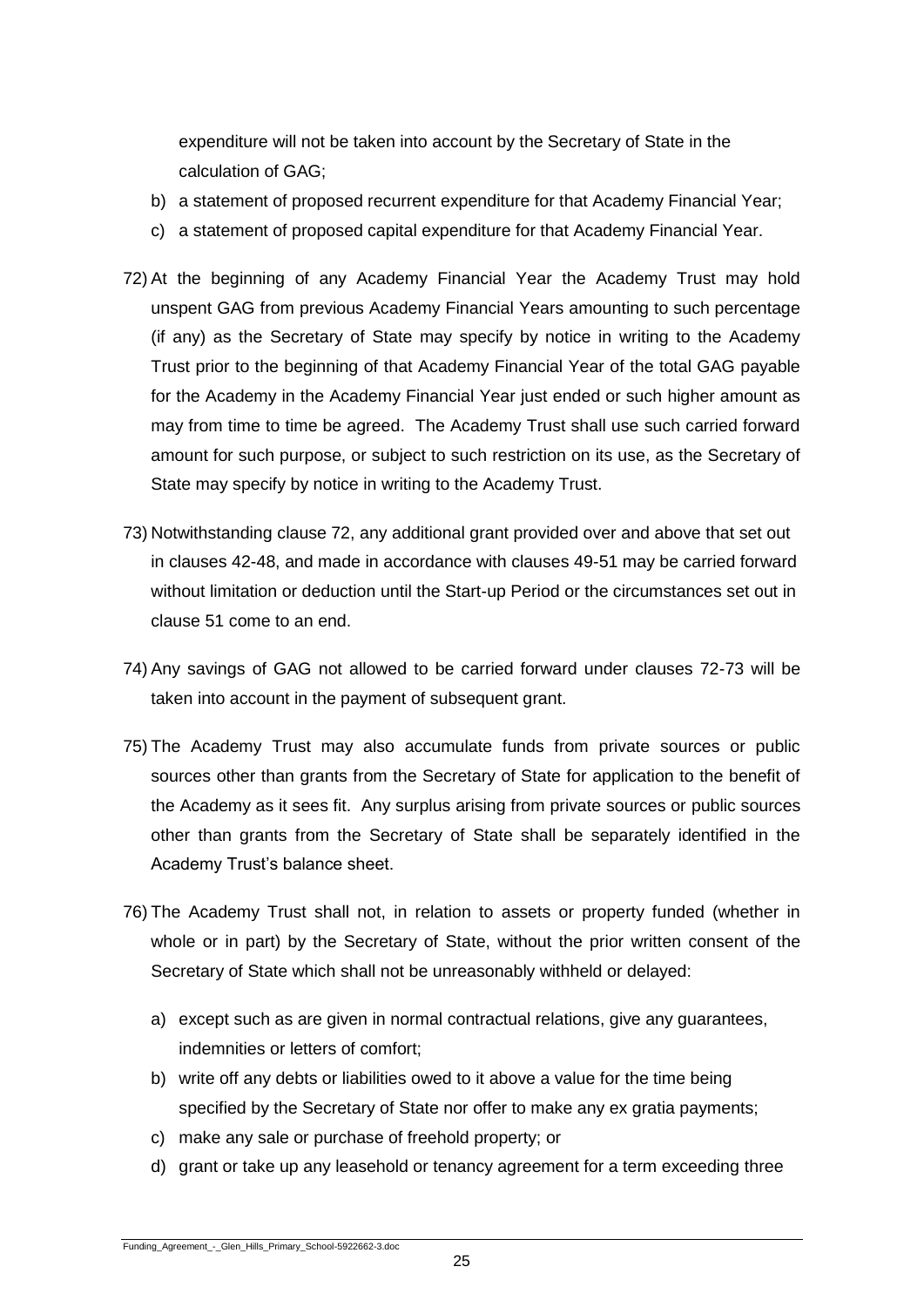years.

- 76A)Grants paid by the Secretary of State shall only be used by the Academy Trust for purposes listed in Article 4(a) of the Articles. Such funds shall not be used by the Academy Trust for purposes listed in Article 4(b) of the Articles without the prior written consent of the Secretary of State except where the use of such funds for a charitable purpose set out in Article 4(b) is merely incidental to their use for the purposes set out in Article 4(a) of the Articles.
- 77) The Academy Trust shall provide 30 days notice to the Secretary of State, whether or not the circumstances require the Secretary of State's approval, of its intention to:
	- a) give any guarantees, indemnities or letters of comfort;
	- b) write off any debts owed to it or offer to make any ex gratia payments;
	- c) make any sale or purchase of freehold property; or
	- d) grant or take up any leasehold or tenancy agreement for a term exceeding three years.
- 78) Each discovered loss of an amount exceeding the amount for the time being specified by the Secretary of State and arising from suspected theft or fraud, shall be reported by the Academy Trust to the Secretary of State at the earliest opportunity.
- 79) It is the responsibility of the Academy Trust to ensure that the Academy balances its budget from Academy Financial Year to Academy Financial Year. For the avoidance of doubt, this does not prevent the Academy Trust from:
	- a) carrying a surplus from one Academy Financial Year to the next; or
	- b) carrying forward from a previous Academy Financial Year or Academy Financial Years a sufficient surplus or sufficient cumulative surpluses on grants from the Secretary of State to meet an in-year deficit on such grants in a subsequent financial year; or
	- c) incurring an in-year deficit on funds from sources other than grants from the Secretary of State in any Academy Financial Year, provided it does not affect the Academy Trust's responsibility to ensure that the Academy balances its overall budget from Academy Financial Year to Academy Financial Year.
- 79A) The Academy Trust shall abide by the requirements of and have regard to the Charity Commission's guidance to charities and charity trustees and in particular the Charity Commission's guidance in the Protecting Charities from Harm ('the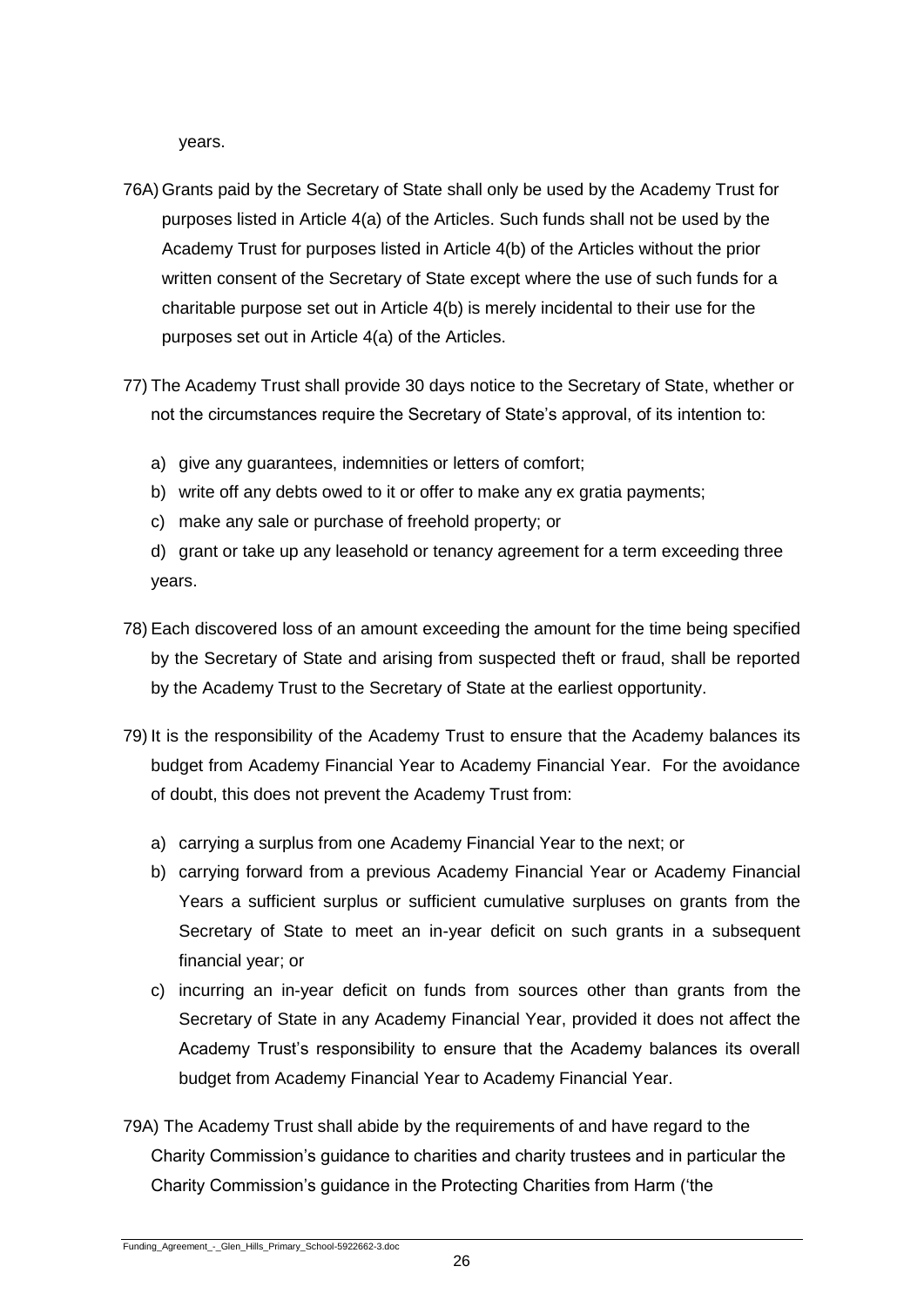compliance toolkit'). Any references in this document which require charity trustees to report to the Charity Commission should instead be interpreted as references to report to the Principal Regulator.

#### **Borrowing Powers**

- 80) The Academy Trust shall not borrow against or so as to put at risk property or assets funded (whether in whole or in part) by the Secretary of State without specific approval of the Secretary of State, such approval may only be granted in limited circumstances. The Academy Trust shall not operate an overdraft except to cover irregularities in cash flow. Such an overdraft, and the maximum amount to be borrowed, shall require approval by the Academy Trust in General Meeting and in writing by the Secretary of State, and shall be subject to any conditions which the Secretary of State may reasonably impose.
- 81) The Academy Trust shall provide 30 days notice to the Secretary of State of its intention to borrow, whether or not such borrowing requires the Secretary of State's approval under clause 80 above.

#### **Disposal of Assets**

- 82) Where the Academy Trust acquires assets for a nil consideration or at an under value it shall be treated for the purpose of this Agreement as having incurred expenditure equal to the market value of those assets at the time that they were acquired. This provision shall not apply to assets transferred to the Academy Trust at nil or nominal consideration and which were previously used for the purposes of an Academy and/or were transferred from an LA, the value of which assets shall be disregarded.
- 83) The sale or disposal by other means, or reinvestment of proceeds from the disposal, of a capital asset by the Academy Trust shall require the consent of the Secretary of State, such consent not to be unreasonably withheld or delayed, where:
	- a) the Secretary of State paid capital grant in excess of the value for the time being specified by the Secretary of State for the asset; or
	- b) the asset was transferred to the Academy Trust from an LA for no or nominal consideration.
- 84) Furthermore, reinvestment of a percentage of the proceeds of disposal of a capital asset paid for with a capital grant from the Secretary of State shall require the Secretary of State's consent in the circumstances set out above and reinvestment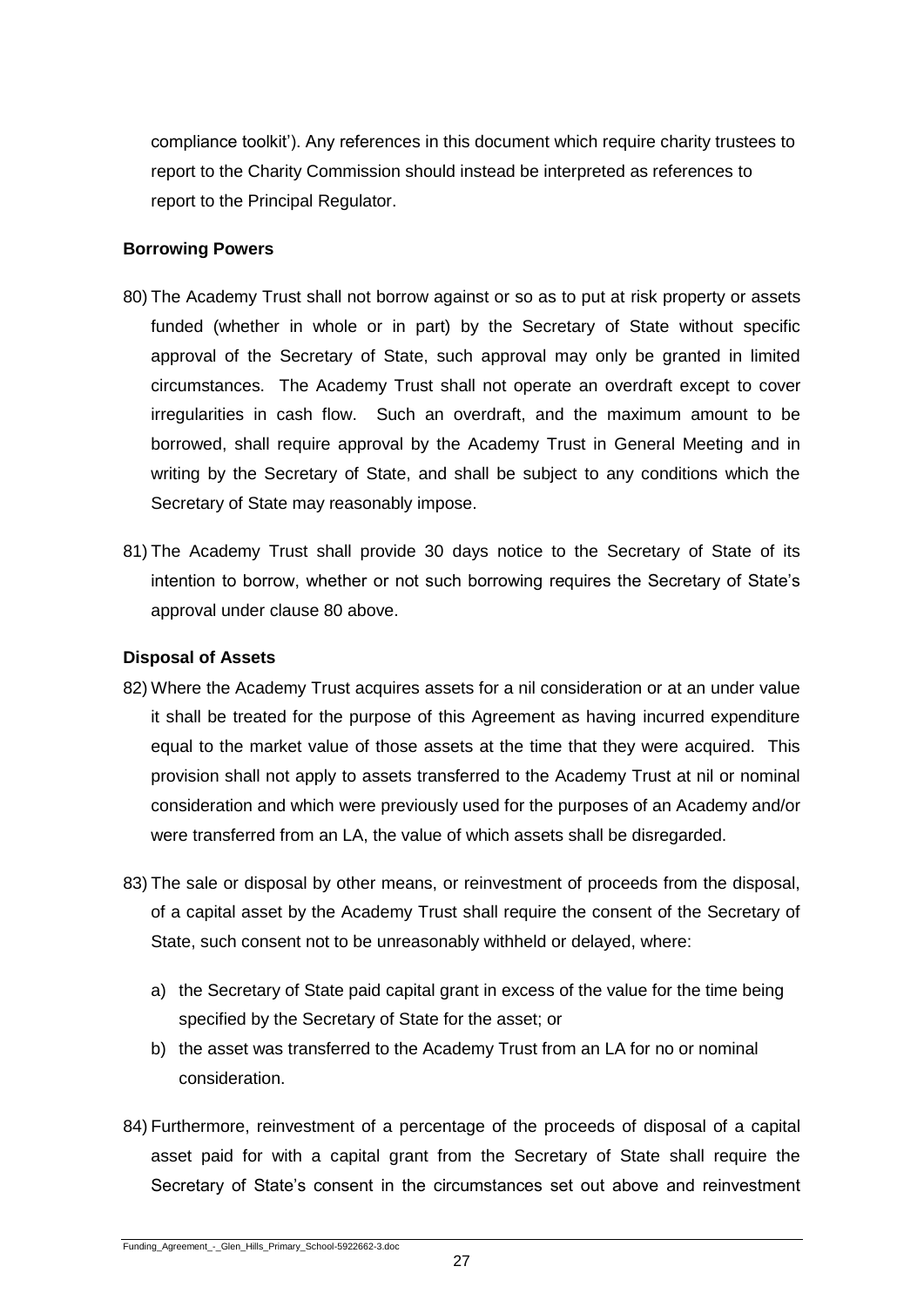exceeding the value for the time being specified by the Secretary of State or with other special features will be subject to Parliamentary approval. The percentage of the proceeds for which consent is needed is the percentage of the initial price of the asset which was paid by capital grant from the Secretary of State.

- 85) This clause applies in the event, during the lifetime of this Agreement, of the disposal of a capital asset for which capital grant of any amount was paid by the Secretary of State, where the asset was acquired by the Academy Trust. In this event, the Academy Trust shall repay to the Secretary of State the same proportion of the proceeds of the disposal as equates with the proportion of the original cost met by the Secretary of State, unless the Secretary of State agrees to some or all of the proceeds being retained by the Academy Trust for its charitable purposes.
- 86) This clause applies in the event, during the lifetime of this Agreement, that the Secretary of State consents to the disposal of an asset which was transferred to the Academy Trust from an LA for no or nominal consideration. In this event the Secretary of State may give consent on the basis that all or part of the proceeds of the disposal should be made over to the LA from which the asset was transferred, taking into account the amount of the proceeds to be reinvested by the Academy Trust. The Secretary of State will have regard to any representations from the Academy Trust and the LA from which the asset was transferred before giving consent under this clause.
- 87) Except with the consent of the Secretary of State, the Academy Trust shall not dispose of assets funded (whether in whole or in part) by the Secretary of State for a consideration less than the best price that can reasonably be obtained, such consent not to be unreasonably withheld or delayed.
- 88) The Academy Trust shall provide 30 days notice to the Secretary of State of its intention to dispose of assets for a consideration less than the best price that can reasonably be obtained, whether or not such disposal requires the Secretary of State's consent under clause 87 above.

#### *TERMINATION*

*89) Either party may give not less than seven Academy Financial Years' written notice to terminate this Agreement, such notice to expire on 31 August 2019 or any subsequent anniversary of that date.*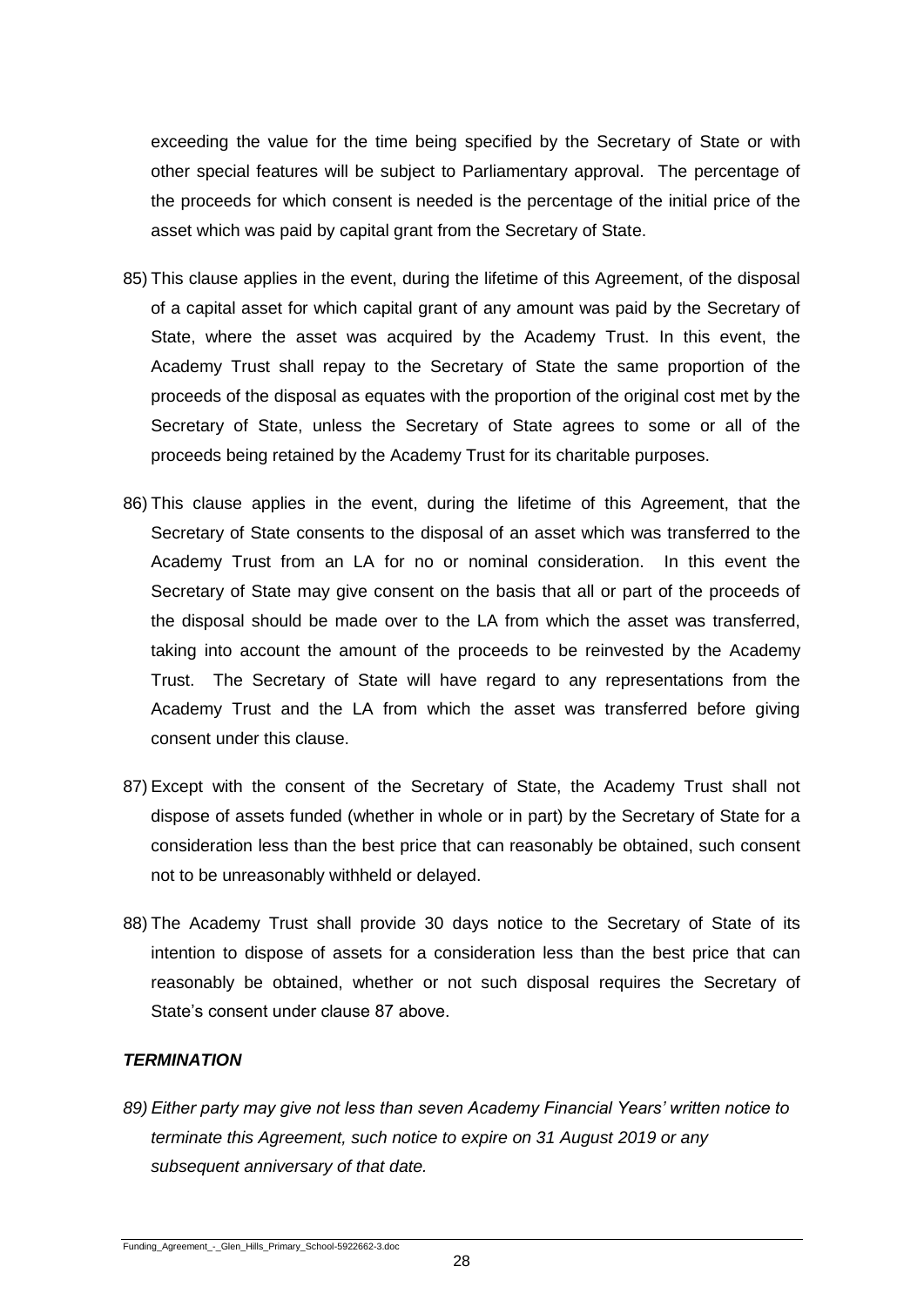- *90) If the Secretary of State is of the opinion that the Academy no longer has the characteristics set out in clause 10 of this Agreement or that the conditions and requirements set out in clauses 12-33 of this Agreement are not being met, or that the Academy Trust is otherwise in material breach of the provisions of this Agreement, the Secretary of State may give notice of his provisional intention to terminate this Agreement.*
- *91) Any such notice shall be in writing and shall:*
	- *a) state the grounds on which the Secretary of State considers the Academy no longer has the characteristics set out in clause 10 of this Agreement or is not meeting the conditions and requirements of clauses 12-33 of this Agreement or the Academy Trust is otherwise in material breach of the provisions of this Agreement;*
	- *b) specify the measures needed to remedy the situation or breach;*
	- *c) specify a reasonable date by which these measures are to be implemented; and*
	- *d) state the form in which the Academy Trust is to provide its response and a reasonable date by which it must be provided.*
- *92) If no response is received by the date specified in accordance with clause 91(d), the Secretary of State may give the Academy Trust 12 months, or such lesser period as he considers appropriate in the circumstances, written notice to terminate this Agreement.*
- *93) If a response is received by the date specified in accordance with clause 91(d) the Secretary of State shall consider it, and any representations made by the Academy Trust, and shall, within three months of its receipt, indicate that:*
	- *a) he is content with the response and/or that the measures which he specified are being implemented; or*
	- *b) he is content, subject to any further measures he reasonably specifies being implemented by a specified date or any evidence he requires that implementation of such measures have been successfully completed; or*
	- *c) he is not satisfied, that he does not believe that he can be reasonably satisfied, and that he will proceed to terminate this Agreement.*
- *94) In the circumstances of clause 93(c) the Secretary of State shall notify the Academy Trust why he believes that he cannot be reasonably satisfied and, if so requested by the Academy Trust within thirty days from such notification, he shall meet a*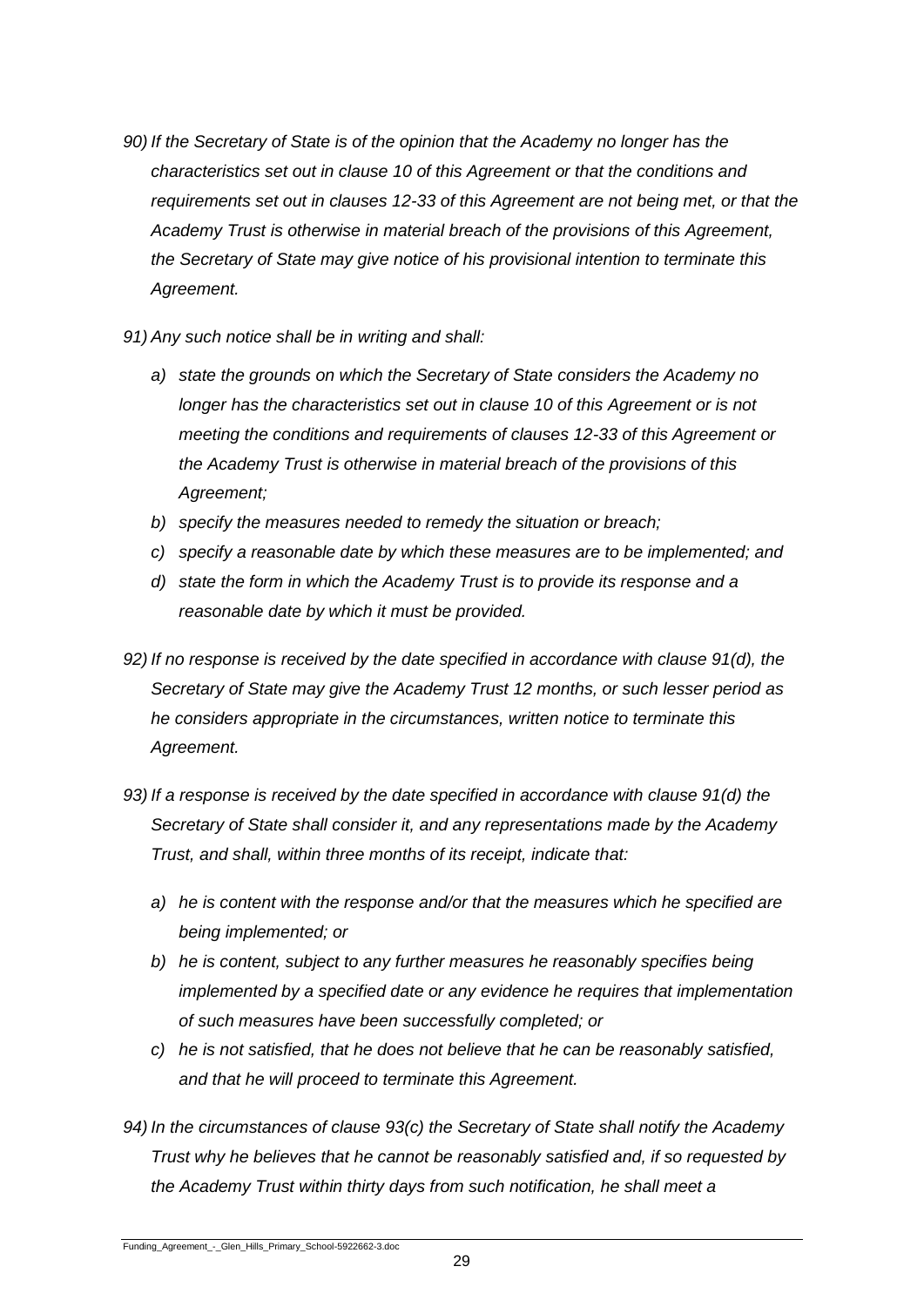*deputation including representatives from the Governing Body to discuss his concerns. If following such meeting he has good reasons for remaining satisfied that the Academy does not and will not have the characteristics set out in clause 10 of this Agreement or does not and will not meet the conditions and requirements set out in clauses 12-33 of this Agreement or the Academy Trust is in material breach of the provisions of this Agreement and such breach will not be remedied to his reasonable satisfaction, he shall give the Academy Trust twelve months written notice to terminate this Agreement.*

- *95) If the Secretary of State has cause to serve a notice on the Academy Trust under section 165 of the Education Act 2002 and a determination (from which all rights of appeal have been exhausted) has been made that the Academy shall be struck off the Register of Independent Schools, the period of twelve months notice referred to in clause 94 may be shortened to a period deemed appropriate by the Secretary of State.*
- *96) A "Special Measures Termination Event Occurs" when:*
	- *a) the Chief Inspector gives a notice to the Academy Trust in accordance with section 13(3) of the Education Act 2005 (the "Special Measures Notice") stating that in his opinion special measures are required to be taken in relation to the Academy; and*
	- *b) the Chief Inspector carries out a subsequent inspection of the Academy in accordance with the Education Act 2005 and makes a report in accordance with the Education Act 2005 stating that the Academy has made inadequate progress since the date of the Special Measures Notice; and*
	- *c) the Secretary of State shall have requested the Academy Trust to deliver within 10 Business Days a written statement (a "Further Action Statement") of the action the Academy Trust proposes to take, and the period within which it proposes to take such action, or, if it does not propose to take any action, the reasons for not doing so; and*
	- *d) the Secretary of State, having considered the Further Action Statement, is not satisfied that any action proposed to be taken by the Academy Trust is sufficient in all the circumstances, or, if no Further Action Statement shall have been given to the Secretary of State within the requested timeframe or otherwise.*
- *97) If a Special Measures Termination Event occurs, the Secretary of State may:*

Funding\_Agreement\_-\_Glen\_Hills\_Primary\_School-5922662-3.doc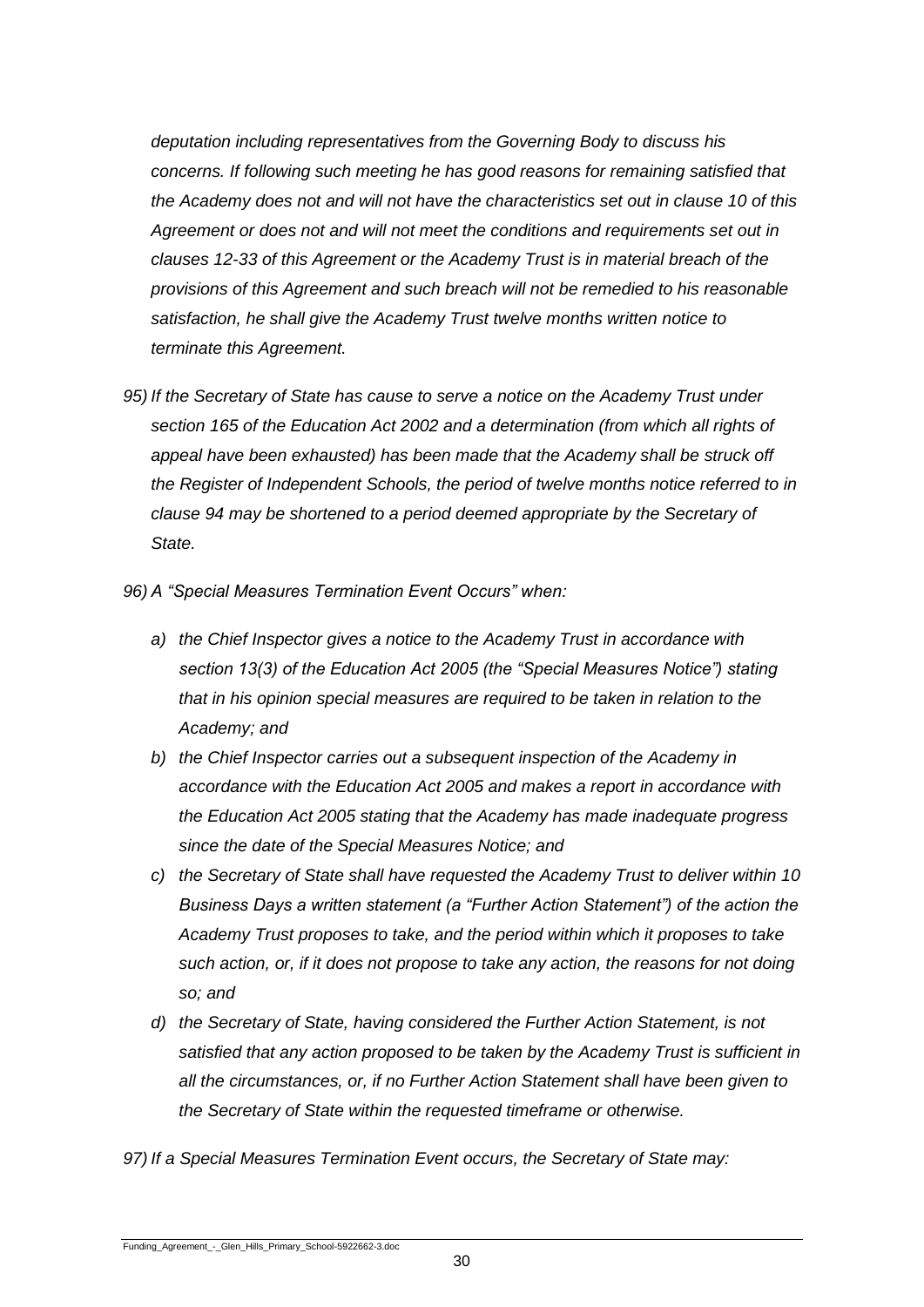- *a) by notice in writing to the Academy Trust terminate this Agreement forthwith; or*
- *b) appoint such Further Governors to the Academy Trust as he thinks fit in accordance with the Articles and/or may provide up to 12 months' notice in writing to terminate this Agreement.*
- *98) In the event that the Secretary of State appoints Further Governors in accordance with clause 97(b), the Academy Trust must, upon the request of the Secretary of State, procure the resignation of the Governors appointed in accordance with the Article 50 of the Articles of Association.*
- *99) The Secretary of State may at any time by notice in writing terminate this Agreement forthwith on the occurrence of any of the following events:*
	- *a) the Academy Trust calls a meeting of its creditors (whether formal or informal) or enters into any composition or arrangement (whether formal or informal) with its creditors; or*
	- *b) the Academy Trust proposes a voluntary arrangement within Section 1 of the Insolvency Act 1986; or*
	- *c) the Academy Trust is unable to pay its debts within the meaning of Section 123 of the Insolvency Act 1986 provided that, for the purposes of this clause, Section 123 (1)(a) of the Insolvency Act 1986 shall have effect as if the amount of £10,000 was substituted for £750. The Academy Trust shall not be deemed unable to pay its debts for the purposes of this clause if any such demand as is mentioned in the said Section is being contested in good faith by the Academy Trust; or*
	- *d) the Academy Trust has a receiver and manager (with the exception of Receivers and Managers or Interim Managers appointed by the Charity Commission under the Charities Act 1993 or any subsequent re-enactment of that Act), administrator or administrative receiver appointed over all or any part of its undertakings, assets or income; or*
	- *e) any distraint, execution or other process is levied or enforced on any of the Academy Trust's property and is not paid out, withdrawn or discharged within fifteen Business Days; or*
	- *f) the Academy Trust has passed a resolution for its winding up; or*
	- *g) an order is made for the winding up or administration of the Academy Trust.*
- *100) The Academy Trust shall notify the Secretary of State as soon as possible after receiving any petition which may result in an order for the winding up or administration of the Academy Trust and shall provide an explanation to the Secretary of State of the*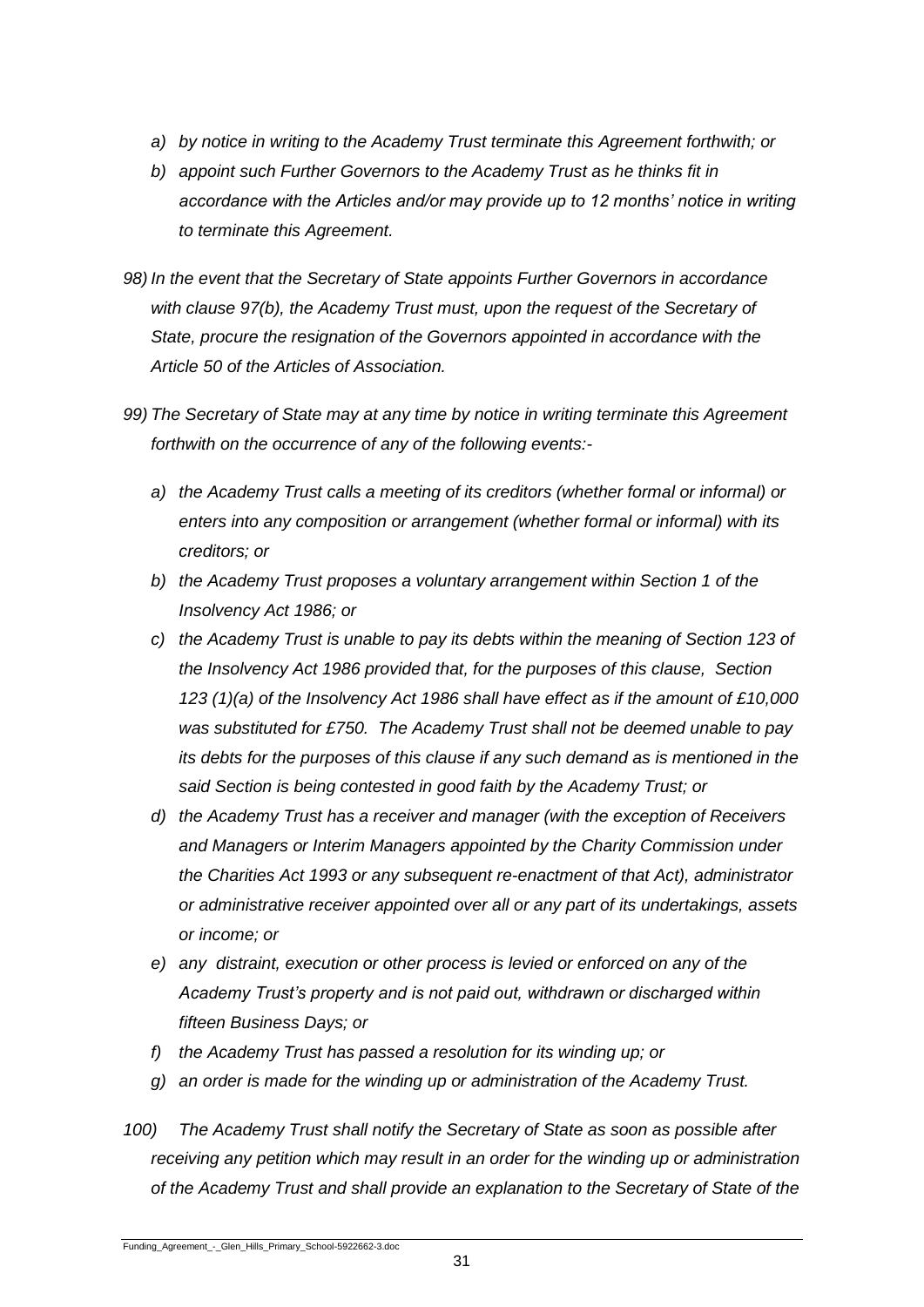*circumstances giving rise to the service of such a petition.*

- 101) If, following the exercise of the Secretary of State's powers to appoint Additional Governors or Further Governors, pursuant to the Articles of Association the Members pass an ordinary or special resolution to remove one or more of those Additional or Further Governors appointed by the Secretary of State, the Secretary of State may give the Academy Trust 12 months, or such lesser period as he considers appropriate in the circumstances, written notice to terminate this Agreement.
- 102) The Secretary of State's right to terminate this Agreement under clause 101 shall cease if he removes any of the Additional Governors or Further Governors which he has appointed pursuant to the Articles of Association.

# **Change of Control of the Academy Trust**

102A) The Secretary of State may at any time by notice in writing, subject to clause 102C) below, terminate this Agreement forthwith (or on such other date as he may in his absolute discretion determine) in the event that there is a change:

(a) in the Control of the Academy Trust;

(b) in the Control of a legal entity that Controls the Academy Trust.

102B) The Academy Trust shall, as soon as it is reasonably practicable to do so after it has become aware of any change or proposed change of Control within the meaning of clause 102A), give written notice to the Secretary of State of such change or proposed change of Control.

102C) When notifying the Secretary of State further to clause 102B), the Academy Trust may seek the Secretary of State's agreement that, if he is satisfied that the person assuming Control is suitable, he will not in those circumstances exercise his right to terminate this Agreement further to clause 102A).

## *Effect of Termination*

*103) In the event of the termination of this Agreement however occurring the Secretary of State shall procure that his nominee (if any) shall resign as a member of the Academy Trust and shall co-operate in making any associated amendments to the Articles.*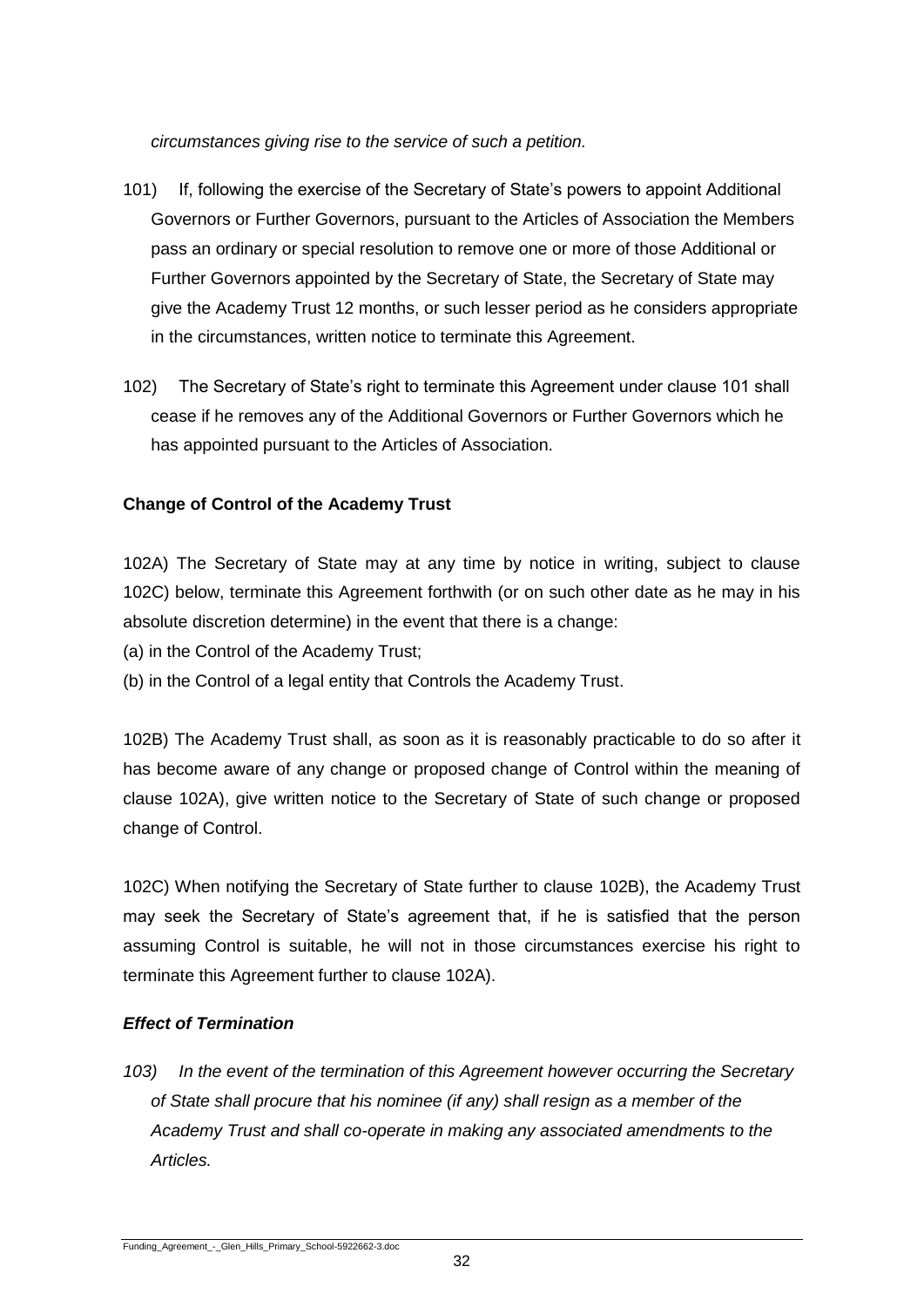- *104) In the event of termination of this Agreement however occurring, the school shall cease to be an Academy within the meaning of Section 1 of the Academies Act 2010.*
- *105) Subject to clause 106, if the Secretary of State terminates this Agreement for reasons other than that a Special Measures Termination Event occurs, that the Academy no longer has the characteristics set out in clause 10 of this Agreement, or is no longer meeting the conditions and requirements set out in clauses 12-33 of this Agreement or that the Academy Trust is otherwise in material breach of the provisions of this Agreement, the Secretary of State shall indemnify the Academy Trust.*
- *106) The amount of any such indemnity shall be determined by the Secretary of State having regard to any representations made to him by the Academy Trust, and shall be paid at such times and in such manner as the Secretary of State may reasonably think fit.*
- *107) The categories of expenditure incurred by the Academy Trust in consequence of the termination of this Agreement in respect of which the Secretary of State shall indemnify the Academy Trust include (but not by way of limitation), staff compensation and redundancy payments, compensation payments in respect of broken contracts, expenses of disposing of assets or adapting them for other purposes, legal and other professional fees, and dissolution expenses.*
- *108) Subject to clause 109, on the termination of this Agreement however occurring, the Academy Trust shall in respect of any of its capital assets at the date of termination:*

*a) promptly transfer a proportion of the assets to a person nominated by the Secretary of State, if the Secretary of State considers that all or some of those assets need to be used for educational purposes by that nominee. The proportion of the assets to be transferred shall be the same as the proportion of the capital contribution made by the Secretary of State to the original value of those assets, whether that contribution was made on the establishment of the Academy or later; or b) if the Secretary of State confirms that a transfer under clause 108(a) is not required, promptly repay to the Secretary of State a sum equivalent to the percentage of the value of the assets at the date of termination, or, by agreement with the Secretary of State, at the date of subsequent disposal of those assets. Such percentage to be the same as the percentage of the capital contribution made by the Secretary of State to the original value of those assets, whether that contribution was*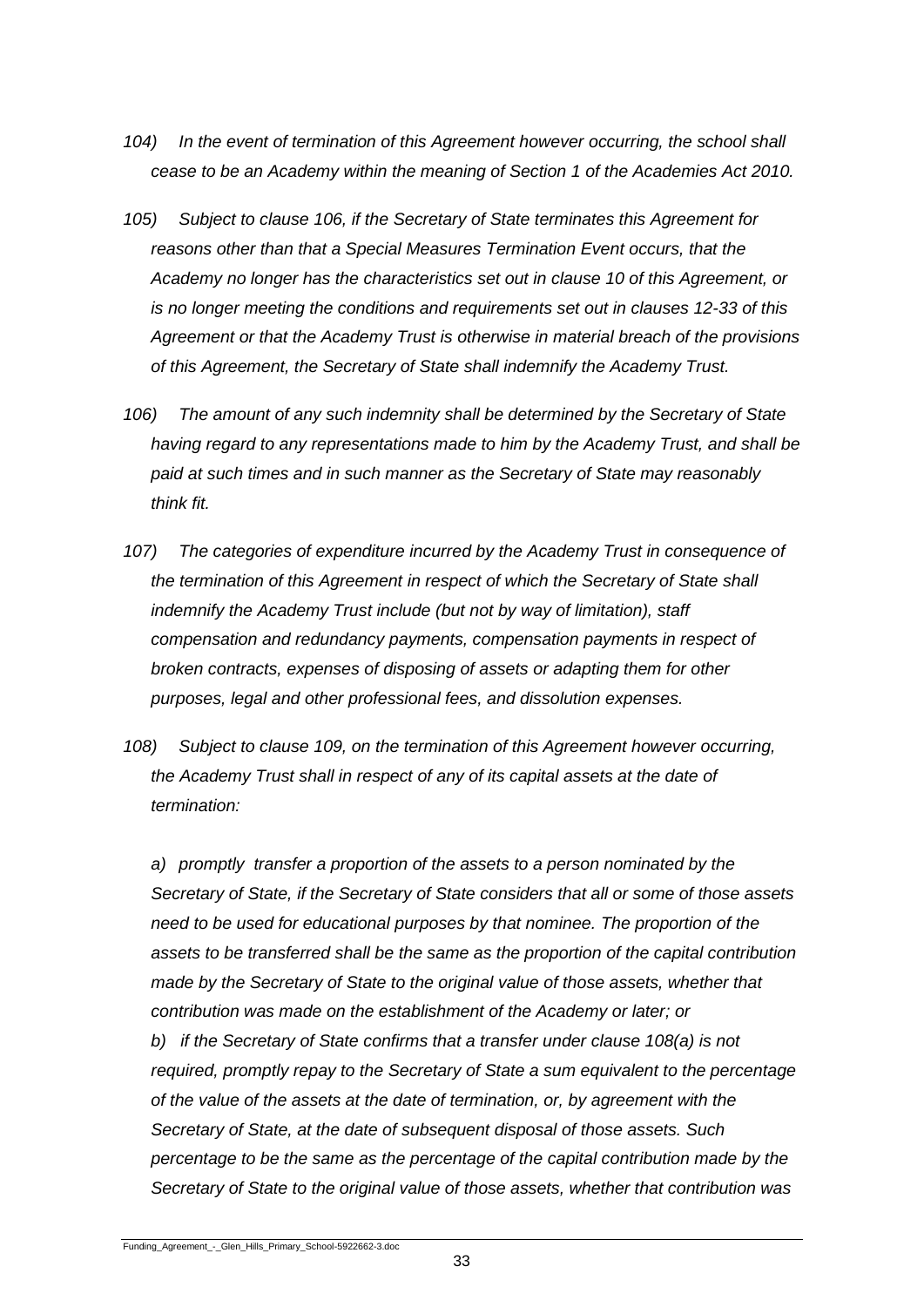*made on the establishment of the Academy or later.*

*109) The Secretary of State may waive in whole or in part the repayment due under clause 108(b) if:*

*a) The Academy Trust obtains his permission to invest the proceeds of sale for its charitable objects; or*

- *b) The Secretary of State directs all or part of the repayment to be paid to the LA.*
- *110) If any land or premises of the Academy were acquired by the Academy Trust from an LA by a scheme under Paragraph 1 of Schedule 1 of the Academies Act 2010 or otherwise at less than the market value of the land at the date of acquisition, and the Secretary of State does not make a scheme as provided for in Paragraph 6 of Schedule 1 of the Academies Act 2010, the Academy Trust may dispose of its interest in that land or premises but only with the consent of the Secretary of State, who shall have regard to any representations from the Academy Trust and the LA from which the land was transferred before giving or withholding that consent.*

#### *GENERAL*

#### *Information*

- *111) Without prejudice to any other provision of this Agreement, the Secretary of State acting reasonably may from time to time call for information on, inter alia, the Academy's:*
	- *a) curriculum;*
	- *b) arrangements for the assessment of pupils;*
	- *c) teaching staff including numbers, qualifications, experience, salaries, and teaching loads;*
	- *d) class sizes;*
	- *e) outreach work with other schools and the local community;*
	- *f) operation of the admission criteria and over subscription arrangements for the Academy including numbers of applications for places and the number and characteristics of pupils accepted for admission;*
	- *g) numbers of pupils excluded (including permanent and fixed term exclusions);*
	- *h) levels of authorised and unauthorised absence;*
	- *i) charging and remissions policies and the operation of those policies;*
	- *j) organisation, operation and building management;*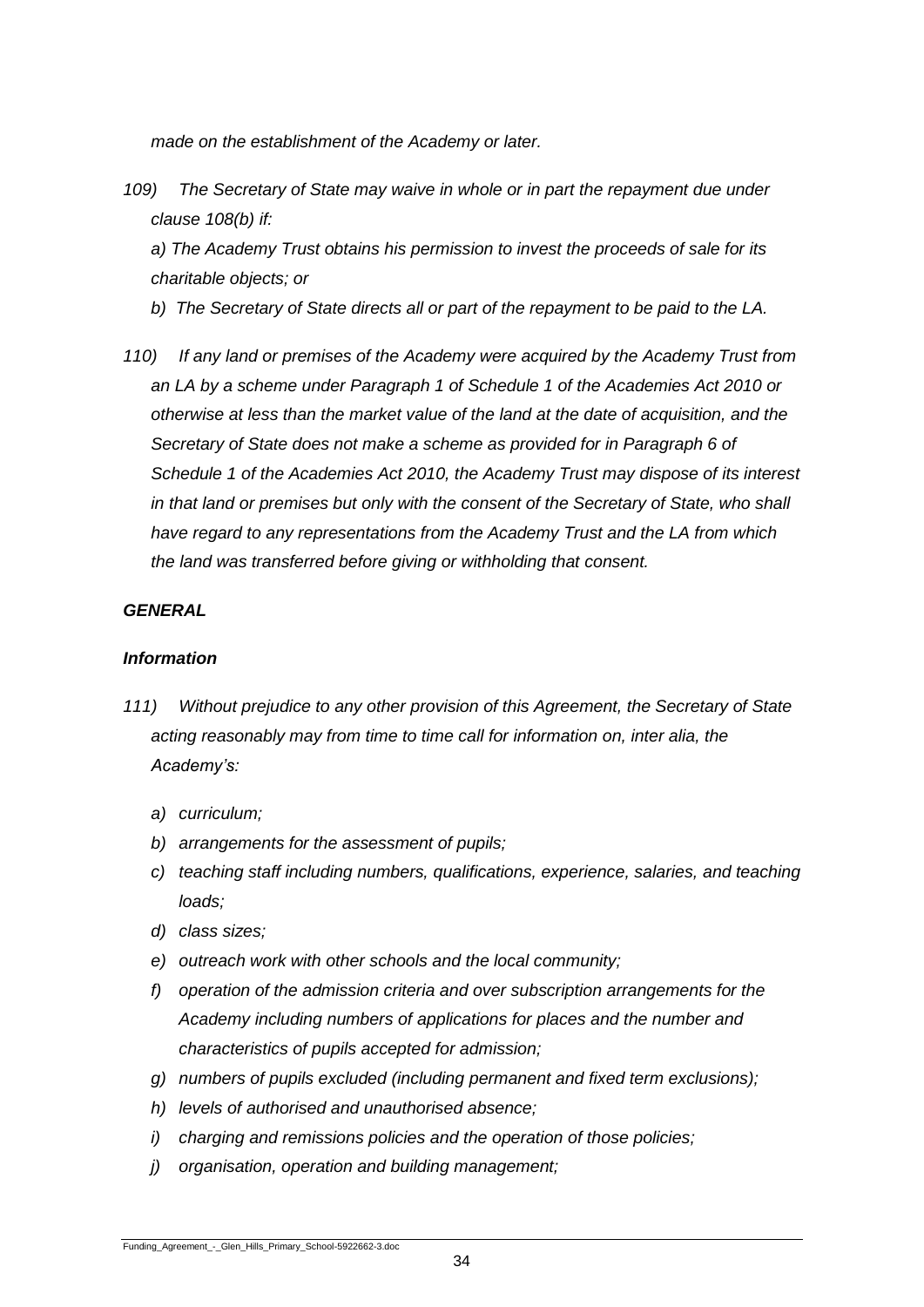- *k) financial controls; and*
- *l) membership and proceedings of the Governing Body.*
- *112) The Academy Trust shall make such information available to the Secretary of State, in such form and manner and at such times as may reasonably be required. The Secretary of State shall provide the Academy Trust with such information as it may reasonably require of him for the running of the Academy.*

#### *Access by the Secretary of State's Officers*

- *113) The Academy Trust shall allow access to the premises of the Academy at any reasonable time to DfE officials. All records, files and reports relating to the running of the Academy shall be available to them at any reasonable time. The Academy Trust shall provide the Secretary of State in advance with papers relating to the Academy prepared for meetings of the Governing Body and of the members of the Academy Trust. Two DfE officials shall be entitled to attend and to speak at all such meetings, but shall withdraw from any discussion of the Academy's or the Academy Trust's relationship with the Secretary of State or any discussion of bids for funding to the Secretary of State. The Academy Trust shall take any steps which are required to secure its compliance with the obligations imposed by this clause of this Agreement.*
- *114) The Academy Trust shall ensure that:*
	- *a) the agenda for every meeting of the Governing Body;*
	- *b) the draft minutes of every such meeting, if they have been approved by the person acting as chairman of that meeting;*
	- *c) the signed minutes of every such meeting; and*
	- *d) any report, document or other paper considered at any such meeting,*

*are made available for inspection by any interested party at the Academy and, as soon as is reasonably practicable, sent to the Secretary of State.*

- *115) There may be excluded from any item required to be made available for inspection by any interested party and to be sent to the Secretary of State by virtue of clause 120, any material relating to:*
	- *a) a named teacher or other person employed, or proposed to be employed, at the Academy;*
	- *b) a named pupil at, or candidate for admission to, the Academy; and*
	- *c) any matter which, by reason of its nature, the Academy Trust is satisfied*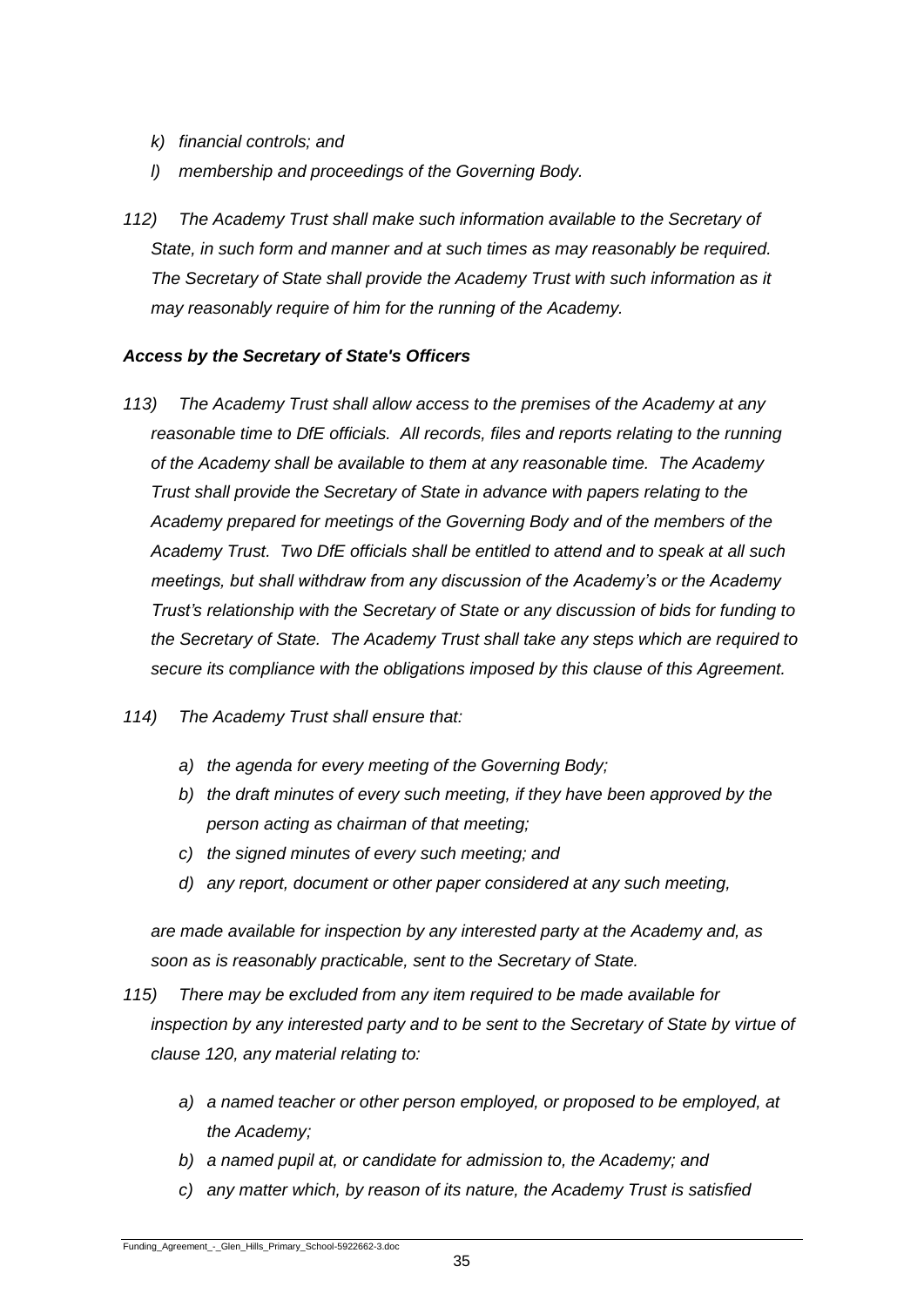#### *should remain confidential.*

## **Restrictions on Land transfer**

- 115A) Recognising that they are or will be receiving publicly funded land at nil consideration (which for the purposes of this transaction shall include leases granted at a peppercorn rent) the Academy Trust:
	- a) shall, within 28 days from the transfer to it of the Land, apply to the Land Registry for a restriction in the proprietorship register (under section 43(1)(a) of the Land Registration Act 2002 in Form RX1 as prescribed by Rule 91 and Schedule 4 of the Land Registration Rules 2003) in the following terms:

*No disposition of the registered estate by the proprietor of the registered estate is to be registered without a written consent signed by the Secretary of State for Education, of Sanctuary Buildings, Great Smith Street, London SW1P 3BT*

- b) shall take any further steps required to ensure that the restriction referred to in clause 115A(a) is entered on the proprietorship register,
- c) shall provide the Secretary of State with confirmation of the entry of the restriction referred to in clause 115A(a) as soon as practicable after it receives notification from the Land Registry,
- d) in the event that it has not registered the restriction referred to in clause 115A(a), hereby consents to the entering of the restriction referred to in 115A(a) in the register by the Secretary of State (under s. 43(1)(b) of the Land Registration Act 2002),
- e) shall not, without the consent of the Secretary of State, apply to dis-apply, modify or remove (by cancellation or otherwise) a restriction entered in accordance with clause 115A(a) or 115A(d) above, whether by itself, a holding company, a subsidiary company, or a receiver, administrator or liquidator acting in the name of the Trust.

## *Notices*

*116) Any notice or other communication concerning this Agreement shall be sent, in the case of a notice or communication from the Secretary of State to the Academy Trust at its registered office or such other addressee/address as may be notified in writing from time to time by the Academy Trust and, in the case of a notice or*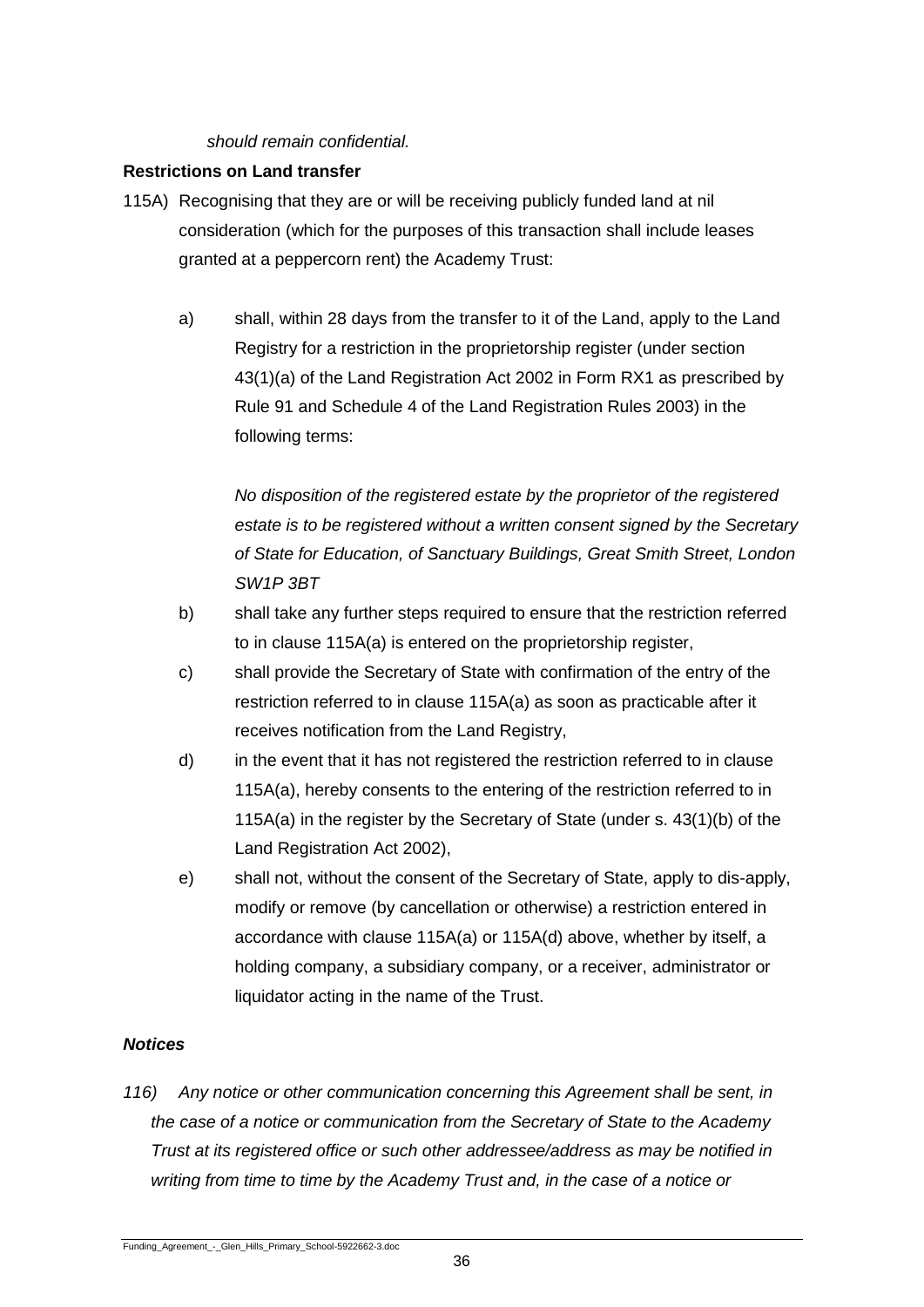*communication from the Academy Trust to the Secretary of State to Head of Academies Division, Department for Education, Sanctuary Buildings, Great Smith Street, London SW1P 3BT; or such other address as may be notified from time to time by the Secretary of State and where any such notice or communication is sent by post, unless the contrary is proved, it shall be deemed, subject to satisfactory proof of posting, to be effected at the time at which the letter would be received in the ordinary course of post.*

*117) The service by the Secretary of State of a notice of termination of this Agreement shall not prejudice the ability of the Academy Trust (if it wishes to do so) during the notice period to admit pupils to the Academy in accordance with the provisions of this Agreement and to receive GAG and EAG in respect of them.*

#### *General*

- *118) This Agreement shall not be assignable by the Academy Trust.*
- *119) The Secretary of State and the Academy Trust recognise the difficulties in catering in this Agreement for all the circumstances which may arise in relation to the Academy and undertake in good faith to conduct such consultations as may from time to time be desirable in order to promote the interests of the Academy throughout the currency of this Agreement.*

This Agreement was executed as a Deed on 2012

Executed on behalf of Glen Hills Primary School by

............................................ **Director** 

In the presence of:

Witness..............................

Address.............................

Occupation........................

Funding\_Agreement\_-\_Glen\_Hills\_Primary\_School-5922662-3.doc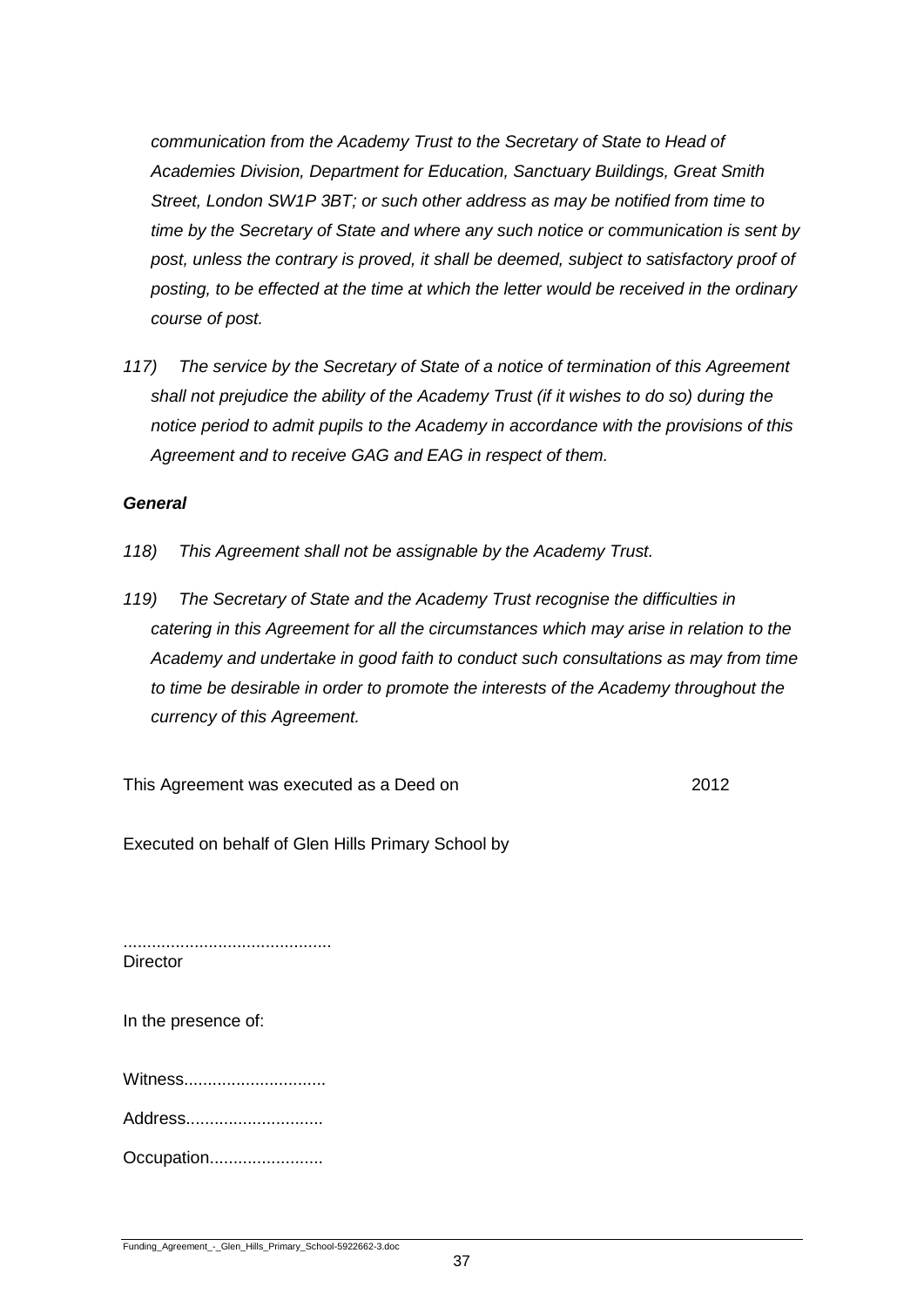The Corporate Seal of the Secretary of State for Education, hereunto affixed is authenticated by:

..........................................

**Duly Authorised**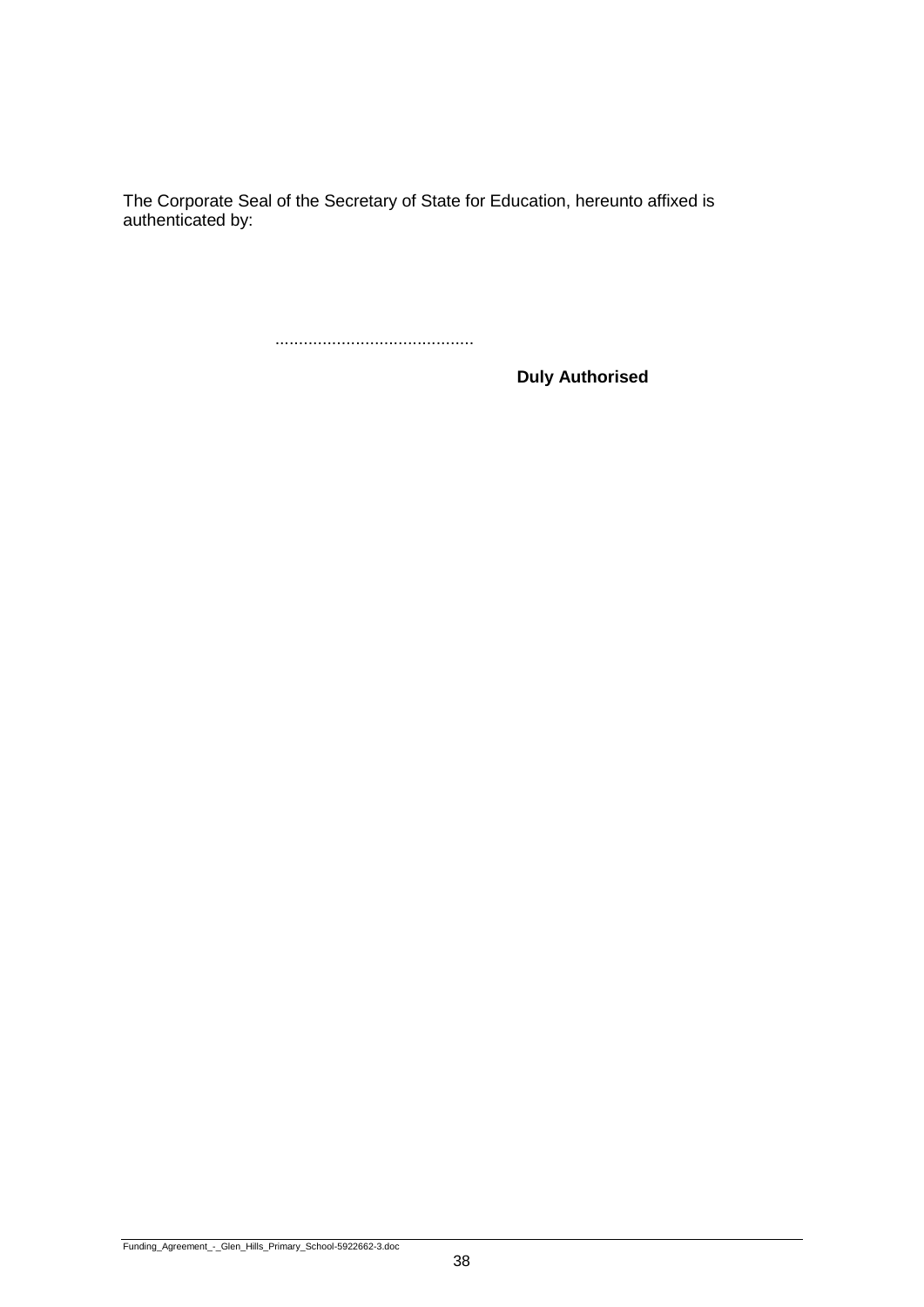# **Annex A**

# **MEMORANDUM AND ARTICLES OF ASSOCIATION OF THE GLEN HILLS PRIMARY SCHOOL ACADEMY**

THE COMPANIES ACT 2006

# & COMPANIES (REGISTRATION) REGULATIONS 2008 (SI 2008/3014)

A COMPANY LIMITED BY GUARANTEE

MEMORANDUM OF ASSOCIATION

OF

GLEN HILLS PRIMARY SCHOOL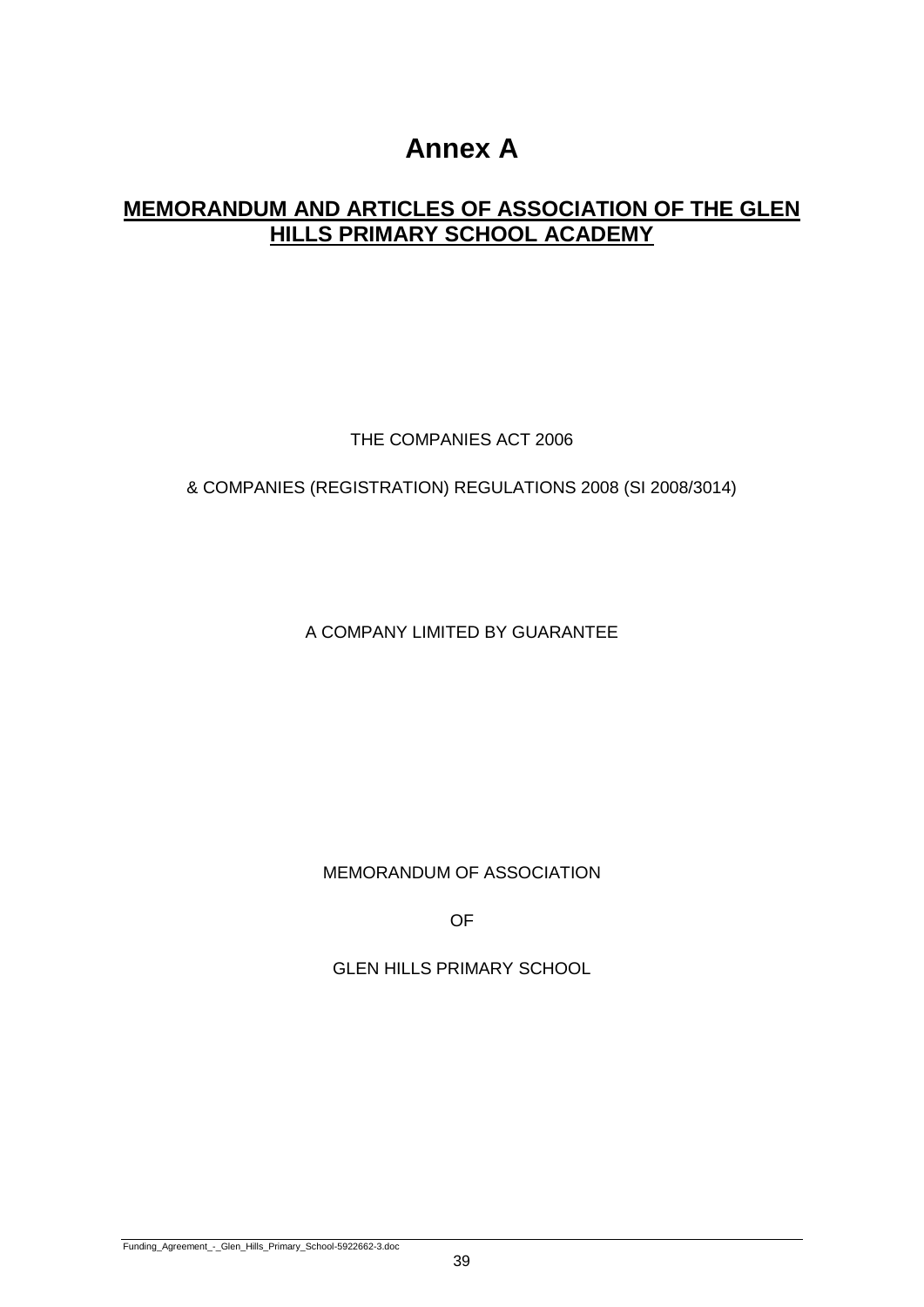# THE COMPANIES ACT 2006

# & COMPANIES (REGISTRATION) REGULATIONS 2008 (SI 2008/3014)

# SCHEDULE 2

# A COMPANY LIMITED BY GUARANTEE

# Regulation 2(b)

# MEMORANDUM OF ASSOCIATION OF

# GLEN HILLS PRIMARY SCHOOL

Each subscriber to this memorandum of association wishes to form a company under the [Companies Act 2006](http://w3.lexis.com/uk/legal/search/runRemoteLink.do?service=citation&langcountry=GB&risb=21_T7301337871&A=0.9967462013224926&linkInfo=F%23GB%23UK_ACTS%23num%252006_46a_Title%25&bct=A) and agrees to become a member of the company.

*Name of each subscriber Authentication by each subscriber*

| Name:                           | Signature: |
|---------------------------------|------------|
| <b>Christine Kingsley-Mills</b> |            |
|                                 |            |
| Name:                           | Signature: |
| Joanne Small                    |            |
|                                 |            |
| Name:                           | Signature: |
| Simon John Curley               |            |
|                                 |            |
| Name:                           | Signature: |
| Pamela Mary Crowdell            |            |
|                                 |            |

# **Dated**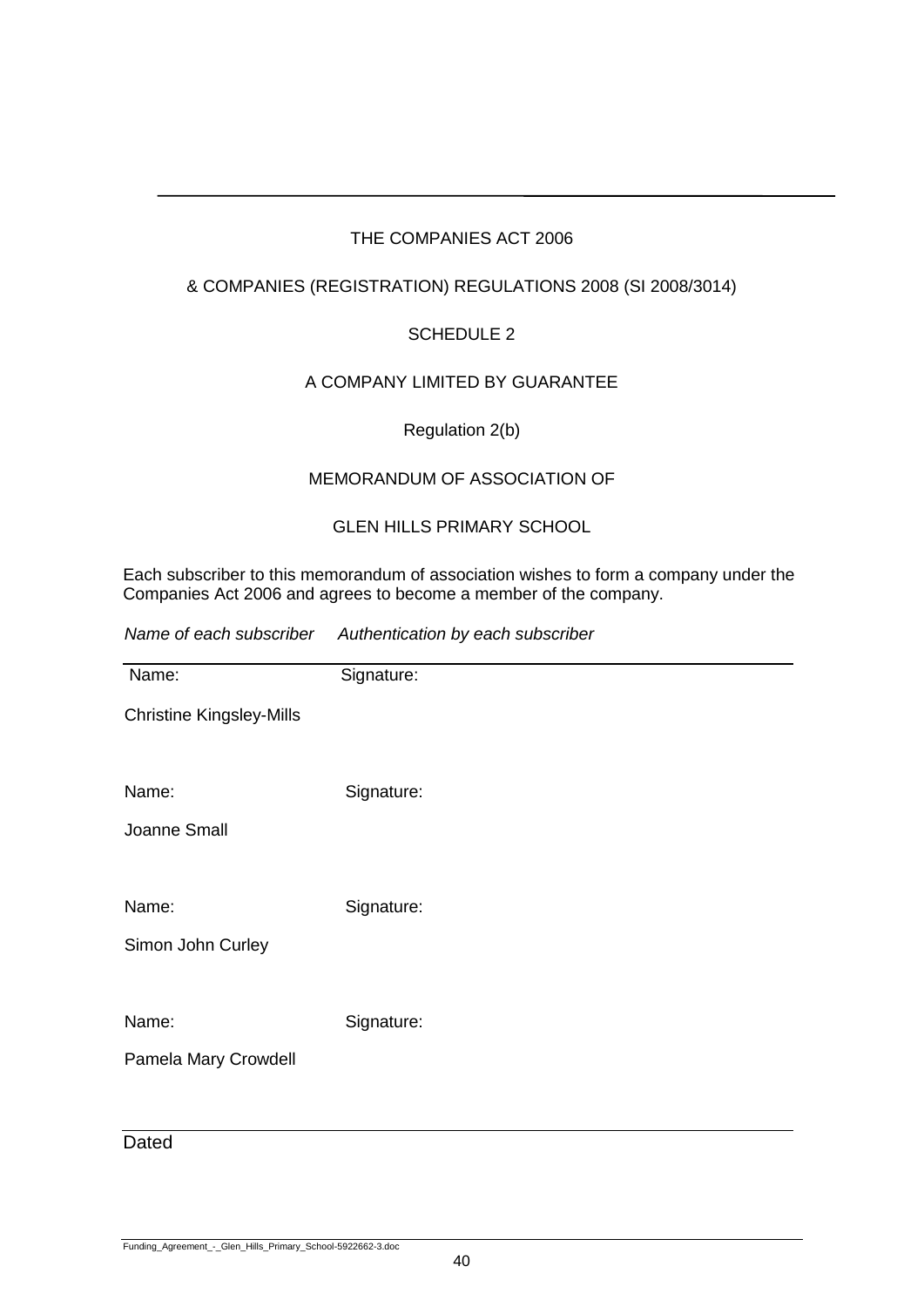2012

THE COMPANIES ACT 2006

A COMPANY LIMITED BY GUARANTEE

ARTICLES OF ASSOCIATION

OF

GLEN HILLS PRIMARY SCHOOL

COMPANY NUMBER: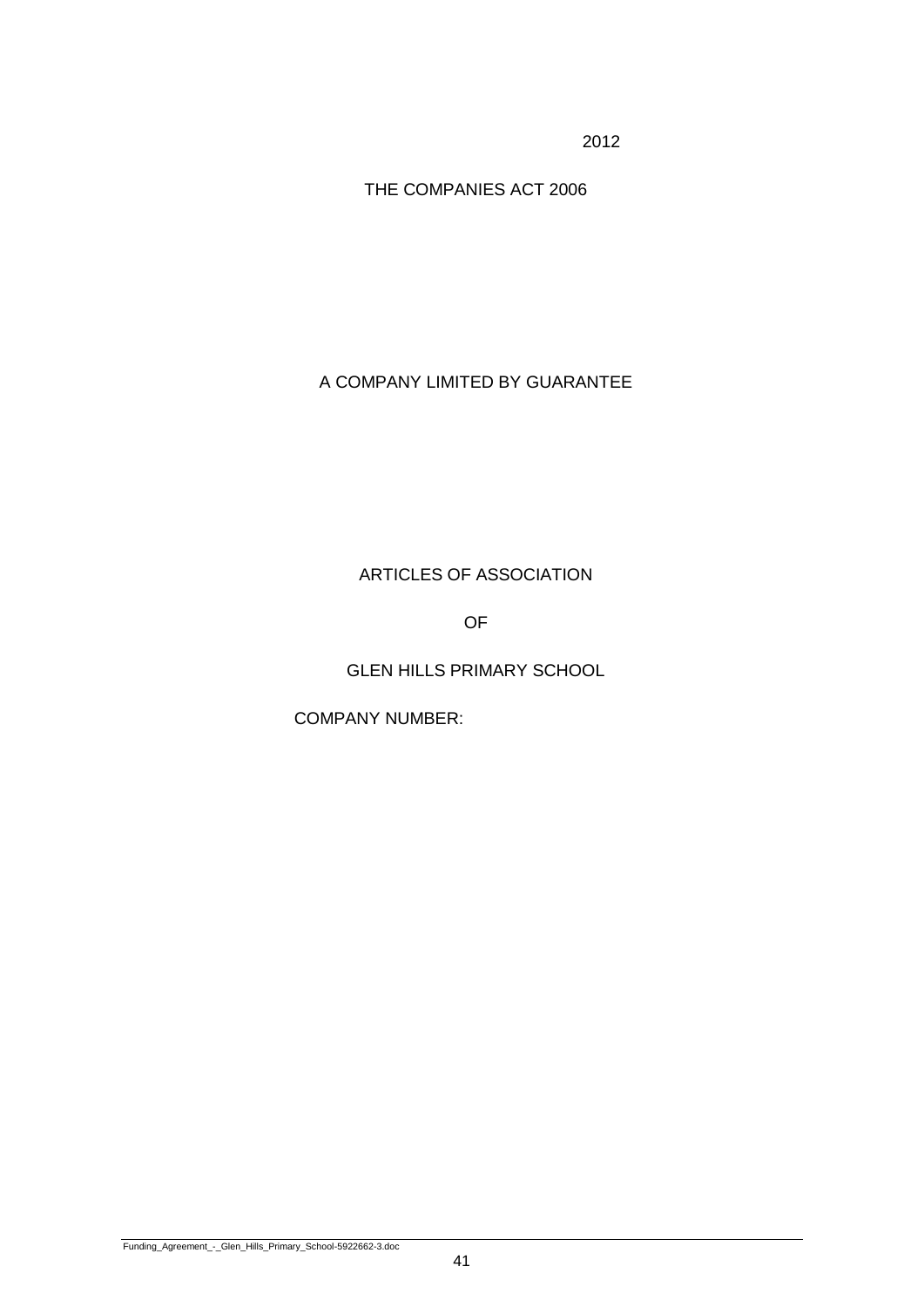# THE COMPANIES ACT 2006

# COMPANY LIMITED BY GUARANTEE

#### ARTICLES OF ASSOCIATION

#### OF

#### GLEN HILLS PRIMARY SCHOOL

#### INTERPRETATION

- 1. In these Articles:
	- a. "the Academy" means the school referred to in Article 4 and established by the Academy Trust;
	- b. "Academy Financial Year" means the academic year from  $1<sup>st</sup>$  of September to  $31<sup>st</sup>$ of August in any year;
	- c. "the Academy Trust" means the company intended to be regulated by these Articles and referred to in Article 2;
	- d. "Additional Governors" means the Governors appointed pursuant to Article 62 and 62A;
	- e. "the Articles" means these Articles of Association of the Academy Trust;
	- f. "Chief Inspector" means Her Majesty's Chief Inspector of Education, Children's Services and Skills or his successor:
	- g. "clear days" in relation to the period of a notice means the period excluding the day when the notice is given or deemed to be given and the day on which it is given or on which it is to take effect;
	- h. "financial expert" means an individual, company or firm who is authorised to give investment advice under the Financial Services and Markets Act 2000;
	- i. "Funding Agreement" means the agreement made under section 1 of the Academies Act 2010 between the Academy Trust and the Secretary of State to establish the Academy;
	- j. "Further Governors" means the Governors appointed pursuant to Article 63;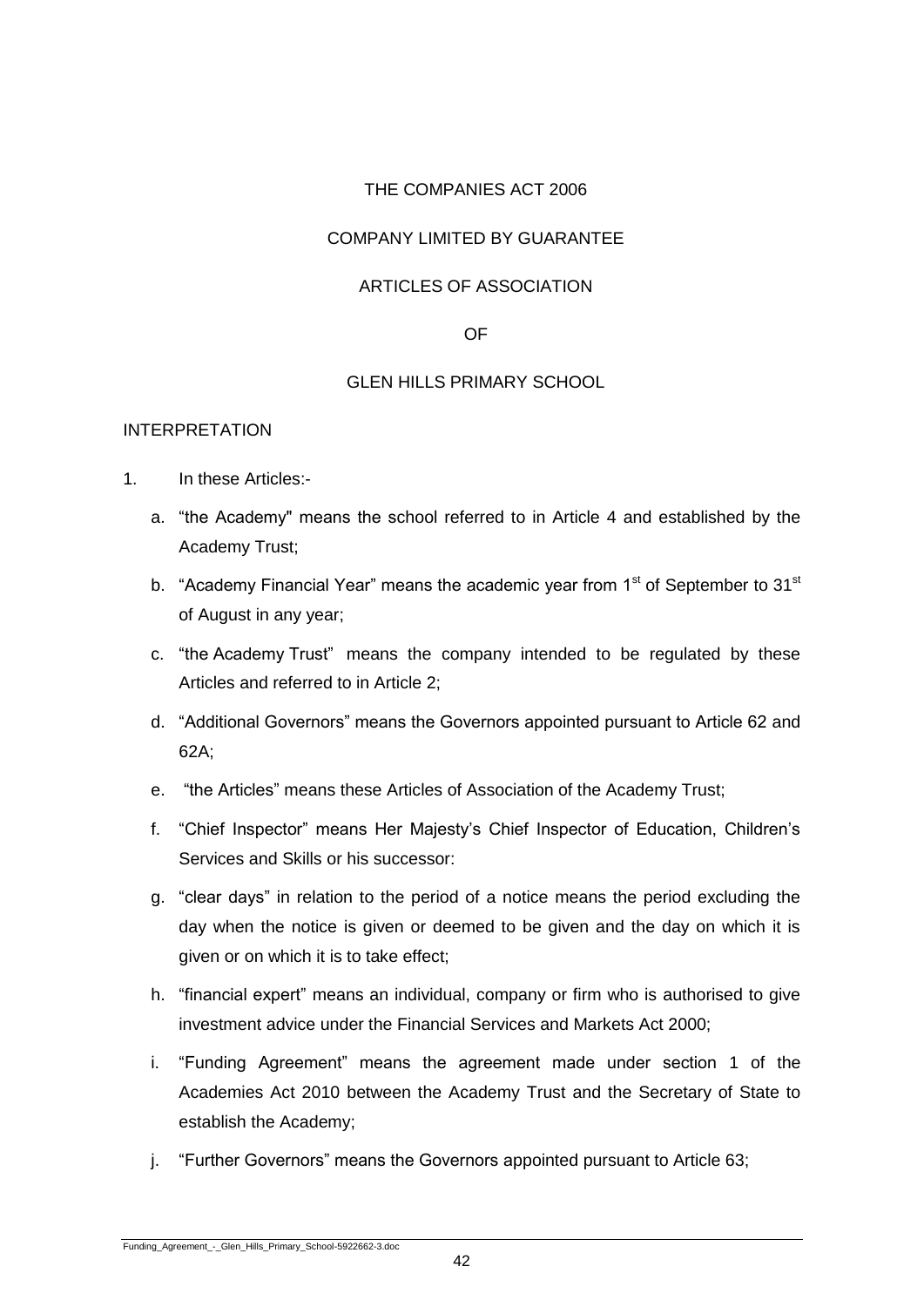- k. "the Governors" means the directors of the Academy Trust (and "Governor" means any one of those directors), subject to the definition of this term at Article 6.9(b) in relation to Articles 6.2-6.9;
- l. "the LA" means the local authority covering the area in which the Academy is situated;
- m. "the LA Governor" means the Governor who may be appointed pursuant to Article 51;
- n. "Local Authority Associated Persons" means any person associated with any local authority within the meaning given in section 69 of the Local Government and Housing Act 1989;
- o. "Member" means a member of the Academy Trust and someone who as such is bound by the undertaking contained in Article 8;
- p. "the Memorandum" means the Memorandum of Association of the Academy Trust;
- q. "Office" means the registered office of the Academy Trust;
- r. "the Parent Governors" means the Governors appointed pursuant to Articles 53 to 58 inclusive;
- s. "Principal" means the head teacher of the Academy;
- t. "Principal Regulator" means the body or person appointed as the Principal Regulator under the Charities Act 2006;
- u. "the seal" means the common seal of the Academy Trust if it has one;
- v. "Secretary" means the secretary of the Academy Trust or any other person appointed to perform the duties of the secretary of the Academy Trust, including a joint, assistant or deputy secretary;
- w. "Secretary of State" means the Secretary of State for Education or successor;
- x. "Staff Governor" means an employee of the Academy Trust who may be appointed as a Governor pursuant to Article 50A;
- y. "teacher" means a person employed under a contract of employment or a contract for services or otherwise engaged to provide his services as a teacher at the Academy;
- z. "the United Kingdom" means Great Britain and Northern Ireland;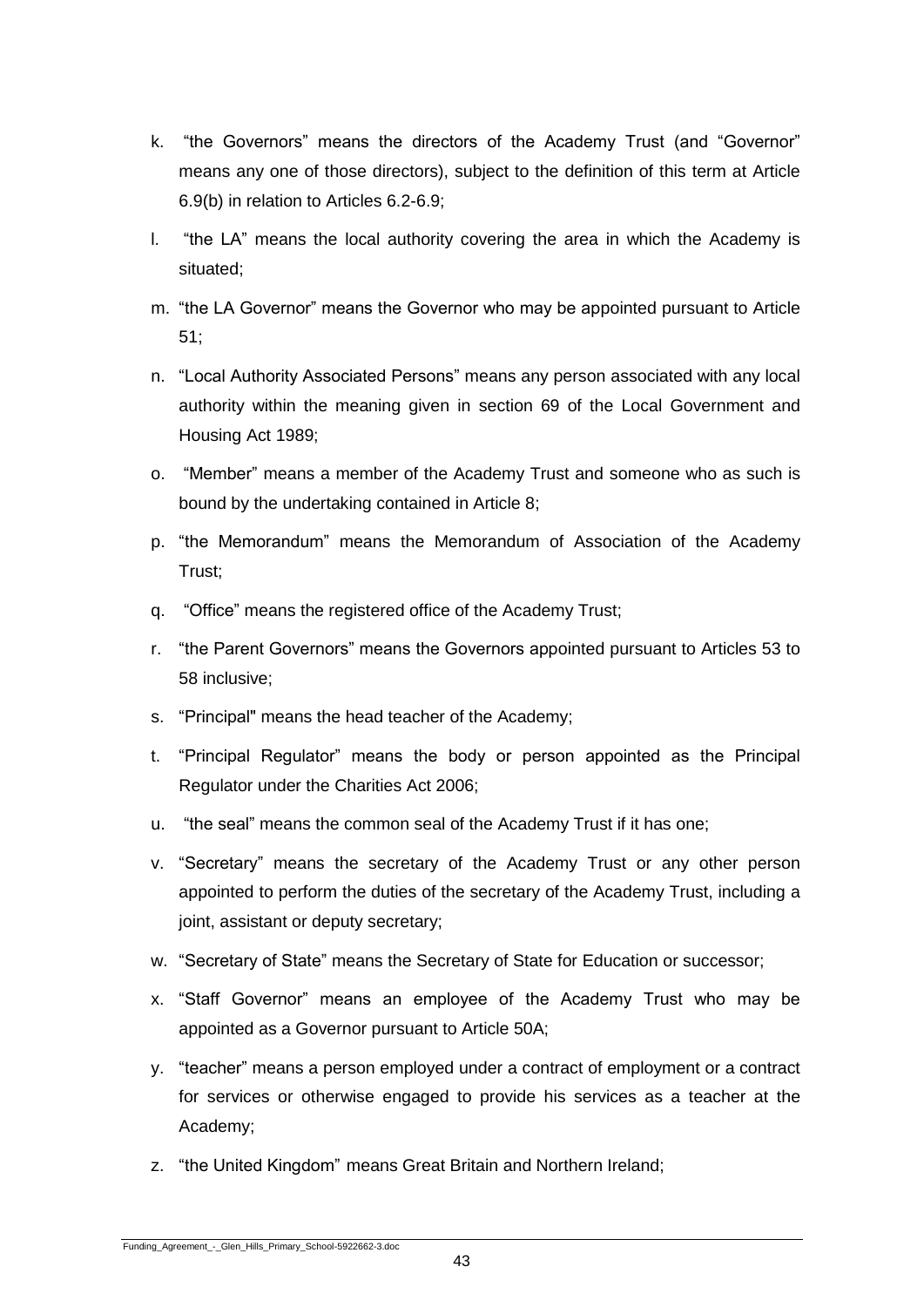- aa. words importing the masculine gender only shall include the feminine gender. Words importing the singular number shall include the plural number, and vice versa;
- bb. subject as aforesaid, words or expressions contained in these Articles shall, unless the context requires otherwise, bear the same meaning as in the Companies Act 2006, as appropriate;
- cc. any reference to a statute or statutory provision shall include any statute or statutory provision which replaces or supersedes such statute or statutory provision including any modification or amendment thereto.
- 2. The company's name is Glen Hills Primary School (and in this document it is called "**the Academy Trust**").
- 3. The Academy Trust's registered office is to be situated in England and Wales.

# **OBJECTS**

- 4. The Academy Trust's object ("**the Object**") is specifically restricted to the following:
	- (a) to advance for the public benefit education in the United Kingdom, in particular but without prejudice to the generality of the foregoing by establishing, maintaining, carrying on, managing and developing a school offering a broad and balanced curriculum ("the Academy").
	- (b) to promote for the benefit of the inhabitants of Glen Parva and the surrounding area the provision of facilities for recreation or other leisure time occupation of individuals who have need of such facilities by reason of their youth, age, affinity or disablement, financial hardship or social and economic circumstances or for the public at large in the interests of social welfare and the object of improving the condition of life of the said inhabitants.
- 5. In furtherance of the Object but not further or otherwise the Academy Trust may exercise the following powers:-
	- (a) to draw, make, accept, endorse, discount, execute and issue promissory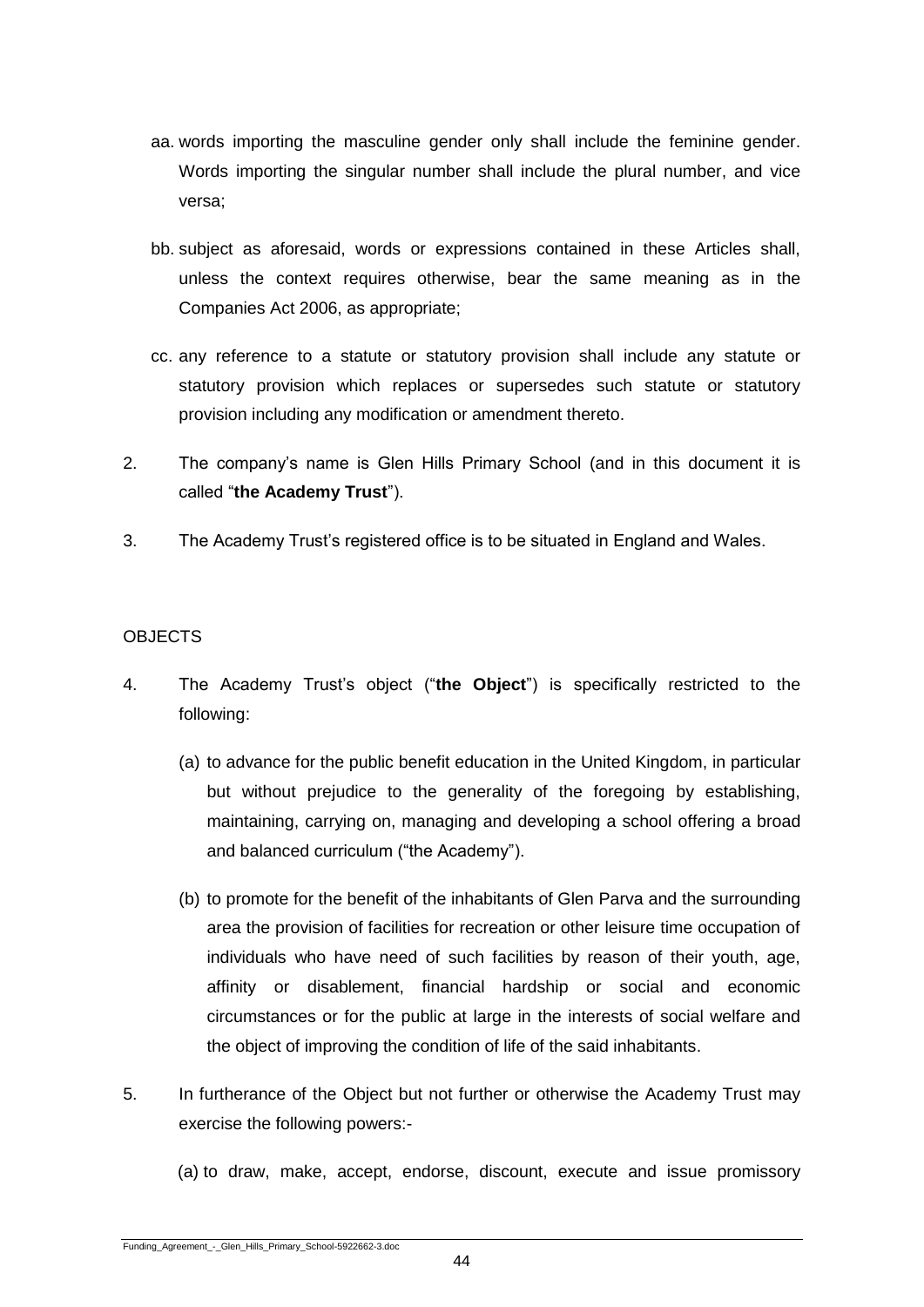notes, bills, cheques and other instruments, and to operate bank accounts in the name of the Academy Trust;

- (b) to raise funds and to invite and receive contributions provided that in raising funds the Academy Trust shall not undertake any substantial permanent trading activities and shall conform to any relevant statutory regulations;
- (c) to acquire, alter, improve and (subject to such consents as may be required by law) to charge or otherwise dispose of property;
- (d) subject to Article 6 below to employ such staff, as are necessary for the proper pursuit of the Object and to make all reasonable and necessary provision for the payments of pensions and superannuation to staff and their dependants;
- (e) to establish or support, whether financially or otherwise, any charitable trusts, associations or institutions formed for all or any of the Object;
- (f) to co-operate with other charities, other independent and maintained schools, voluntary bodies and statutory authorities operating in furtherance of the Object and to exchange information and advice with them;
- (g) to pay out of funds of the Academy Trust the costs, charges and expenses of and incidental to the formation and registration of the Academy Trust;
- (h) to establish, maintain, carry on, manage and develop the Academy at Featherby Drive, Leicester LE2 9NY;
- (i) to offer scholarships, exhibitions, prizes and awards to pupils and former pupils, and otherwise to encourage and assist pupils and former pupils;
- (j) to provide educational facilities and services to students of all ages and the wider community for the public benefit;
- (k) to carry out research into the development and application of new techniques in education in particular in relation to the areas of curricular specialisation of the Academy and to its approach to curriculum development and delivery and to publish the results of such research, and to develop means of benefiting from application of the experience of industry, commerce, other schools and the voluntary sector to the education of pupils in academies;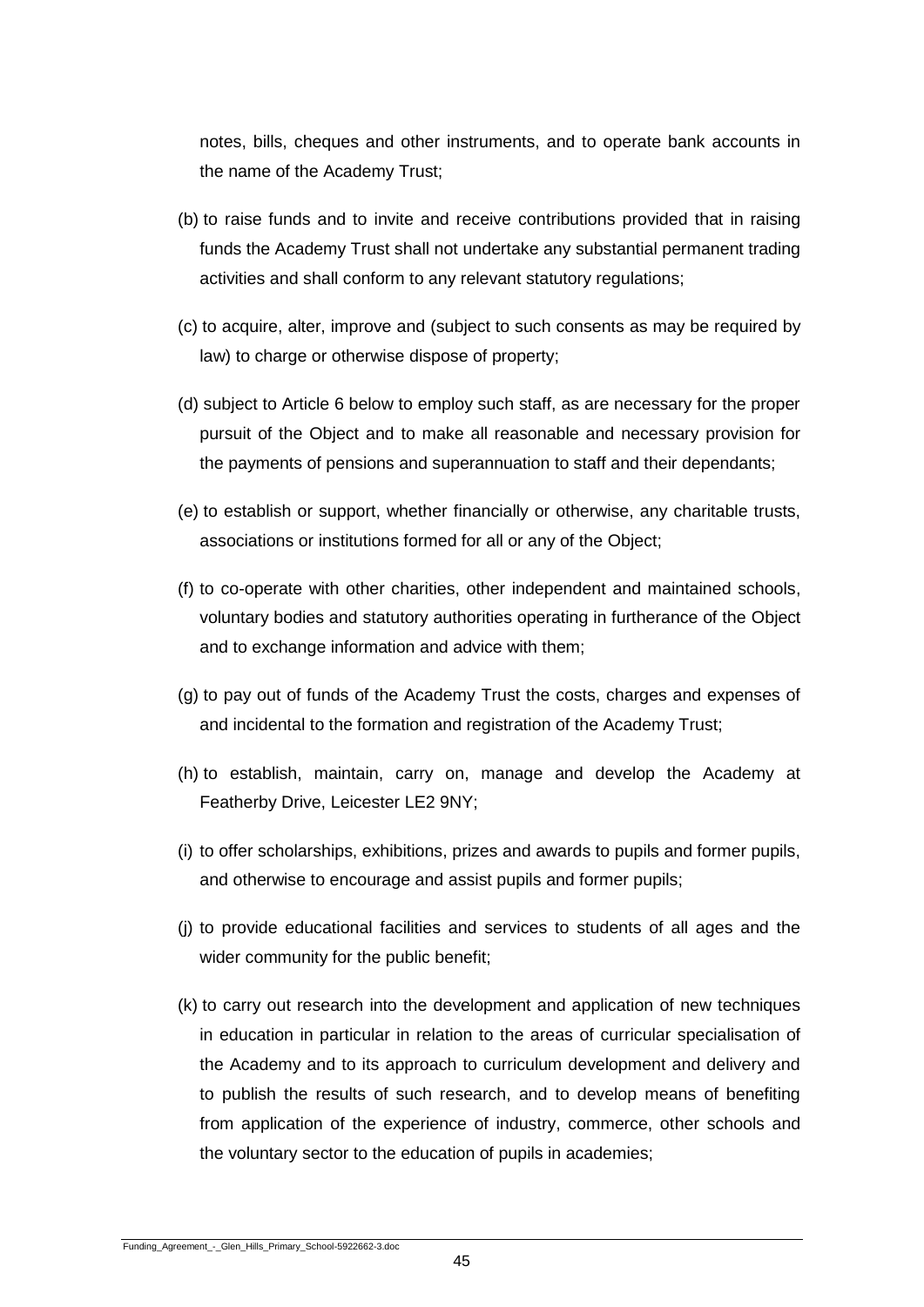- (l) subject to such consents as may be required by law and/or by any contract entered into by or on behalf of the Academy Trust to borrow and raise money for the furtherance of the Object in such manner and on such security as the Academy Trust may think fit;
- (m) to deposit or invest any funds of the Academy Trust not immediately required for the furtherance of its Object(but to invest only after obtaining such advice from a financial expert as the Governors consider necessary and having regard to the suitability of investments and the need for diversification);
- (n) to delegate the management of investments to a financial expert, but only on terms that:
	- (i) the investment policy is set down in writing for the financial expert by the Governors;
	- (ii) every transaction is reported promptly to the Governors; the performance of the investments is reviewed regularly with the Governors;
	- (iii) the Governors are entitled to cancel the delegation arrangement at any time;
	- (iv) the investment policy and the delegation arrangement are reviewed at least once a year;
	- (v) all payments due to the financial expert are on a scale or at a level which is agreed in advance and are notified promptly to the Governors on receipt; and
	- (vi) the financial expert must not do anything outside the powers of the Governors.
- (o) to arrange for investments or other property of the Academy Trust to be held in the name of a nominee company acting under the control of the Governors or of a financial expert acting under their instructions, and to pay any reasonable fee required;
- (p) to provide indemnity insurance to cover the liability of Governors which by virtue of any rule of law would otherwise attach to them in respect of any negligence, default, breach of trust or breach of duty of which they may be guilty in relation to the Academy Trust: Provided that any such insurance shall not extend to any claim arising from any act or omission which the Governors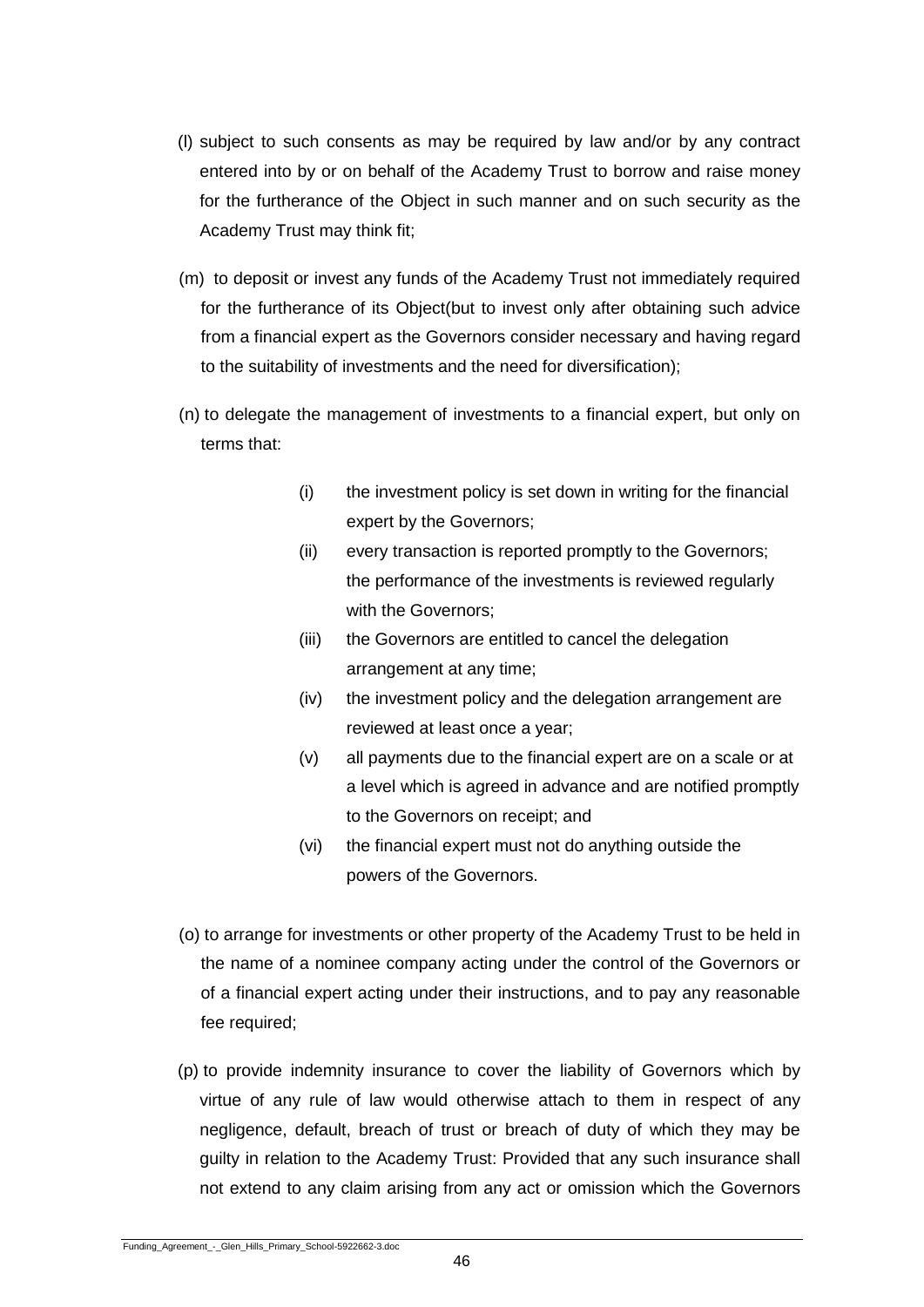knew to be a breach of trust or breach of duty or which was committed by the Governors in reckless disregard of whether it was a breach of trust or breach of duty or not and provided also that any such insurance shall not extend to the costs of any unsuccessful defence to a criminal prosecution brought against the Governors in their capacity as Governors;

- (q) to establish subsidiary companies to carry on any trade or business for the purpose of raising funds for the Academy Trust;
- (r) to do all such other lawful things as are necessary for or are incidental to or conducive to the achievement of the Object.
- 6.1 The income and property of the Academy Trust shall be applied solely towards the promotion of the Object.
- 6.2 None of the income or property of the Academy Trust may be paid or transferred directly or indirectly by way of dividend bonus or otherwise by way of profit to any member of the Academy Trust. Nonetheless a member of the Academy Trust who is not also a Governor may:
	- a) benefit as a beneficiary of the Academy Trust;
	- b) be paid reasonable and proper remuneration for any goods or services supplied to the Academy Trust;
	- c) be paid rent for premises let by the member of the Academy Trust if the amount of the rent and other terms of the letting are reasonable and proper; and
	- d) be paid interest on money lent to the Academy Trust at a reasonable and proper rate, such rate not to exceed 2 per cent per annum below the base lending rate of a UK clearing bank selected by the Governors, or 0.5%, whichever is the higher.
- 6.3 A Governor may benefit from any indemnity insurance purchased at the Academy Trust's expense to cover the liability of the Governors which by virtue of any rule of law would otherwise attach to them in respect of any negligence, default or breach of trust or breach of duty of which they may be guilty in relation to the Academy Trust: Provided that any such insurance shall not extend to any claim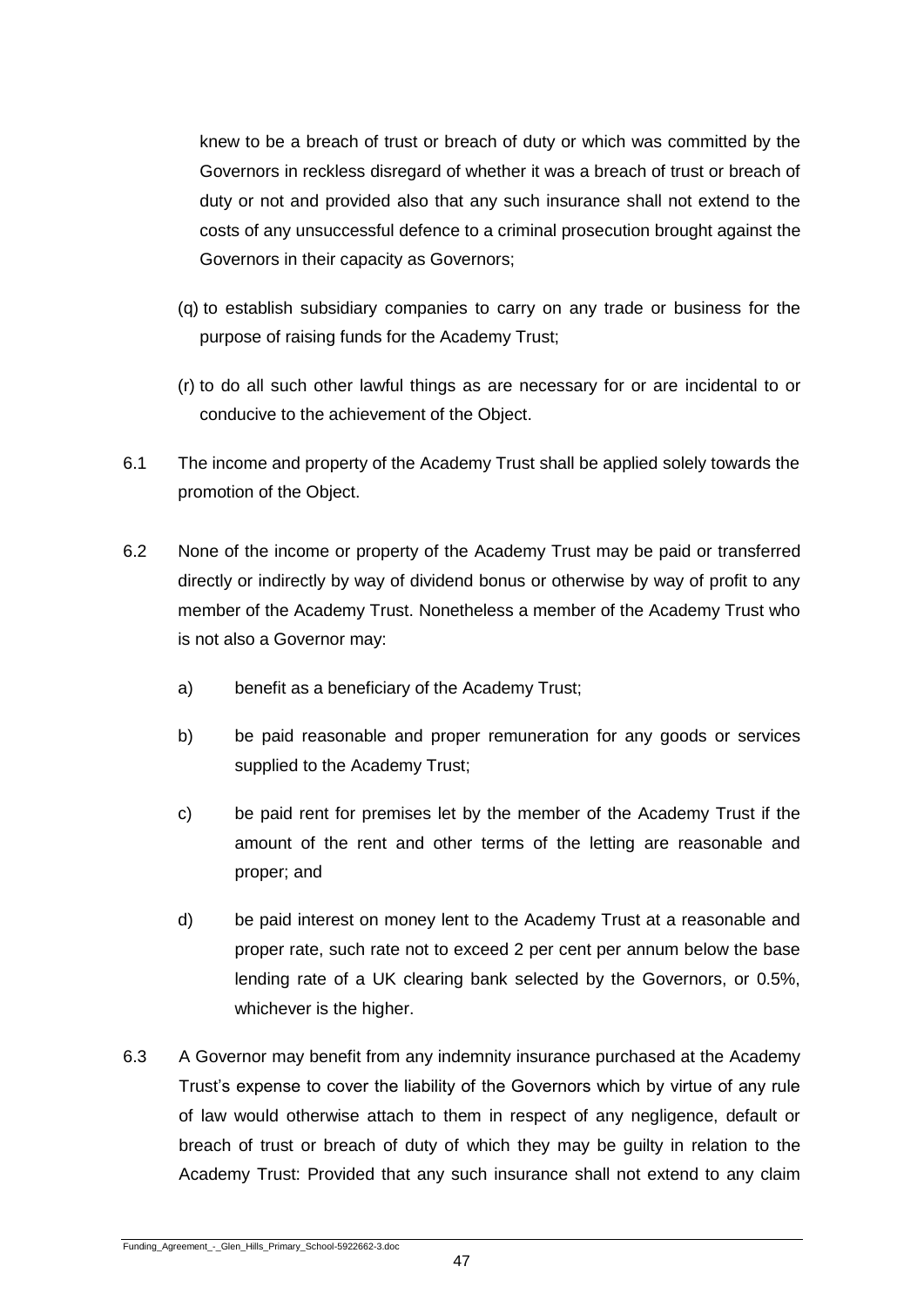arising from any act or omission which the Governors knew to be a breach of trust or breach of duty or which was committed by the Governors in reckless disregard to whether it was a breach of trust or breach of duty or not and provided also that any such insurance shall not extend to the costs of any unsuccessful defence to a criminal prosecution brought against the Governors in their capacity as directors of the Academy Trust.

- 6.4 A company, which has shares listed on a recognised stock exchange and of which any one Governor holds no more than 1% of the issued capital of that company, may receive fees, remuneration or other benefit in money or money's worth from the Academy Trust.
- 6.5 A Governor may at the discretion of the Governors be reimbursed from the property of the Academy Trust for reasonable expenses properly incurred by him or her when acting on behalf of the Academy Trust, but excluding expenses in connection with foreign travel.
- 6.6 No Governor may:
	- (a) buy any goods or services from the Academy Trust;
	- (b) sell goods, services, or any interest in land to the Academy Trust;
	- (c) be employed by or receive any remuneration from the Academy Trust (other than the Principal whose employment and/or remuneration is subject to the procedure and conditions in Article 6.8)
	- (d) receive any other financial benefit from the Academy Trust;

unless:

- (i) the payment is permitted by Article 6.7 and the Governors follow the procedure and observe the conditions set out in Article 6.8; or
- (ii) the Governors obtain the prior written approval of the Charity Commission and fully comply with any procedures it prescribes.
- 6.7 Subject to Article 6.8, a Governor may:
	- a) receive a benefit from the Academy Trust in the capacity of a beneficiary of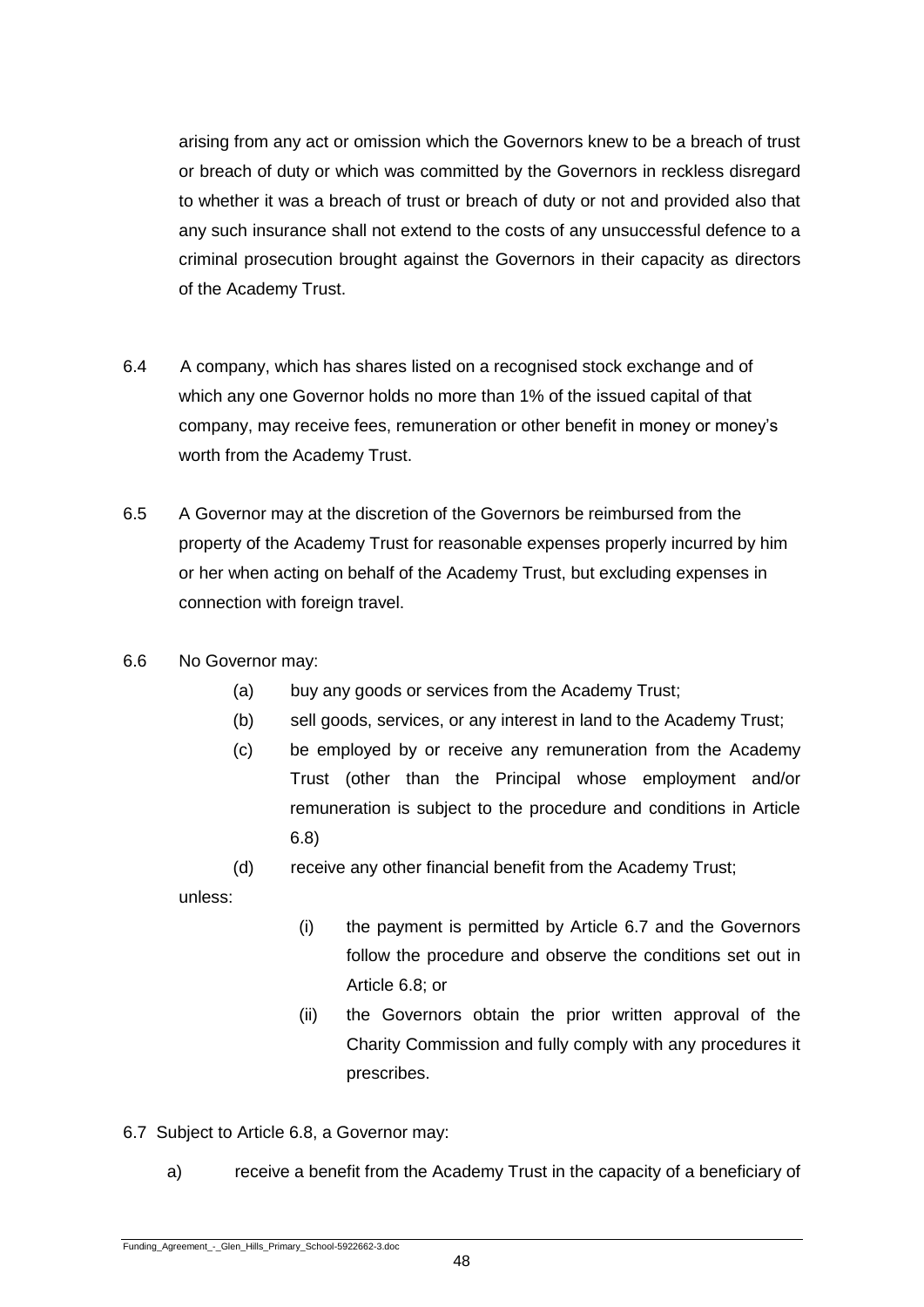the Academy Trust.

- b) be employed by the Academy Trust or enter into a contract for the supply of goods or services to the Academy Trust, other than for acting as a Governor.
- c) receive interest on money lent to the Academy Trust at a reasonable and proper rate not exceeding 2% per annum below the base rate of a clearing bank to be selected by the Governors, or 0.5%, whichever is the higher.
- (d) receive rent for premises let by the Governor to the Academy Trust if the amount of the rent and the other terms of the lease are reasonable and proper.
- 6.8 The Academy Trust and its Governors may only rely upon the authority provided by Article 6.7 if each of the following conditions is satisfied:
	- (a) the remuneration or other sums paid to the Governor do not exceed an amount that is reasonable in all the circumstances.
	- (b) the Governor is absent from the part of any meeting at which there is discussion of:
		- i) his or her employment, remuneration, or any matter concerning the contract, payment or benefit; or
		- ii) his or her performance in the employment, or his or her performance of the contract; or
		- iii) any proposal to enter into any other contract or arrangement with him or her or to confer any benefit upon him or her that would be permitted under Article 6.7; or
		- (iv) any other matter relating to a payment or the conferring of any benefit permitted by Article 6.7.
	- (c) the Governor does not vote on any such matter and is not to be counted when calculating whether a quorum of Governors is present at the meeting.
	- (d) save in relation to employing or contracting with the Principal (a Governor pursuant to Articles 46 and 52) the other Governors are satisfied that it is in the interests of the Academy Trust to employ or to contract with that Governor rather than with someone who is not a Governor. In reaching that decision the Governors must balance the advantage of employing a Governor against the disadvantages of doing so (especially the loss of the Governor's services as a result of dealing with the Governor's conflict of interest).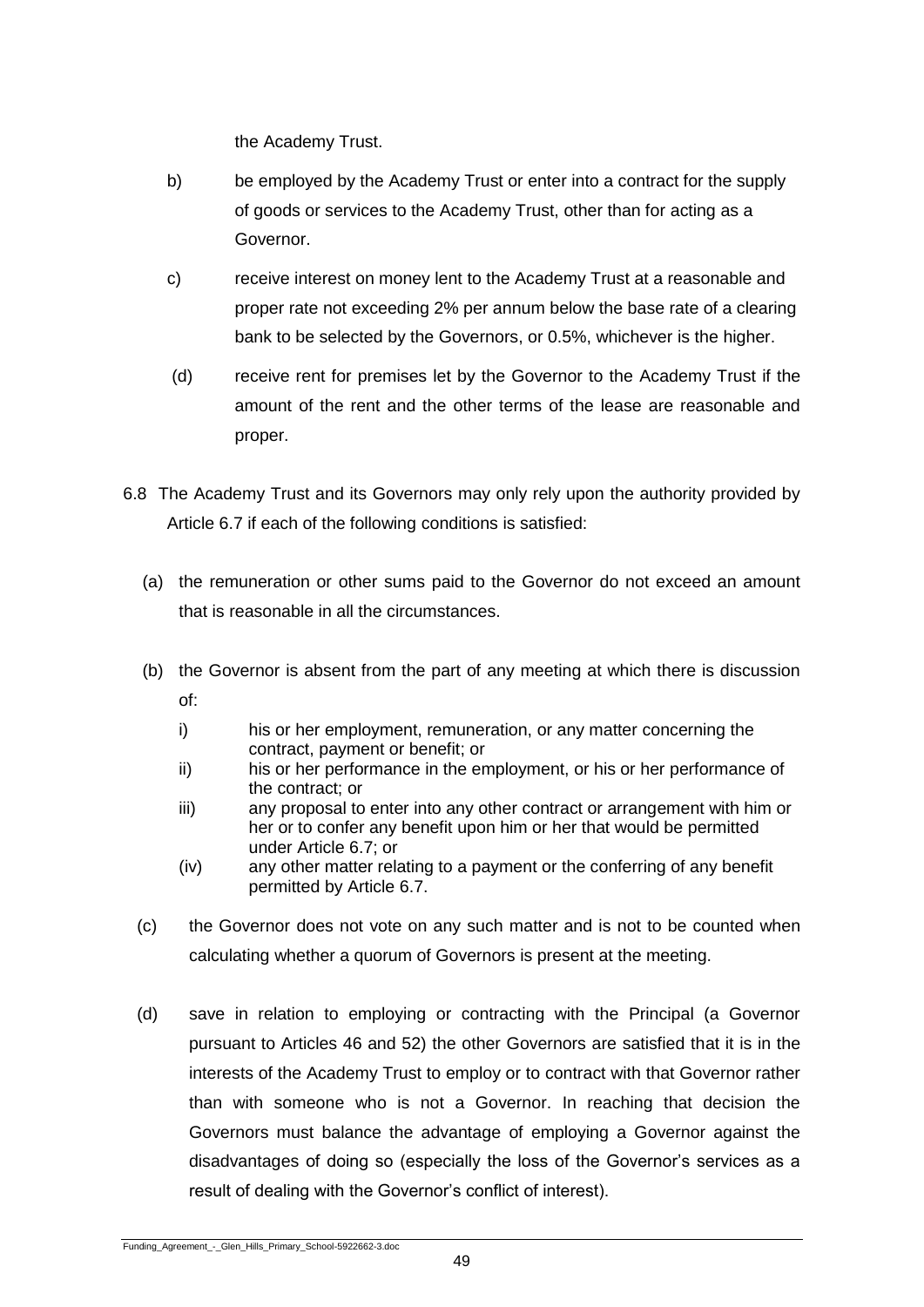- (e) the reason for their decision is recorded by the Governors in the minute book.
- (f) a majority of the Governors then in office have received no such payments or benefit.

6.8A The provision in clause 6.6 (c) that no Governor may be employed by or receive any remuneration from the Academy Trust (other than the Principal) does not apply to an existing employee of the Academy Trust who is subsequently elected or appointed as a Governor save that this clause shall only allow such a Governor to receive remuneration or benefit from the Academy Trust in his capacity as an employee of the Academy Trust and provided that the procedure as set out in Articles 6.8(b)(i), (ii) and 6.8 (c) is followed. 6.9 In Articles 6.2-6.9:

> (a) "Academy Trust" shall include any company in which the Academy Trust:

- holds more than 50% of the shares; or
- controls more than 50% of the voting rights attached to the shares; or
- has the right to appoint one or more directors to the board of the company.
- (b) "Governor" shall include any child, stepchild, parent, grandchild, grandparent, brother, sister or spouse of the governor or any person living with the governor as his or her partner
- (c) the employment or remuneration of a Governor includes the engagement or remuneration of any firm or company in which the Governor is:
	- (i) a partner;
	- (ii) an employee;
	- (iii) a consultant;
	- (iv) a director;
	- (v) a member; or
	- (v) a shareholder, unless the shares of the company are listed on a recognised stock exchange and the Governor holds less than 1% of the issued capital.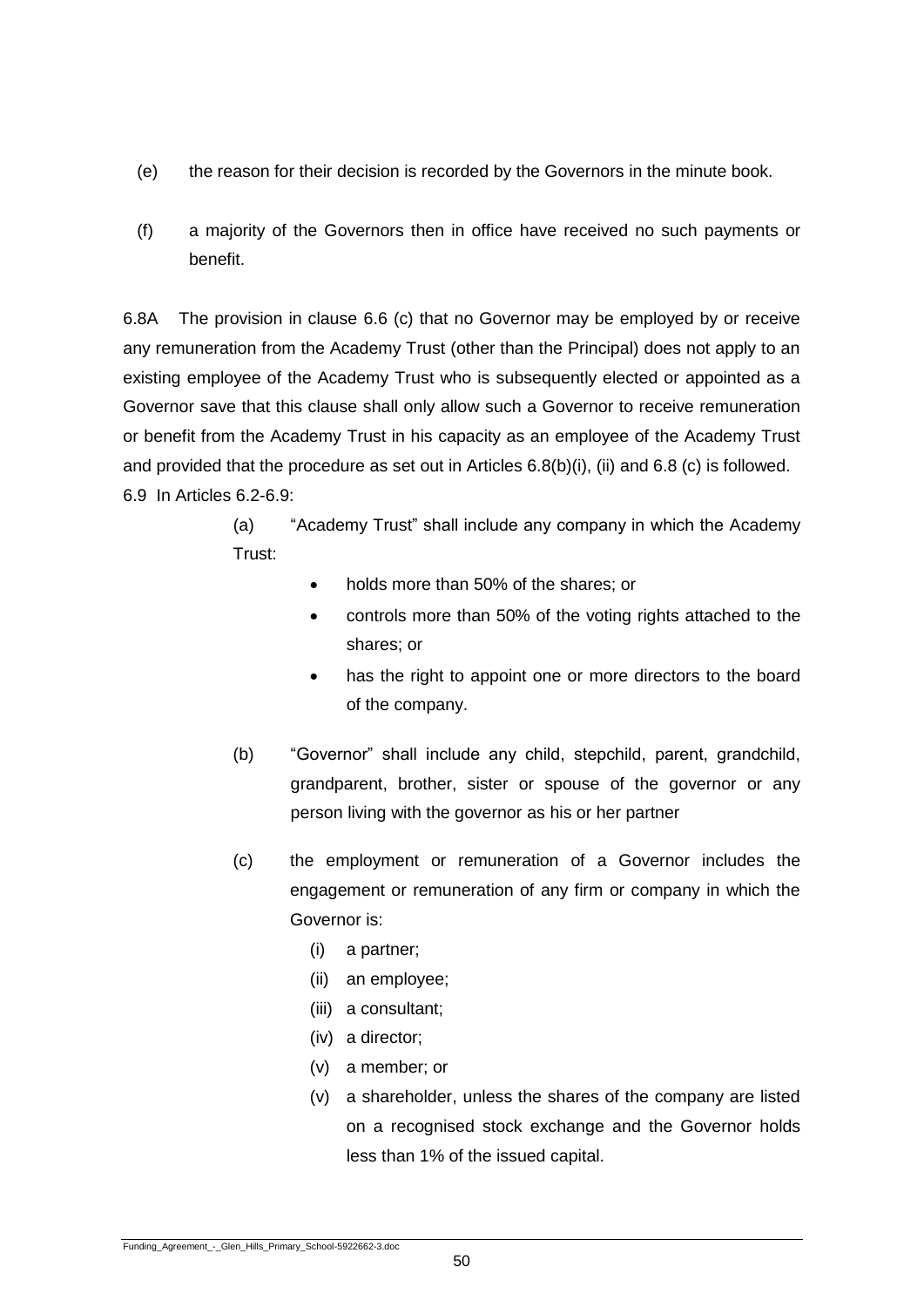- 7. The liability of the members of the Academy Trust is limited.
- 8. Every member of the Academy Trust undertakes to contribute such amount as may be required (not exceeding £10) to the Academy Trust's assets if it should be wound up while he or she is a member or within one year after he or she ceases to be a member, for payment of the Academy Trust's debts and liabilities before he or she ceases to be a member, and of the costs, charges and expenses of winding up, and for the adjustment of the rights of the contributories among themselves.
- 9. If the Academy Trust is wound up or dissolved and after all its debts and liabilities (including any under section 483 of the Education Act 1996) have been satisfied there remains any property it shall not be paid to or distributed among the members of the Academy Trust, but shall be given or transferred to some other charity or charities having objects similar to the Object which prohibits the distribution of its or their income and property to an extent at least as great as is imposed on the Academy Trust by Article 6 above, chosen by the members of the Academy Trust at or before the time of dissolution and if that cannot be done then to some other charitable object.
- 10. No alteration or addition shall be made to or in the provisions of the Articles without the written consent of the Secretary of State.
- 11. No alteration or addition shall be made to or in the provisions of the Articles which would have the effect (a) that the Academy Trust would cease to be a company to which section 60 of the Companies Act 2006 applies; or (b) that the Academy Trust would cease to be a charity.

# **MEMBERS**

- 12. The Members of the Academy Trust shall comprise:
	- a. the signatories to the Memorandum;
	- b. NOT USED;
	- c. 1 person appointed by the Secretary of State, in the event that the Secretary of State appoints a person for this purpose;
	- d. the chairman of the Governors; and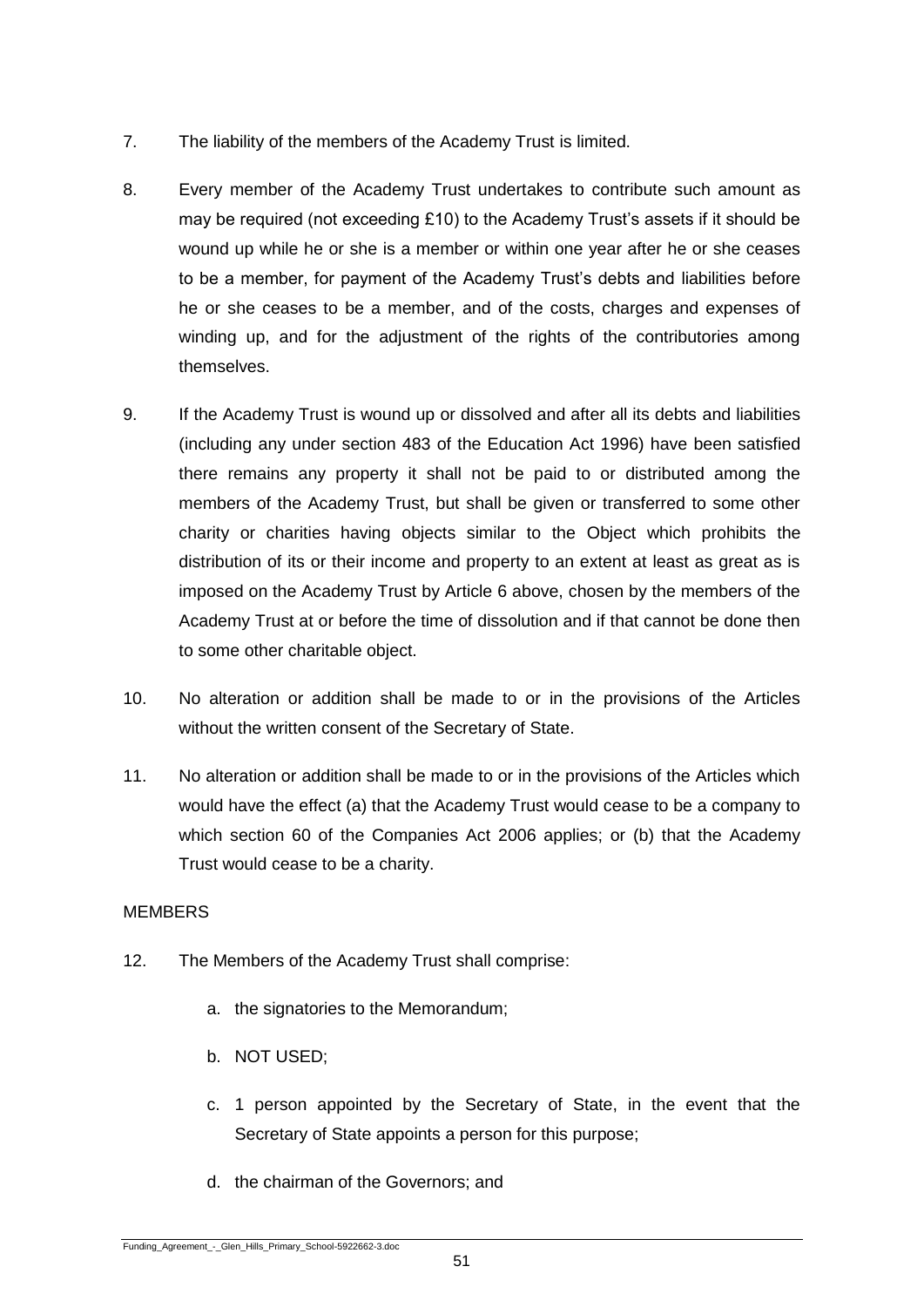- e. any person appointed under Article 16.
- 13. Each of the persons entitled to appoint Members in Article 12 shall have the right from time to time by written notice delivered to the Office to remove any Member appointed by them and to appoint a replacement Member to fill a vacancy whether resulting from such removal or otherwise.
- 14. If any of the persons entitled to appoint Members in Article 12:
	- a) in the case of an individual, die or become legally incapacitated;
	- b) in the case of a corporate entity, cease to exist and are not replaced by a successor institution; or
	- c) becomes insolvent or makes any arrangement or composition with their creditors generally

their right to appoint Members under these Articles shall vest in the remaining Members.

15. Membership will terminate automatically if:

a) a Member (which is a corporate entity) ceases to exist and is not replaced by a successor institution;

b) a Member (which is an individual) dies or becomes incapable by reason of mental disorder, illness or injury of managing and administering his own affairs; or

c) a Member becomes insolvent or makes any arrangement or composition with that Member's creditors generally.

- 16. The Members may agree unanimously in writing to appoint such additional Members as they think fit and may unanimously (save that the agreement of the Member(s) to be removed shall not be required) in writing agree to remove any such additional Members.
- 17. Every person nominated to be a Member of the Academy Trust shall either sign a written consent to become a Member or sign the register of Members on becoming a Member.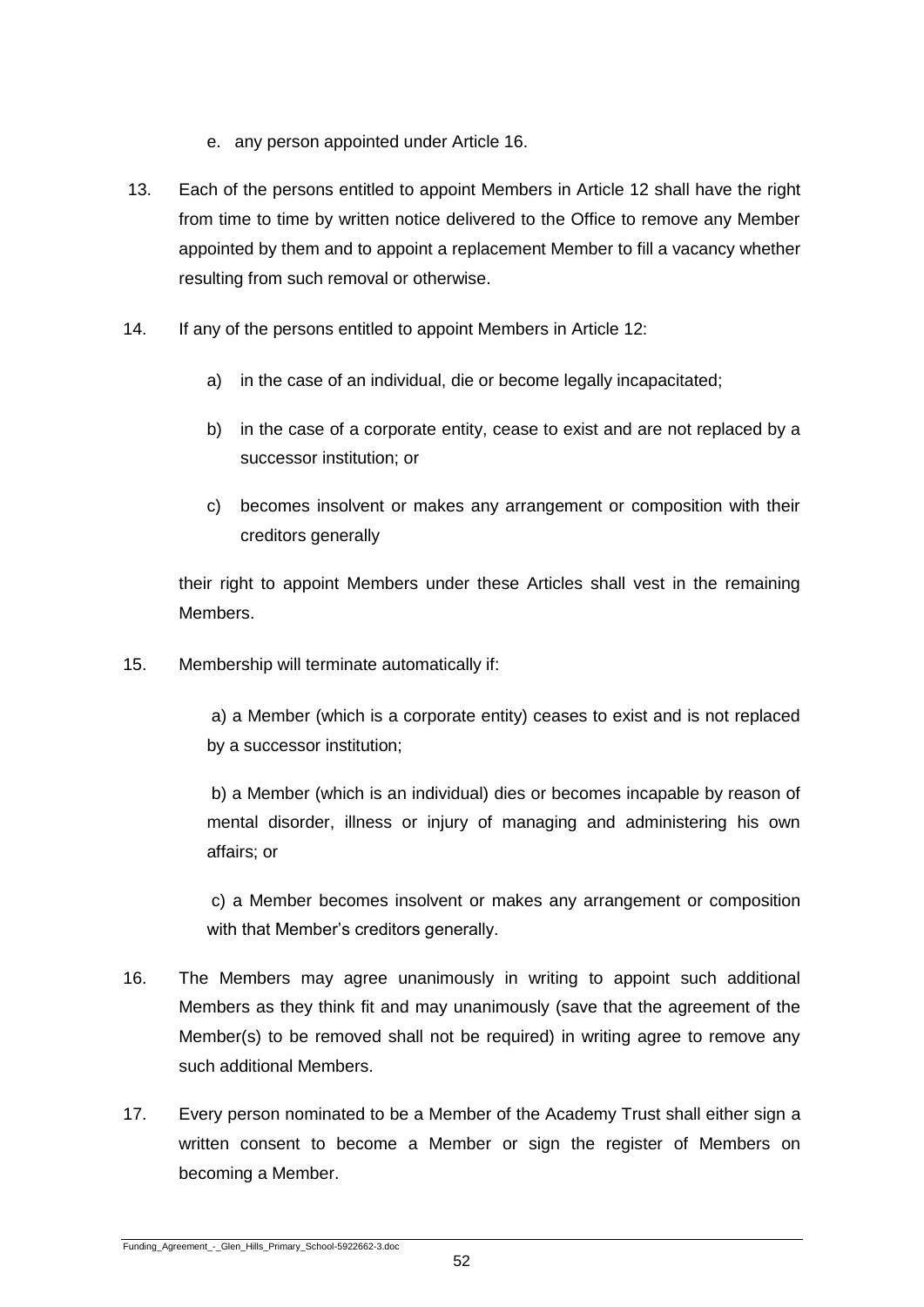18. Any Member may resign provided that after such resignation the number of Members is not less than three. A Member shall cease to be one immediately on the receipt by the Academy Trust of a notice in writing signed by the person or persons entitled to remove him under Articles 13 or 16 provided that no such notice shall take effect when the number of Members is less than three unless it contains or is accompanied by the appointment of a replacement Member.

# GENERAL MEETINGS

- 19. The Academy Trust shall hold an Annual General Meeting each year in addition to any other meetings in that year, and shall specify the meeting as such in the notices calling it; and not more than fifteen months shall elapse between the date of one Annual General Meeting of the Academy Trust and that of the next. Provided that so long as the Academy Trust holds its first Annual General Meeting within eighteen months of its incorporation, it need not hold it in the year of its incorporation or in the following year. The Annual General Meeting shall be held at such time and place as the Governors shall appoint. All meetings other than Annual General Meetings shall be called General Meetings.
- 20. The Governors may call general meetings and, on the requisition of Members pursuant to the provisions of the Companies Act 2006, shall forthwith proceed to convene a general meeting in accordance with that Act. If there are not within the United Kingdom sufficient Governors to call a general meeting, any Governor or any Member of the Academy Trust may call a general meeting.

# NOTICE OF GENERAL MEETINGS

21. General meetings shall be called by at least fourteen clear days' notice but a general meeting may be called by shorter notice if it is so agreed by a majority in number of Members having a right to attend and vote and together representing not less than 90% of the total voting rights at that meeting.

The notice shall specify the time and place of the meeting and the general nature of the business to be transacted and, in the case of an Annual General Meeting, shall specify the meeting as such. The notice shall also state that the Member is entitled to appoint a proxy.

The notice shall be given to all the Members, to the Governors and auditors.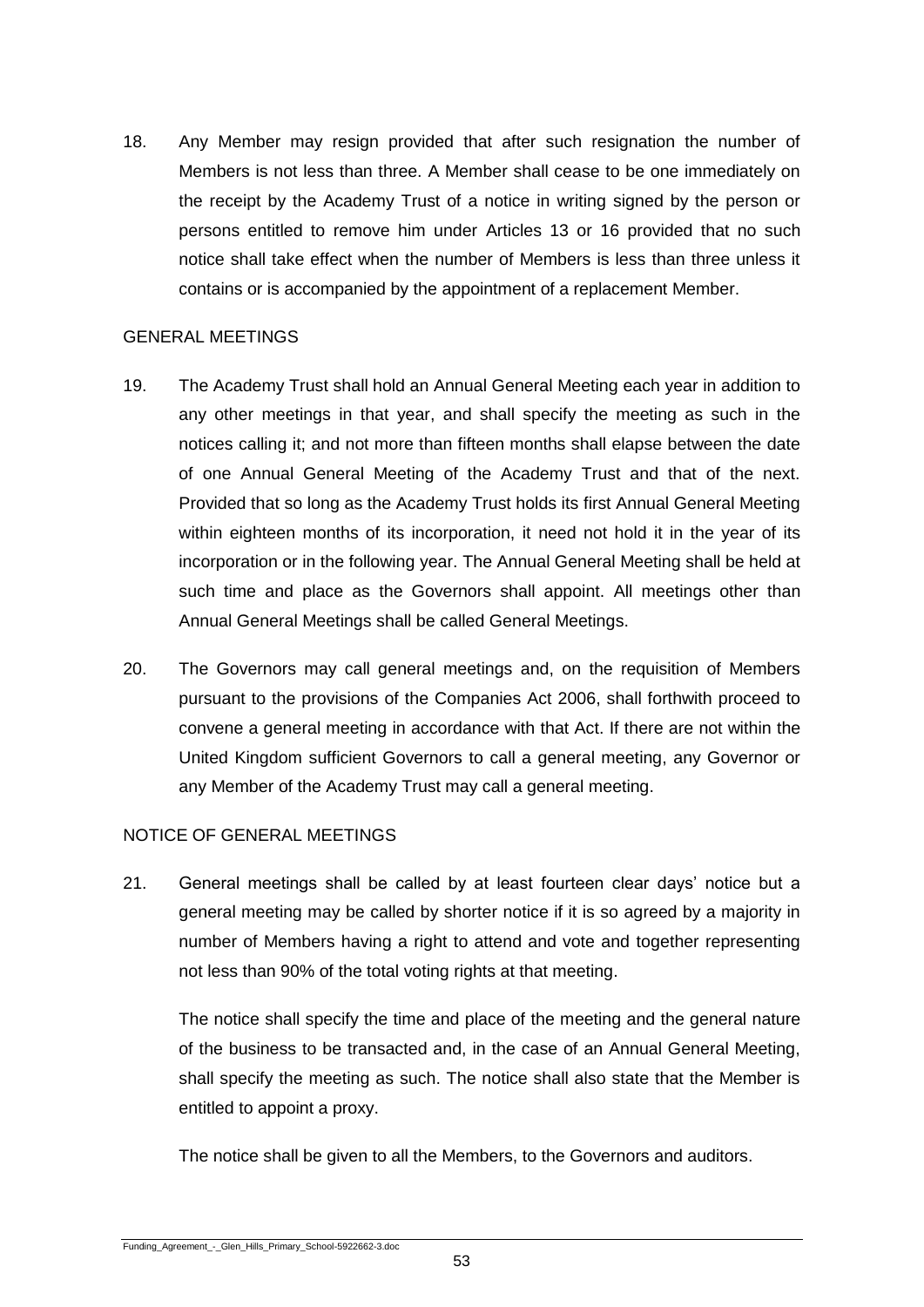22. The accidental omission to give notice of a meeting to, or the non-receipt of notice of a meeting by, any person entitled to receive notice shall not invalidate the proceedings at that meeting.

# PROCEEDINGS AT GENERAL MEETINGS.

- 23. No business shall be transacted at any meeting unless a quorum is present. A Member counts towards the quorum by being present either in person or by proxy. Two persons entitled to vote upon the business to be transacted, each being a Member or a proxy of a Member or a duly authorised representative of a Member organisation shall constitute a quorum.
- 24. If a quorum is not present within half an hour from the time appointed for the meeting, or if during a meeting a quorum ceases to be present, the meeting shall stand adjourned to the same day in the next week at the same time and place or to such time and place as the Governors may determine.
- 25. The chairman, if any, of the Governors or in his absence some other Governor nominated by the Governors shall preside as chairman of the meeting, but if neither the chairman nor such other Governor (if any) be present within fifteen minutes after the time appointed for holding the meeting and willing to act, the Governors present shall elect one of their number to be chairman and, if there is only one Governor present and willing to act, he shall be the chairman.
- 26. If no Governor is willing to act as chairman, or if no Governor is present within fifteen minutes after the time appointed for holding the meeting, the Members present and entitled to vote shall choose one of their number to be chairman.
- 27. A Governor shall, notwithstanding that he is not a Member, be entitled to attend and speak at any general meeting.
- 28. The chairman may, with the consent of a majority of the Members at a meeting at which a quorum is present (and shall if so directed by the meeting), adjourn the meeting from time to time and from place to place, but no business shall be transacted at any adjourned meeting other than the business which might properly have been transacted at the meeting had the adjournment not taken place. When a meeting is adjourned for fourteen days or more, at least seven clear days' notice shall be given specifying the time, date and place of the adjourned meeting and the general nature of the business to be transacted. Otherwise it shall not be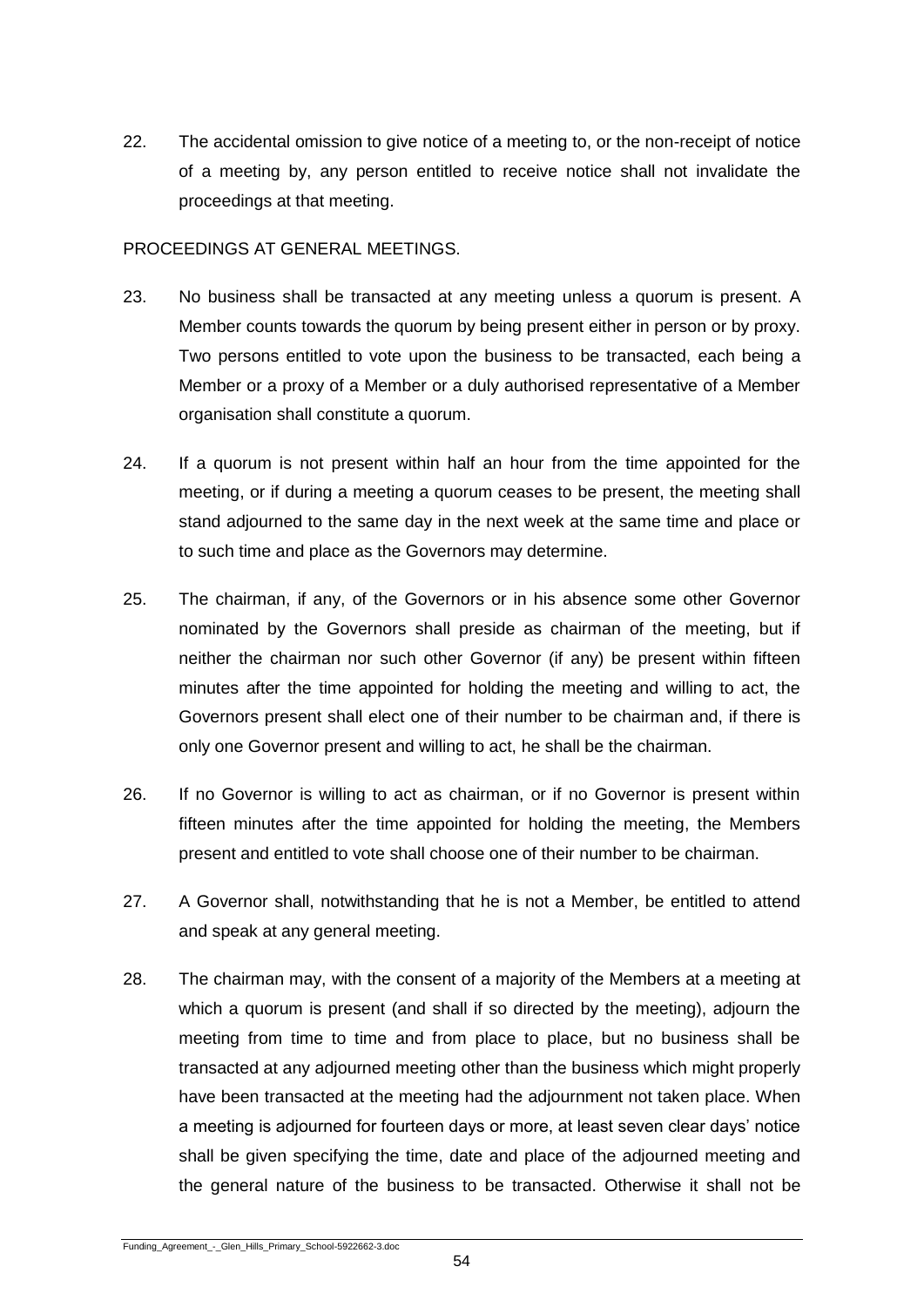necessary to give any such notice.

- 29. A resolution put to the vote of the meeting shall be decided on a show of hands unless before, or on the declaration of the result of the show of hands a poll is duly demanded. Subject to the provisions of the Companies Act 2006, a poll may be demanded:-
	- (a) by the chairman; or
	- (b) by at least two Members having the right to vote at the meeting; or
	- (c) by a Member or Members representing not less than one-tenth of the total voting rights of all the Members having the right to vote at the meeting.
- 30. Unless a poll is duly demanded a declaration by the chairman that a resolution has been carried or carried unanimously, or by a particular majority, or lost, or not carried by a particular majority and an entry to that effect in the minutes of the meeting shall be conclusive evidence of the fact without proof of the number or proportion of the votes recorded in favour of or against such resolution.
- 31. The demand for a poll may be withdrawn, before the poll is taken, but only with the consent of the chairman. The withdrawal of a demand for a poll shall not invalidate the result of a show of hands declared before the demand for the poll was made.
- 32. A poll shall be taken as the chairman directs and he may appoint scrutineers (who need not be Members) and fix a time, date and place for declaring the results. The result of the poll shall be deemed to be the resolution of the meeting at which the poll was demanded.
- 33. A poll demanded on the election of the chairman or on a question of adjournment shall be taken immediately. A poll demanded on any other question shall be taken either immediately or at such time, date and place as the chairman directs not being more than thirty days after the poll is demanded. The demand for a poll shall not prevent continuance of a meeting for the transaction of any business other than the question on which the poll is demanded. If a poll is demanded before the declaration of the result of a show of hands and the demand is duly withdrawn, the meeting shall continue as if the demand had not been made.
- 34. No notice need be given of a poll not taken immediately if the time, date and place at which it is to be taken are announced at the meeting at which it is demanded. In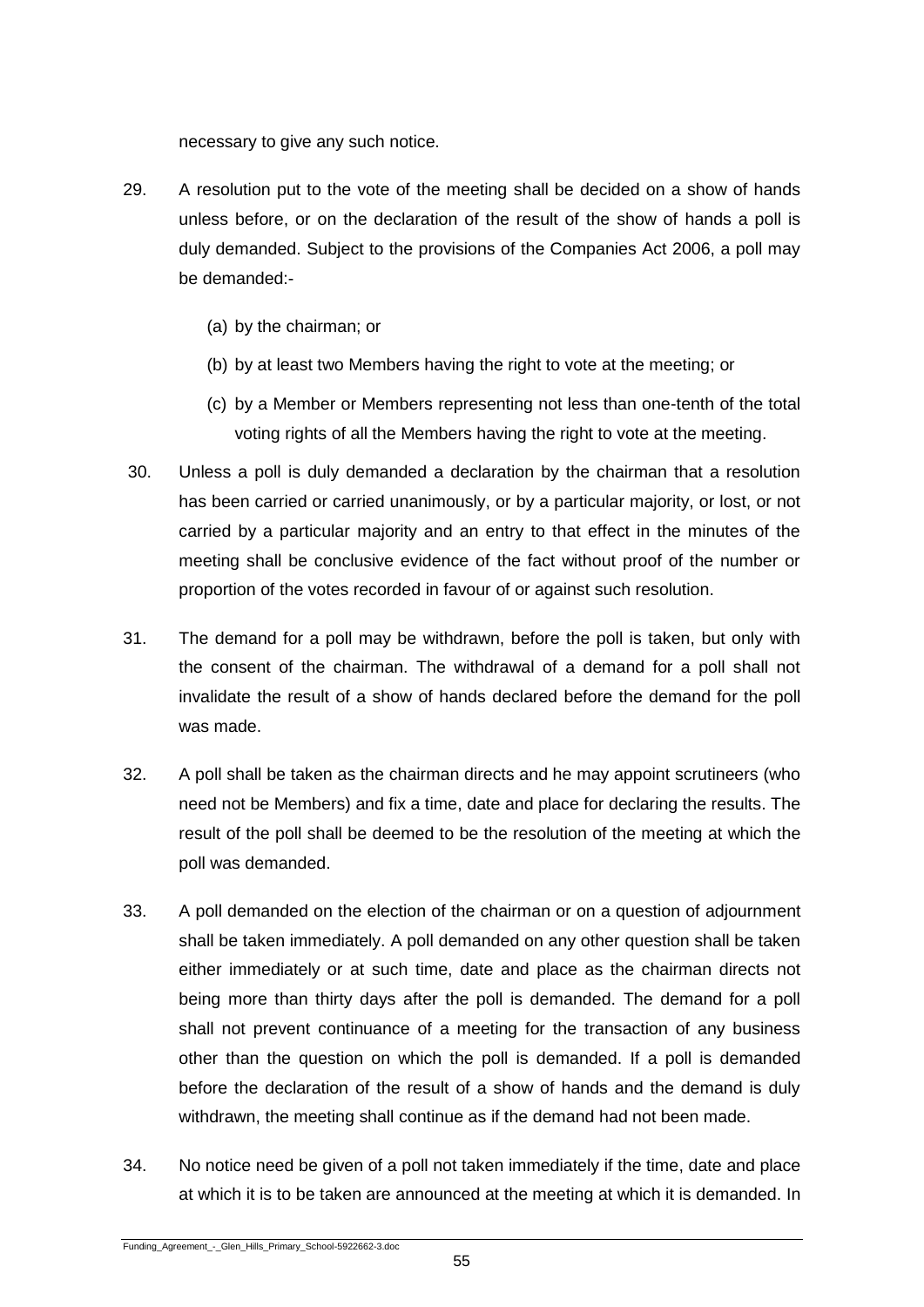other cases at least seven clear days' notice shall be given specifying the time, date and place at which the poll is to be taken.

35. A resolution in writing agreed by such number of Members as required if it had been proposed at a general meeting shall be as effectual as if it had been passed at a general meeting duly convened and held provided that a copy of the proposed resolution has been sent to every Member. The resolution may consist of several instruments in the like form each agreed by one or more Members.

# VOTES OF MEMBERS

- 36. On the show of hands every Member present in person shall have one vote. On a poll every Member present in person or by proxy shall have one vote.
- 37. Not used.
- 38. No Member shall be entitled to vote at any general meeting unless all moneys then payable by him to the Academy Trust have been paid.
- 39. No objections shall be raised to the qualification of any person to vote at any general meeting except at the meeting or adjourned meeting at which the vote objected to is tendered, and every vote not disallowed at the meeting shall be valid. Any objection made in due time shall be referred to the chairman whose decision shall be final and conclusive.
- 40. An instrument appointing a proxy shall be in writing, signed by or on behalf of the appointer and shall be in the following form (or in a form as near thereto as circumstances allow or in any other form which is usual or which the Governors may approve) -.

"I/We, …….., of ………, being a Member/Members of the above named Academy Trust, hereby appoint …… of ……, or in his absence, …….. of ……. as my/our proxy to vote in my/our name[s] and on my/our behalf at the annual general meeting/ general meeting of the Academy Trust to be held on …..20[ ], and at any adjournment thereof.

Signed on ….. 20[ ]"

41. Where it is desired to afford Members an opportunity of instructing the proxy how he shall act the instrument appointing a proxy shall be in the following form (or in a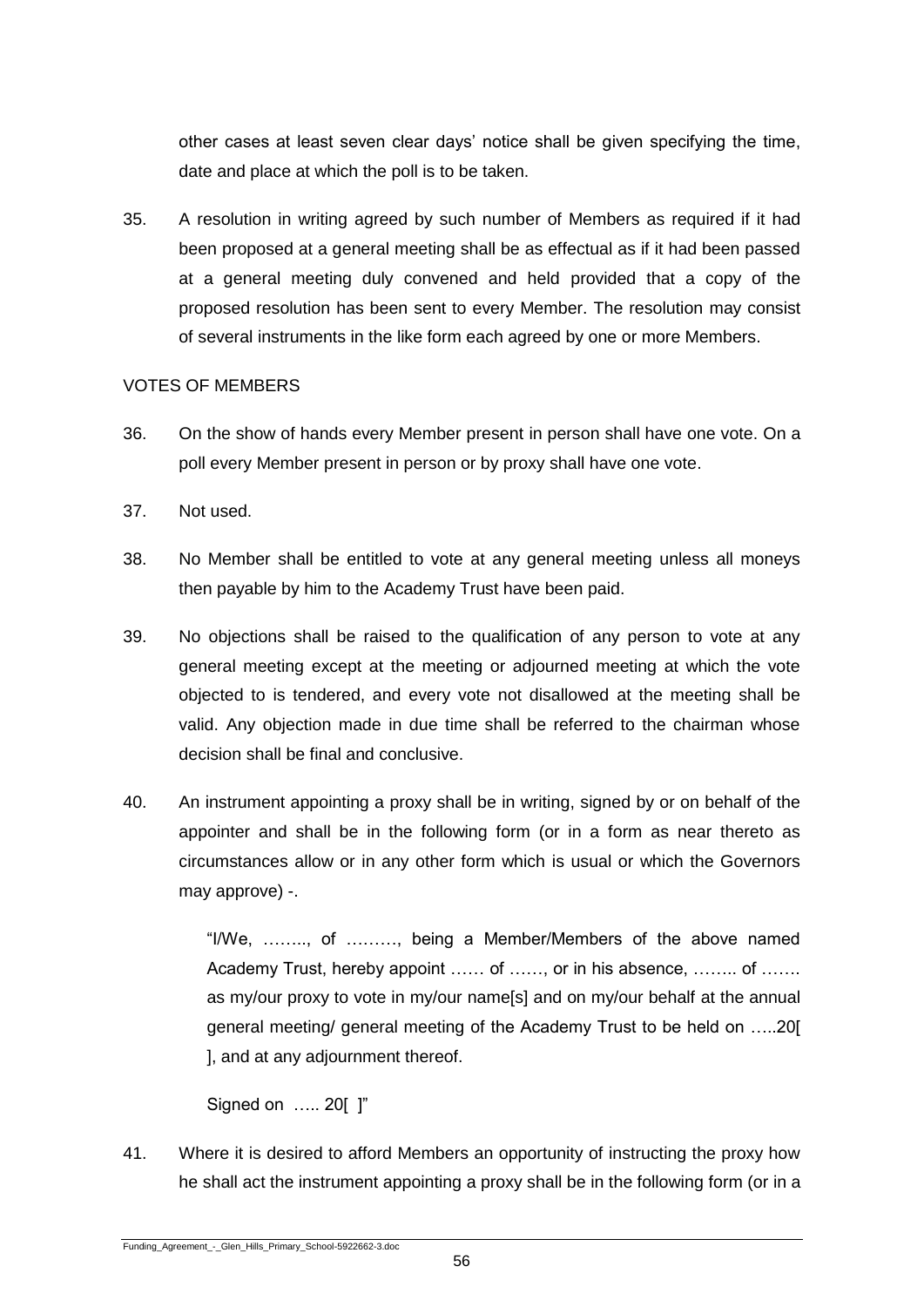form as near thereto as circumstances allow or in any other form which is usual or which the Governors may approve)-

"I/We, ……., of ……., being a Member/Members of the above-named Academy Trust, hereby appoint …. of ……., or in his absence, ….. of ……, as my/our proxy to vote in my/our name[s] and on my/our behalf at the annual general meeting/ general meeting of the Academy Trust, to be held on …. 20[ ], and at any adjournment thereof.

This form is to be used in respect of the resolutions mentioned below as follows:

Resolution No. 1 \*for \* against

Resolution No. 2 \*for \* against.

Strike out whichever is not desired.

Unless otherwise instructed, the proxy may vote as he thinks fit or abstain from voting.

Signed on …. 20[ ]"

42. The instrument appointing a proxy and any authority under which it is signed or a copy of such authority certified by a notary or in some other way approved by the Governors may -

> (a) be deposited at the office or at such other place within the United Kingdom as is specified in the notice convening the meeting or in any instrument of proxy sent out by the Academy Trust in relation to the meeting not less than 48 hours before the time for holding the meeting or adjourned meeting at which the person named in the instrument proposes to vote, or

> (b) in the case of a poll taken more than 48 hours after it is demanded, be deposited as aforesaid after the poll has been demanded and not less than 24 hours before the time appointed for the taking of the poll;

> (c)where the poll is not taken forthwith but is taken not more than 48 hours after it was demanded, be delivered at the meeting at which the poll was demanded to the chairman or to the Secretary or to any Governor;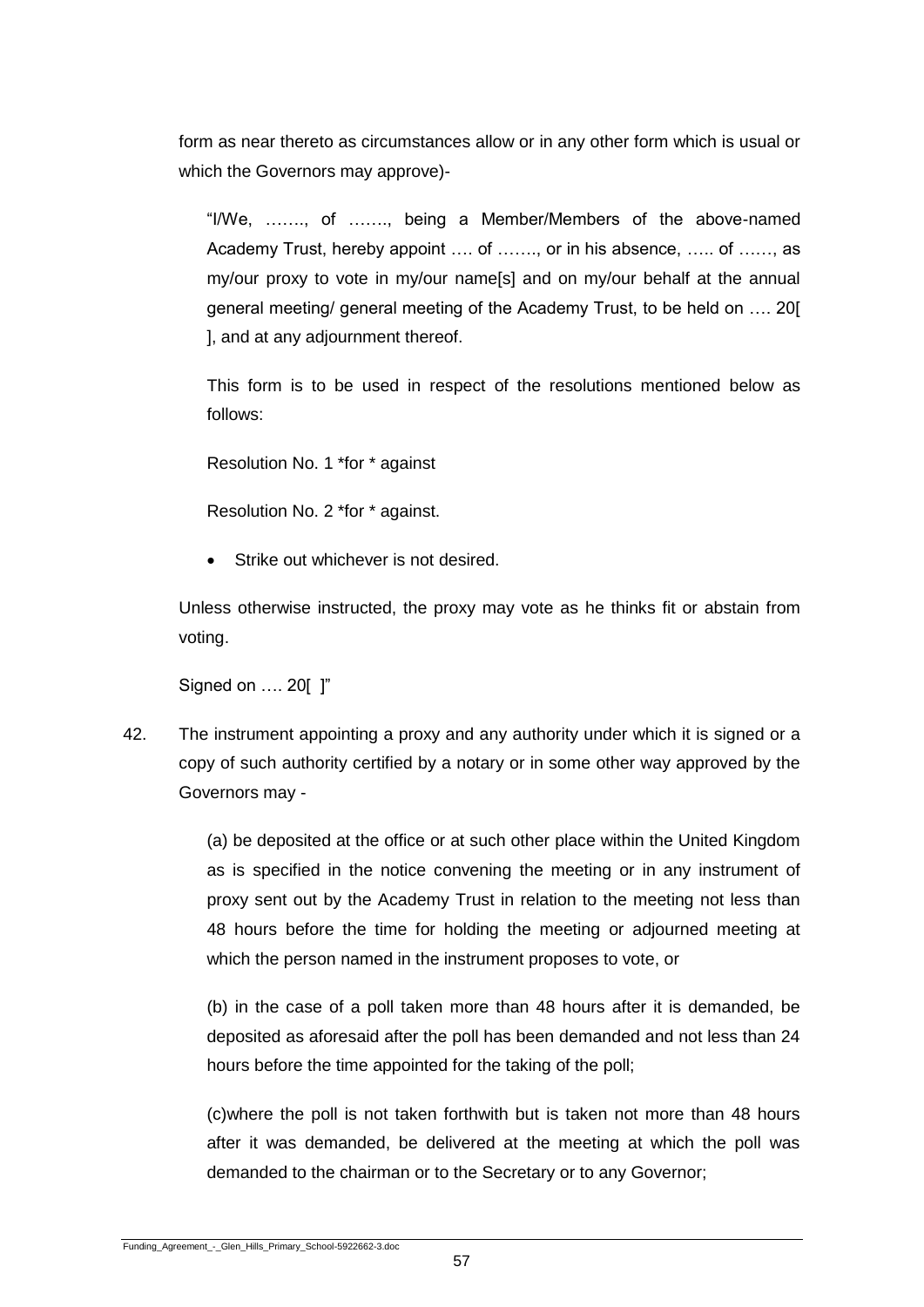and an instrument of proxy which is not deposited or delivered in a manner so permitted shall be invalid.

- 43. A vote given or poll demanded by proxy or by the duly authorised representative of a corporation shall be valid notwithstanding the previous determination of the authority of the person voting or demanding a poll unless notice of the determination was received by the Academy Trust at the office or at such other place at which the instrument of proxy was duly deposited before the commencement of the meeting or adjourned meeting at which the vote given or the poll demanded or (or in the case of a poll taken otherwise than on the same day as the meeting or adjourned meeting) the time appointed for taking the poll.
- 44. Any organisation which is a Member of the Academy Trust may by resolution of its board of directors or other governing body authorise such person as it thinks fit to act as its representative at any meeting of the Academy Trust, and the person so authorised shall be entitled to exercise the same powers on behalf of the organisation which he represents as that organisation could exercise if it were an individual Member of the Academy Trust.

#### **GOVERNORS**

- 45. The number of Governors shall be not less than three but (unless otherwise determined by ordinary resolution) shall not be subject to any maximum.
- 46. Subject to Articles 48-49 and 64, the Academy Trust shall have the following Governors:
	- a. Up to 8 Governors, appointed under Article 50
	- b. any Staff Governors, if appointed under Article 50A;
	- c. up to 1 LA Governor if appointed under Article 51 ;
	- d. a minimum of 2 Parent Governors appointed under Articles 53-58 ;
	- e. the Principal;
	- f. any Additional Governors, if appointed under Article 62, 62A or 68A; and
	- g. any Further Governors, if appointed under Article 63 or Article 68A;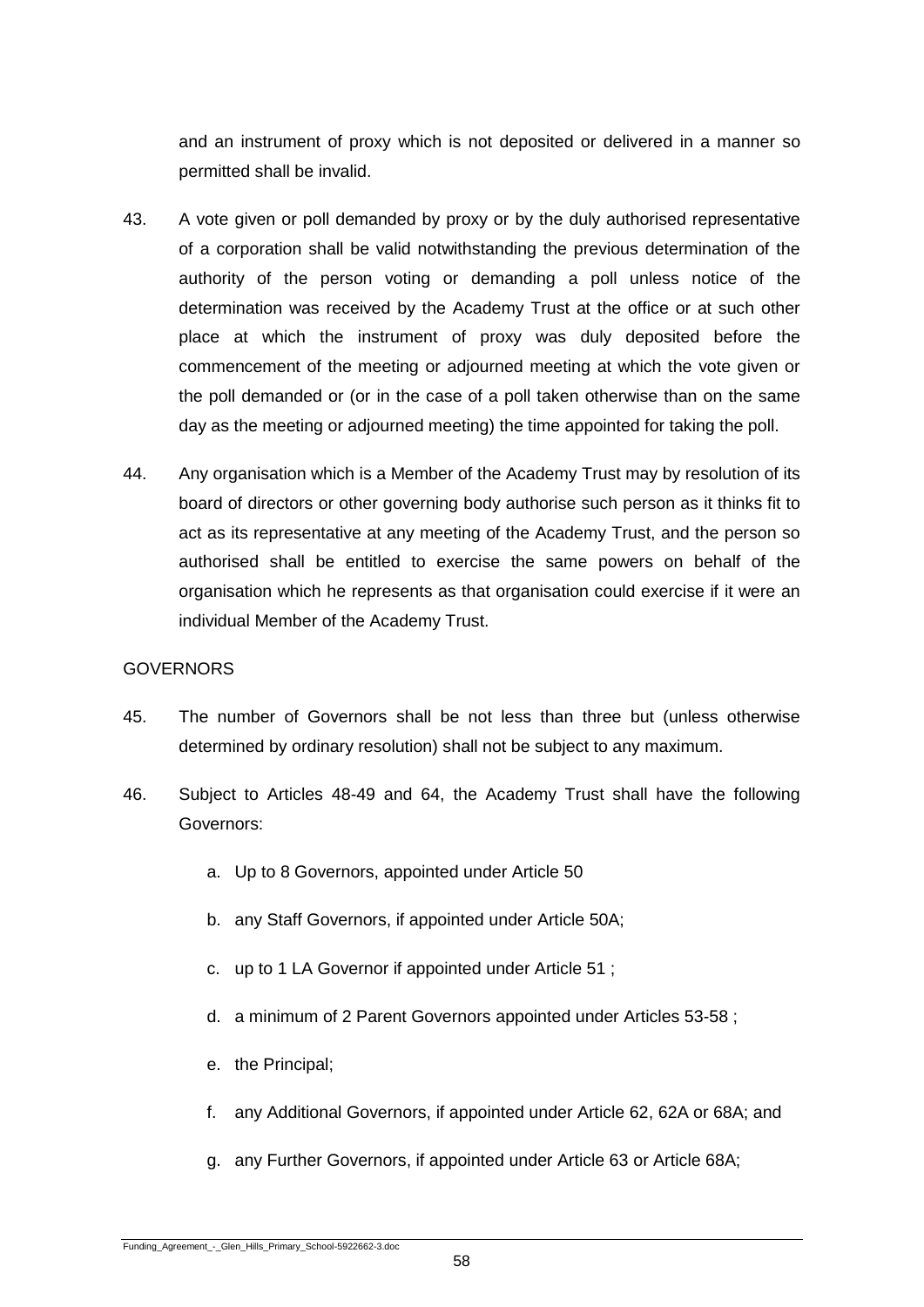- 47. The Academy Trust may also have any Co-opted Governor appointed under Article 59.
- 48. The first Governors shall be those persons named in the statement delivered pursuant to sections 9 and 12 of the Companies Act 2006.
- 49. Future Governors shall be appointed or elected, as the case may be, under these Articles. Where it is not possible for such a Governor to be appointed or elected due to the fact that an Academy has not yet been established or the Principal has not been appointed, then the relevant Article or part thereof shall not apply.

# APPOINTMENT OF GOVERNORS

- 50. The Members may appoint up to 8 Governors.
- 50A. The Members may appoint Staff Governors through such process as they may determine, provided that the total number of Governors (including the Principal) who are employees of the Academy Trust does not exceed one third of the total number of Governors.
- 51. The LA may appoint the LA Governor.
- 52. The Principal shall be treated for all purposes as being an ex officio Governor.
- 53. Subject to Article 57, the Parent Governors shall be elected by parents of registered pupils at the Academy. A Parent Governor must be a parent of a pupil at the Academy at the time when he is elected.
- 54. The Governing Body shall make all necessary arrangements for, and determine all other matters relating to, an election of Parent Governors, including any question of whether a person is a parent of a registered pupil at the Academy. Any election of Parent Governors which is contested shall be held by secret ballot.
- 55. The arrangements made for the election of a Parent Governor shall provide for every person who is entitled to vote in the election to have an opportunity to do so by post or, if he prefers, by having his ballot paper returned to the Academy Trust by a registered pupil at the Academy.
- 56. Where a vacancy for a Parent Governor is required to be filled by election, the Governing Body shall take such steps as are reasonably practical to secure that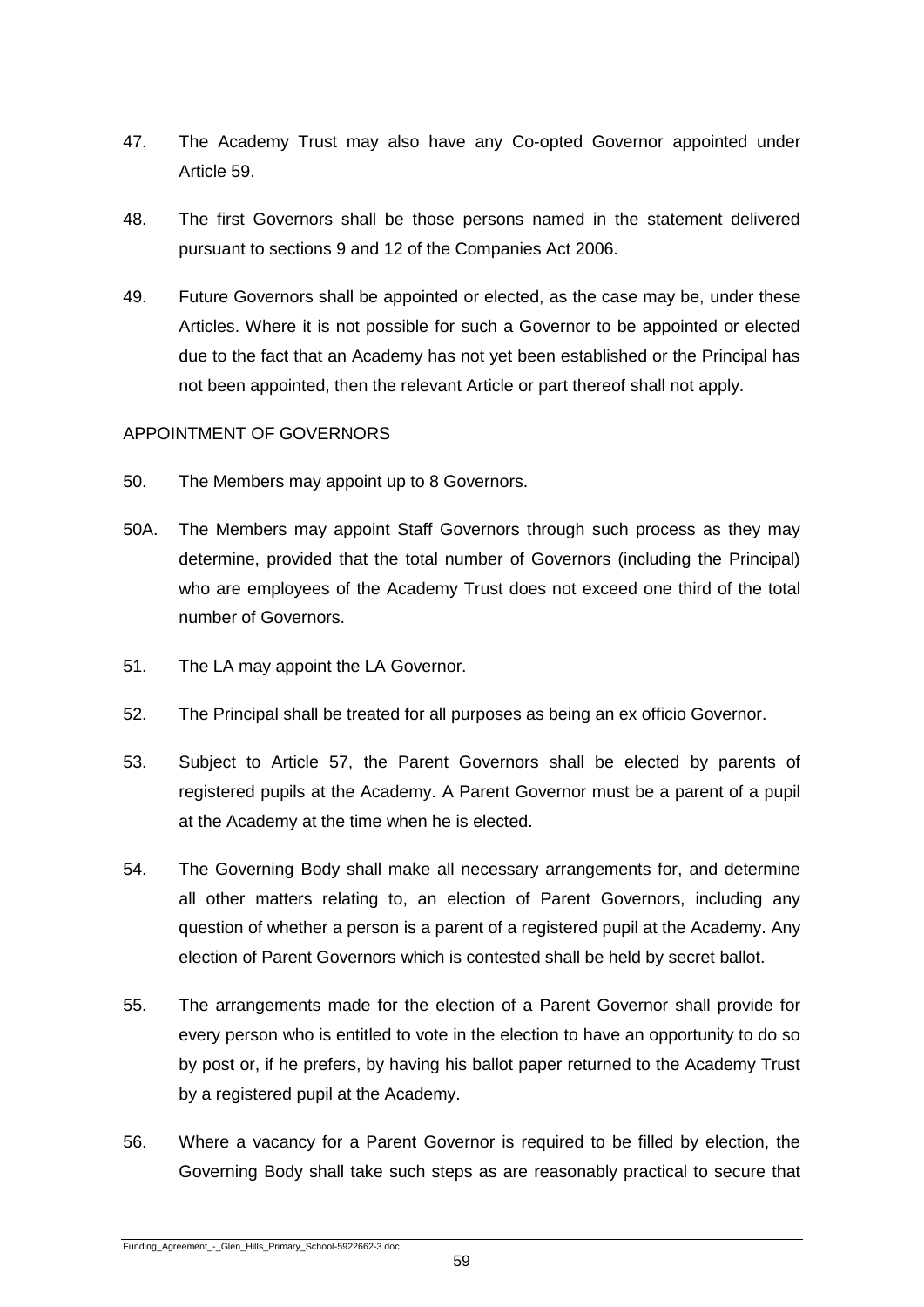every person who is known to them to be a parent of a registered pupil at the Academy is informed of the vacancy and that it is required to be filled by election, informed that he is entitled to stand as a candidate, and vote at the election, and given an opportunity to do so.

- 57. The number of Parent Governors required shall be made up by Parent Governors appointed by the Governing Body if the number of parents standing for election is less than the number of vacancies.
- 58. In appointing a Parent Governor the Governing Body shall appoint a person who is the parent of a registered pupil at the Academy; or where it is not reasonably practical to do so, a person who is the parent of a child of compulsory school age.

# CO-OPTED GOVERNORS

59. The Governors may appoint up to 3 Co-opted Governors. A 'Co-opted Governor' means a person who is appointed to be a Governor by being Co-opted by Governors who have not themselves been so appointed. The Governors may not co-opt an employee of the Academy Trust as a Co-opted Governor if thereby the number of Governors who are employees of the Academy Trust would exceed one third of the total number of Governors (including the Principal).

#### APPOINTMENT OF ADDITIONAL GOVERNORS

- 60. The Secretary of State may give a warning notice to the Governors where he is satisfied
	- i) that the standards of performance of pupils at the Academy are unacceptably low, or
	- ii) that there has been a serious breakdown in the way the Academy is managed or governed, or
	- iii) that the safety of pupils or staff of the Academy is threatened (whether by a breakdown of discipline or otherwise).
- 61. For the purposes of Article 60 a 'warning notice' is a notice in writing by the Secretary of State to the Academy Trust delivered to the Office setting out—

a) the matters referred to in Article 60;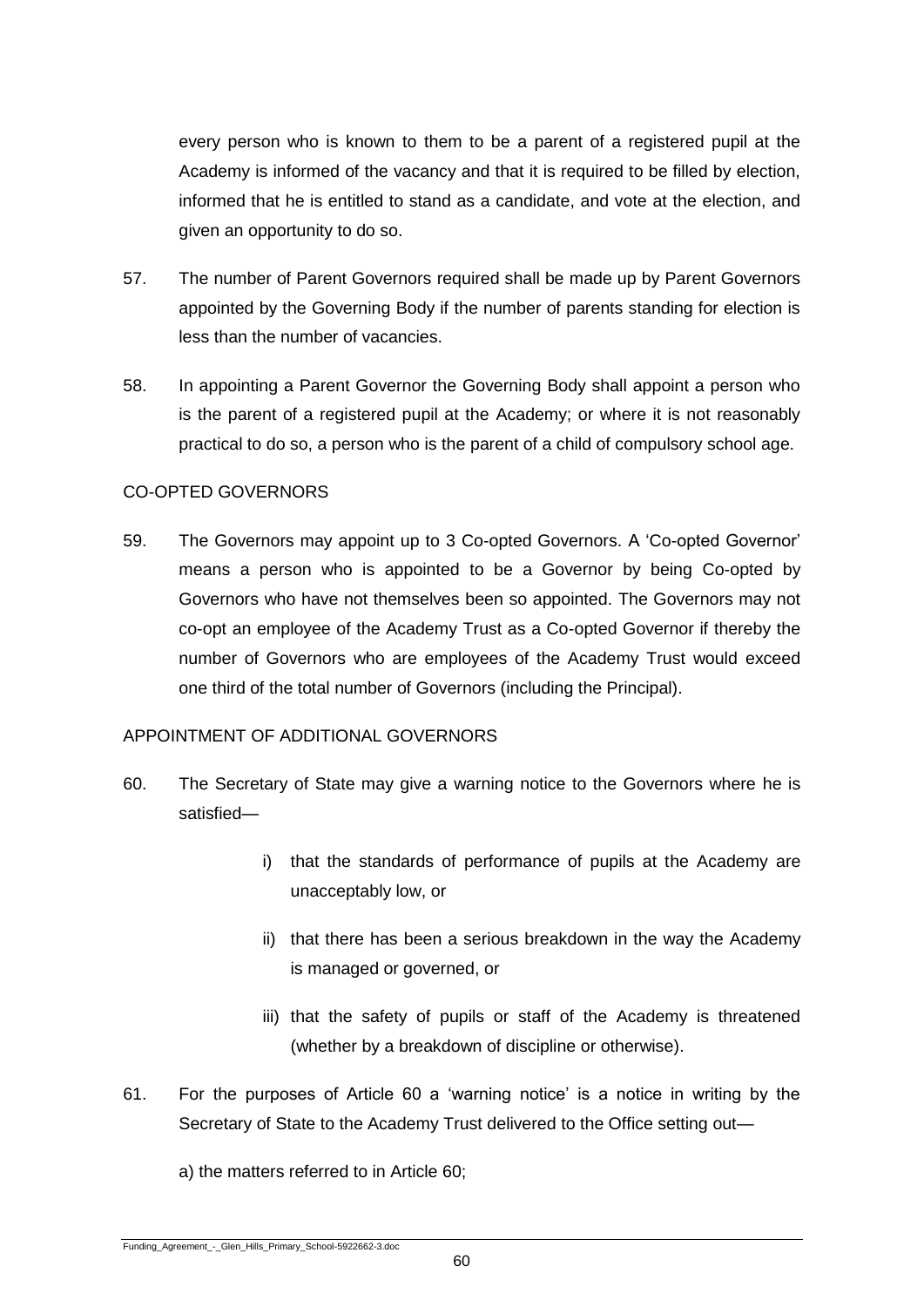b) the action which he requires the Governors to take in order to remedy those matters; and

c) the period within which that action is to be taken by the Governors ('the compliance period').

62. The Secretary of State may appoint such Additional Governors as he thinks fit if the Secretary of State has:

a) given the Governors a warning notice in accordance with Article 60 ; and

b) the Governors have failed to comply, or secure compliance, with the notice to the Secretary of State's satisfaction within the compliance period.

- 62A The Secretary of State may also appoint such Additional Governors where following an Inspection by the Chief Inspector in accordance with the Education Act 2005 (an "Inspection") the Academy Trust receives an Ofsted grading (being a grade referred to in The Framework for School Inspection or any modification or replacement of that document for the time being in force) which amounts to a drop, either from one Inspection to the next Inspection or between any two Inspections carried out within a 5 year period, of two Ofsted grades. For the purposes of the foregoing the grade received by Glen Hills Primary School shall be regarded as the grade received by the Academy.
- 63. The Secretary of State may also appoint such Further Governors as he thinks fit if a Special Measures Termination Event (as defined in the Funding Agreement) occurs in respect of the Academy.
- 64. Within 5 days of the Secretary of State appointing any Additional or Further Governors in accordance with Articles 62, 62A or 63, any Governors appointed under Article 50 and holding office immediately preceding the appointment of such Governors, shall resign immediately and the Members' power to appoint Governors under Article 50 shall remain suspended until the Secretary of State removes one or more of the Additional or Further Governors.

# TERM OF OFFICE

65. The term of office for any Governor shall be 4 years, save that this time limit shall not apply to the Principal. Subject to remaining eligible to be a particular type of Governor, any Governor may be re-appointed or re-elected.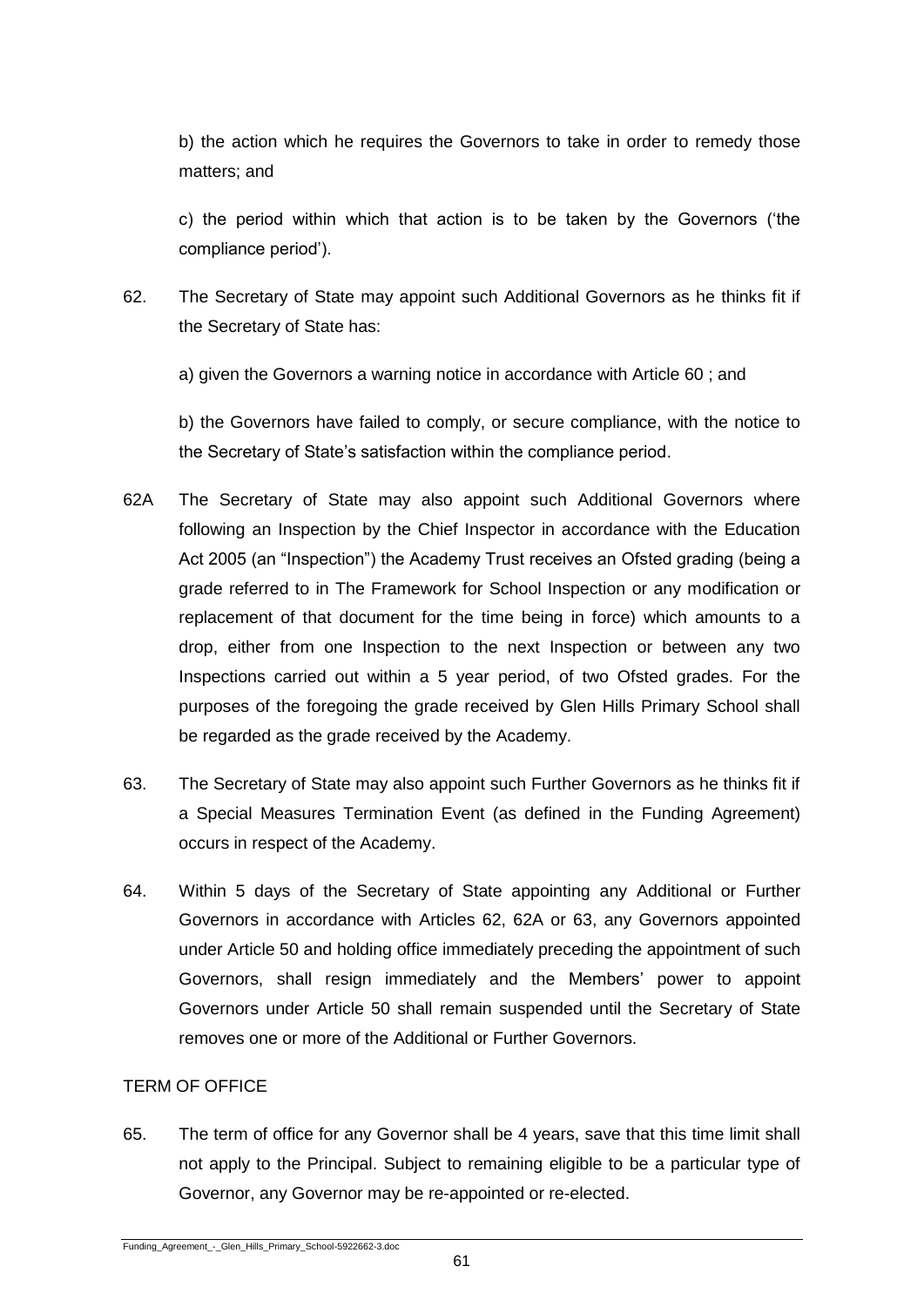# RESIGNATION AND REMOVAL

- 66. A Governor shall cease to hold office if he resigns his office by notice to the Academy Trust (but only if at least three Governors will remain in office when the notice of resignation is to take effect).
- 67. A Governor shall cease to hold office if he is removed by the person or persons who appointed him. This Article does not apply in respect of a Parent Governor.
- 68. Where a Governor resigns his office or is removed from office, the Governor or, where he is removed from office, those removing him, shall give written notice thereof to the Secretary.
- 68A. Where an Additional or Further Governor appointed pursuant to Articles 62, 62A or 63 ceases to hold office as a Governor for any reason, other than being removed by the Secretary of State, the Secretary of State shall be entitled to appoint an Additional or Further Governor in his place.

# DISQUALIFICATION OF GOVERNORS

- 69. No person shall be qualified to be a Governor unless he is aged 18 or over at the date of his election or appointment. No current pupil of the Academy shall be a Governor.
- 70. A Governor shall cease to hold office if he becomes incapable by reason of mental disorder, illness or injury of managing or administering his own affairs.
- 71. A Governor shall cease to hold office if he is absent without the permission of the Governors from all their meetings held within a period of six months and the Governors resolve that his office be vacated.
- 72. A person shall be disqualified from holding or continuing to hold office as a Governor if—

a) his estate has been sequestrated and the sequestration has not been discharged, annulled or reduced; or

b) he is the subject of a bankruptcy restrictions order or an interim order.

73. A person shall be disqualified from holding or continuing to hold office as a Governor at any time when he is subject to a disqualification order or a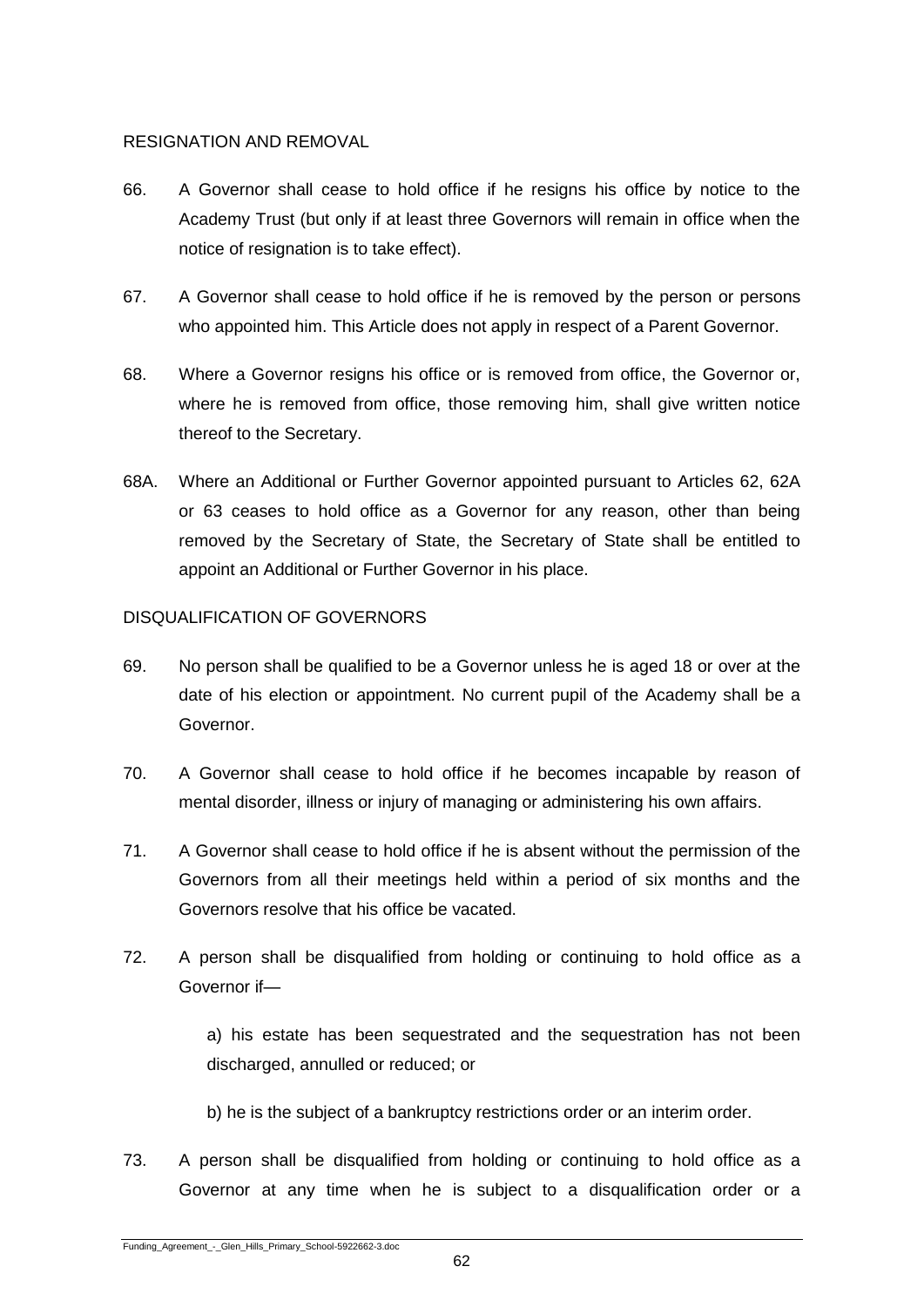disqualification undertaking under the Company Directors Disqualification Act 1986 or to an order made under section 429(2)(b) of the Insolvency Act 1986 (failure to pay under county court administration order).

- 74. A Governor shall cease to hold office if he ceases to be a Governor by virtue of any provision in the Companies Act 2006 or is disqualified from acting as a trustee by virtue of section 72 of the Charities Act 1993 (or any statutory re-enactment or modification of that provision).
- 75. A person shall be disqualified from holding or continuing to hold office as a Governor if he has been removed from the office of charity trustee or trustee for a charity by an order made by the Charity Commission or the High Court on the grounds of any misconduct or mismanagement in the administration of the charity for which he was responsible or to which he was privy, or which he by his conduct contributed to or facilitated.
- 76. A person shall be disqualified from holding or from continuing to hold office as a Governor at any time when he is:

a) included in the list kept by the Secretary of State under section 1 of the Protection of Children Act 1999; or

b) disqualified from working with children in accordance with Section 35 of the Criminal Justice and Court Services Act 2000; or

c) barred from regulated activity relating to children (within the meaning of section 3(2) of the Safeguarding Vulnerable Groups Act 2006)

- 77. A person shall be disqualified from holding or continuing to hold office as a Governor if he is a person in respect of whom a direction has been made under section 142 of the Education Act 2002 or is subject to any prohibition or restriction which takes effect as if contained in such a direction.
- 78. A person shall be disqualified from holding or continuing to hold office as a Governor where he has, at any time, been convicted of any criminal offence, excluding any that have been spent under the Rehabilitation of Offenders Act 1974 as amended, and excluding any offence for which the maximum sentence is a fine or a lesser sentence except where a person has been convicted of any offence which falls under section 72 of the Charities Act 1993.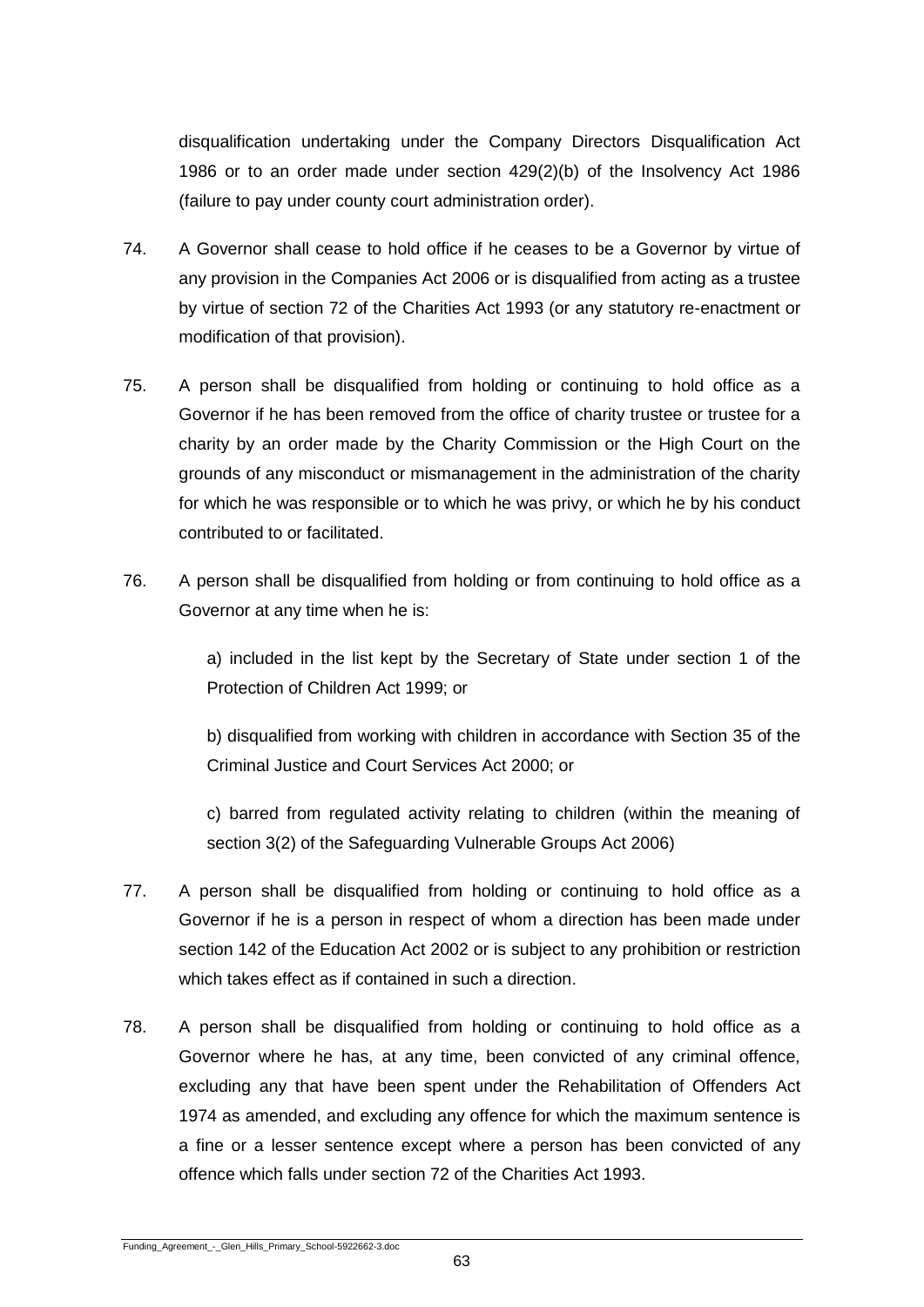- 79. After the Academy has opened, a person shall be disqualified from holding or continuing to hold office as a Governor if he has not provided to the chairman of the Governors a criminal records certificate at an enhanced disclosure level under section 113B of the Police Act 1997. In the event that the certificate discloses any information which would in the opinion of either the chairman or the Principal confirm their unsuitability to work with children that person shall be disqualified. If a dispute arises as to whether a person shall be disqualified, a referral shall be made to the Secretary of State to determine the matter. The determination of the Secretary of State shall be final.
- 80. Where, by virtue of these Articles a person becomes disqualified from holding, or continuing to hold office as a Governor; and he is, or is proposed, to become such a Governor, he shall upon becoming so disqualified give written notice of that fact to the Secretary.
- 81. Articles 69 to 80 and Articles 98-99 also apply to any member of any committee of the Governors who is not a Governor.

# SECRETARY TO THE GOVERNORS

82. The Secretary shall be appointed by the Governors for such term, at such remuneration and upon such conditions as they may think fit; and any Secretary so appointed may be removed by them. The Secretary shall not be a Governor or a Principal. Notwithstanding this Article, the Governors may, where the Secretary fails to attend a meeting of theirs, appoint any one of their number or any other person to act as Secretary for the purposes of that meeting.

# CHAIRMAN AND VICE-CHAIRMAN OF THE GOVERNORS

- 83. The Governors shall each school year, at their first meeting in that year, elect a chairman and a vice-chairman from among their number. A Governor who is employed by the Academy Trust shall not be eligible for election as chairman or vice-chairman.
- 84. Subject to Article 85, the chairman or vice-chairman shall hold office as such until his successor has been elected in accordance with Article 86.
- 85. The chairman or vice-chairman may at any time resign his office by giving notice in writing to the Secretary. The chairman or vice-chairman shall cease to hold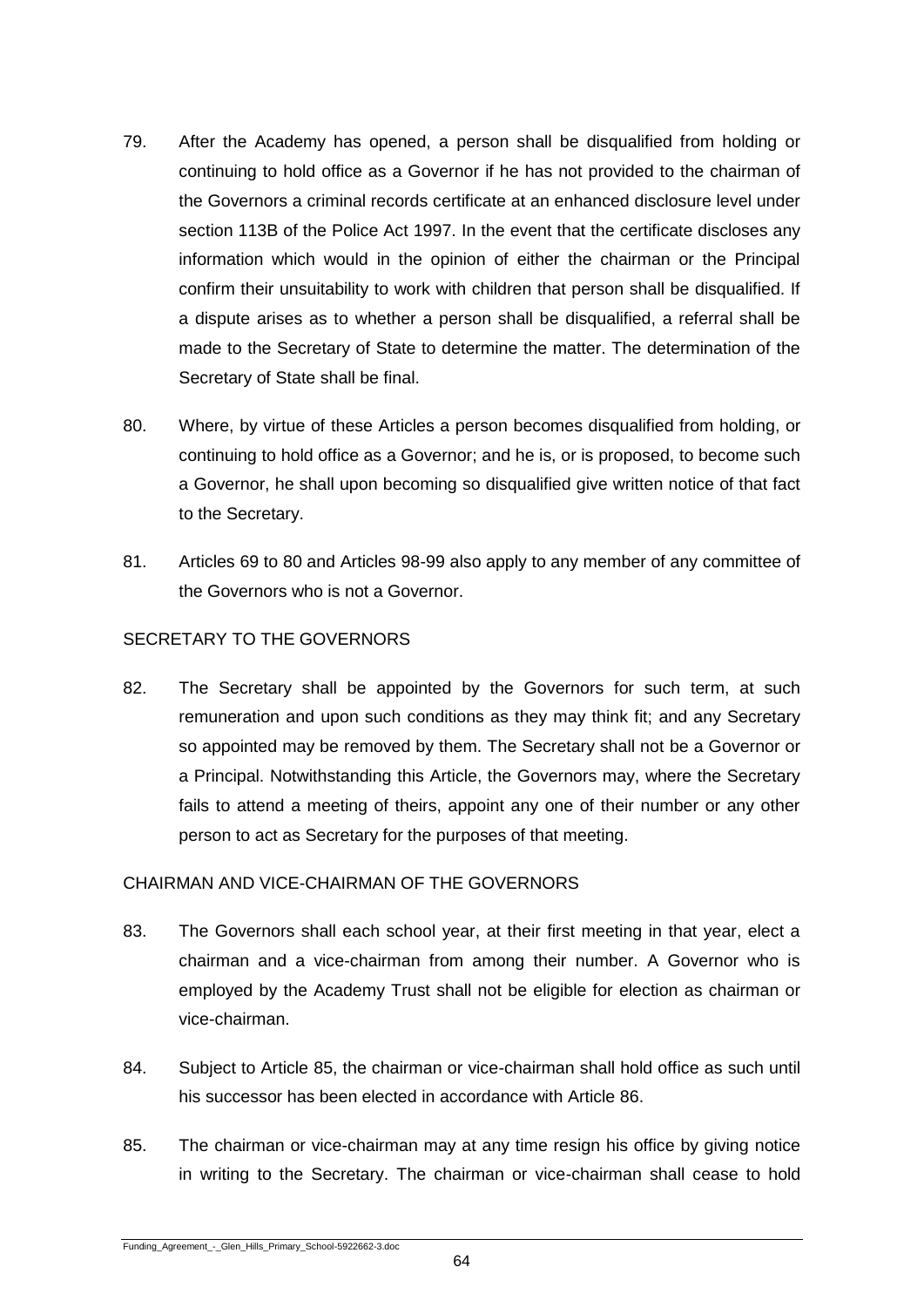office if—

- a) he ceases to be a Governor;
- b) he is employed by the Academy Trust;
- c) he is removed from office in accordance with these Articles; or
- d) in the case of the vice-chairman, he is elected in accordance with these Articles to fill a vacancy in the office of chairman.
- 86. Where by reason of any of the matters referred to in Article 85, a vacancy arises in the office of chairman or vice-chairman, the Governors shall at their next meeting elect one of their number to fill that vacancy.
- 87. Where the chairman is absent from any meeting or there is at the time a vacancy in the office of the chairman, the vice-chairman shall act as the chair for the purposes of the meeting.
- 88. Where in the circumstances referred to in Article 87 the vice-chairman is also absent from the meeting or there is at the time a vacancy in the office of vicechairman, the Governors shall elect one of their number to act as a chairman for the purposes of that meeting, provided that the Governor elected shall not be a person who is employed by the Academy Trust.
- 89. The Secretary shall act as chairman during that part of any meeting at which the chairman is elected.
- 90. Any election of the chairman or vice-chairman which is contested shall be held by secret ballot.
- 91. The Governors may remove the chairman or vice-chairman from office in accordance with these Articles.
- 92. A resolution to remove the chairman or vice-chairman from office which is passed at a meeting of the Governors shall not have effect unless—

a) it is confirmed by a resolution passed at a second meeting of the Governors held not less than fourteen days after the first meeting; and

b) the matter of the chairman's or vice-chairman's removal from office is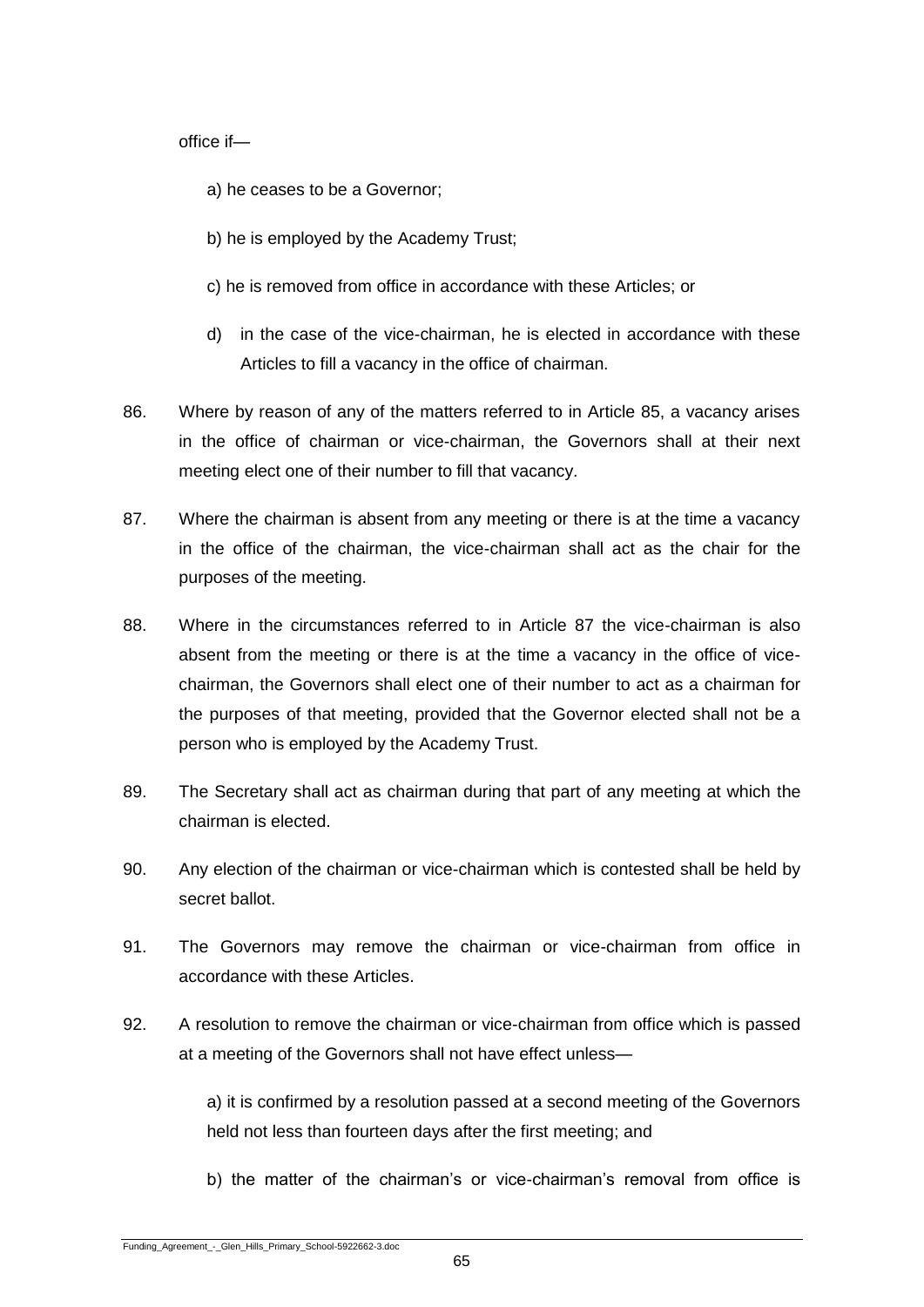specified as an item of business on the agenda for each of those meetings.

93. Before the Governors resolve at the relevant meeting on whether to confirm the resolution to remove the chairman or vice-chairman from office, the Governor or Governors proposing his removal shall at that meeting state their reasons for doing so and the chairman or vice-chairman shall be given an opportunity to make a statement in response.

# POWERS OF GOVERNORS

- 94. Subject to provisions of the Companies Act 2006, the Articles and to any directions given by special resolution, the business of the Academy Trust shall be managed by the Governors who may exercise all the powers of the Academy Trust. No alteration of the Articles and no such direction shall invalidate any prior act of the Governors which would have been valid if that alteration had not been made or that direction had not been given. The powers given by this Article shall not be limited by any special power given to the Governors by the Articles and a meeting of Governors at which a quorum is present may exercise all the powers exercisable by the Governors.
- 95. In addition to all powers hereby expressly conferred upon them and without detracting from the generality of their powers under the Articles the Governors shall have the following powers, namely:

a) to expend the funds of the Academy Trust in such manner as they shall consider most beneficial for the achievement of the Object and to invest in the name of the Academy Trust such part of the funds as they may see fit and to direct the sale or transposition of any such investments and to expend the proceeds of any such sale in furtherance of the Object; and

- b) to enter into contracts on behalf of the Academy Trust.
- 96. In the exercise of their powers and functions, the Governors may consider any advice given by the Principal and any other executive officer.
- 97. Any bank account in which any money of the Academy Trust is deposited shall be operated by the Governors in the name of the Academy Trust. All cheques and orders for the payment of money from such an account shall be signed by at least two signatories authorised by the Governors.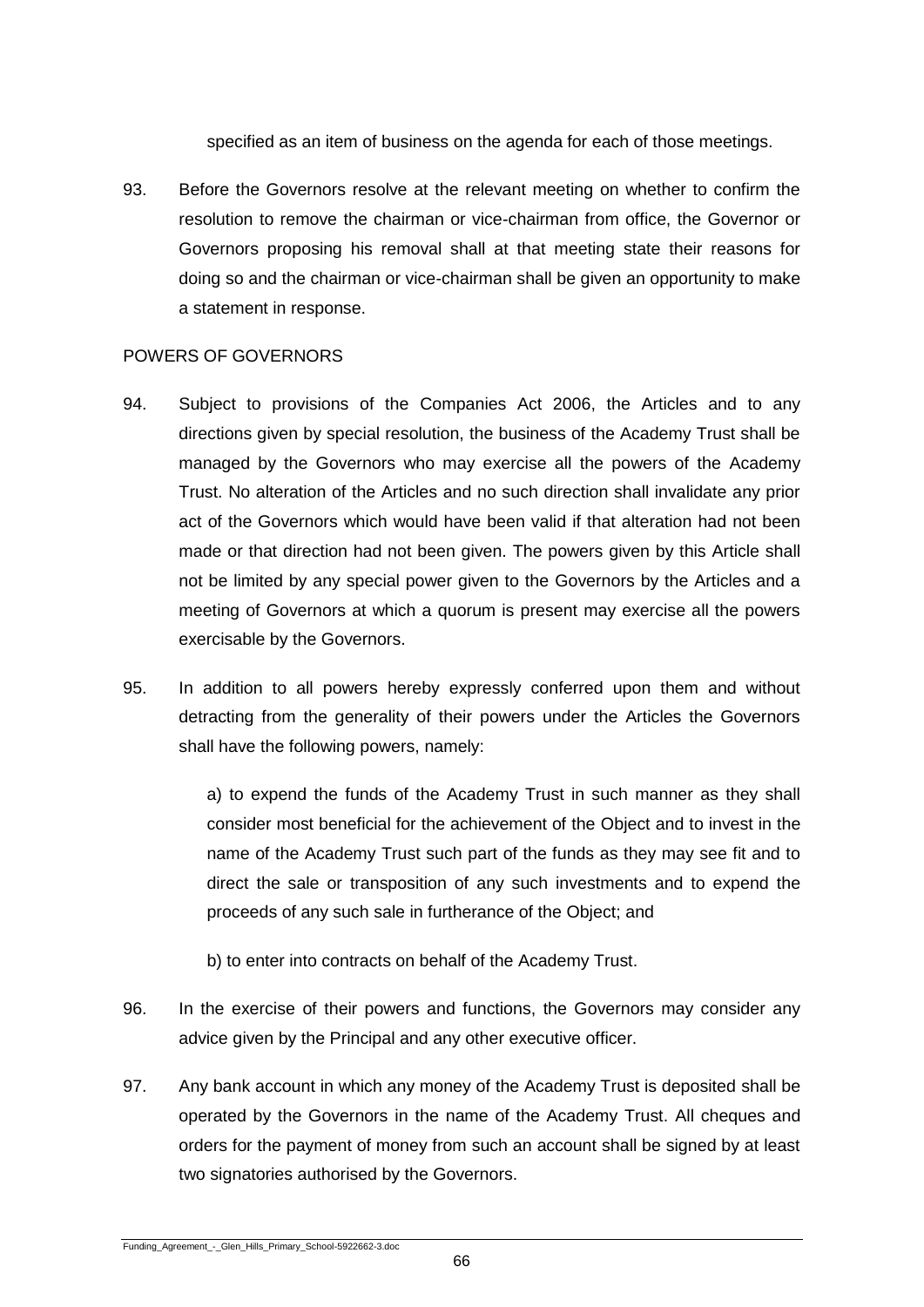# CONFLICTS OF INTEREST

- 98. Any Governor who has or can have any direct or indirect duty or personal interest (including but not limited to any Personal Financial Interest) which conflicts or may conflict with his duties as a Governor shall disclose that fact to the Governors as soon as he becomes aware of it. A Governor must absent himself from any discussions of the Governors in which it is possible that a conflict will arise between his duty to act solely in the interests of the Academy Trust and any duty or personal interest (including but not limited to any Personal Financial Interest).
- 99. For the purpose of Article 98, a Governor has a Personal Financial Interest in the employment or remuneration of, or the provision of any other benefit to, that Governor as permitted by and as defined by articles 6.5-6.9.

# THE MINUTES

- 100. The minutes of the proceedings of a meeting of the Governors shall be drawn up and entered into a book kept for the purpose by the person acting as Secretary for the purposes of the meeting; and shall be signed (subject to the approval of the Governors) at the same or next subsequent meeting by the person acting as chairman thereof. The minutes shall include a record of:
	- a) all appointments of officers made by the Governors; and

b) all proceedings at meetings of the Academy Trust and of the Governors and of committees of Governors including the names of the Governors present at each such meeting.

# **COMMITTEES**

101. Subject to these Articles, the Governors may establish any committee. Subject to these Articles, the constitution, membership and proceedings of any committee shall be determined by the Governors. The establishment, terms of reference, constitution and membership of any committee of the Governors shall be reviewed at least once in every twelve months. The membership of any committee of the Governors may include persons who are not Governors, provided that a majority of members of any such committee shall be Governors. The Governors may determine that some or all of the members of a committee who are not Governors shall be entitled to vote in any proceedings of the committee. No vote on any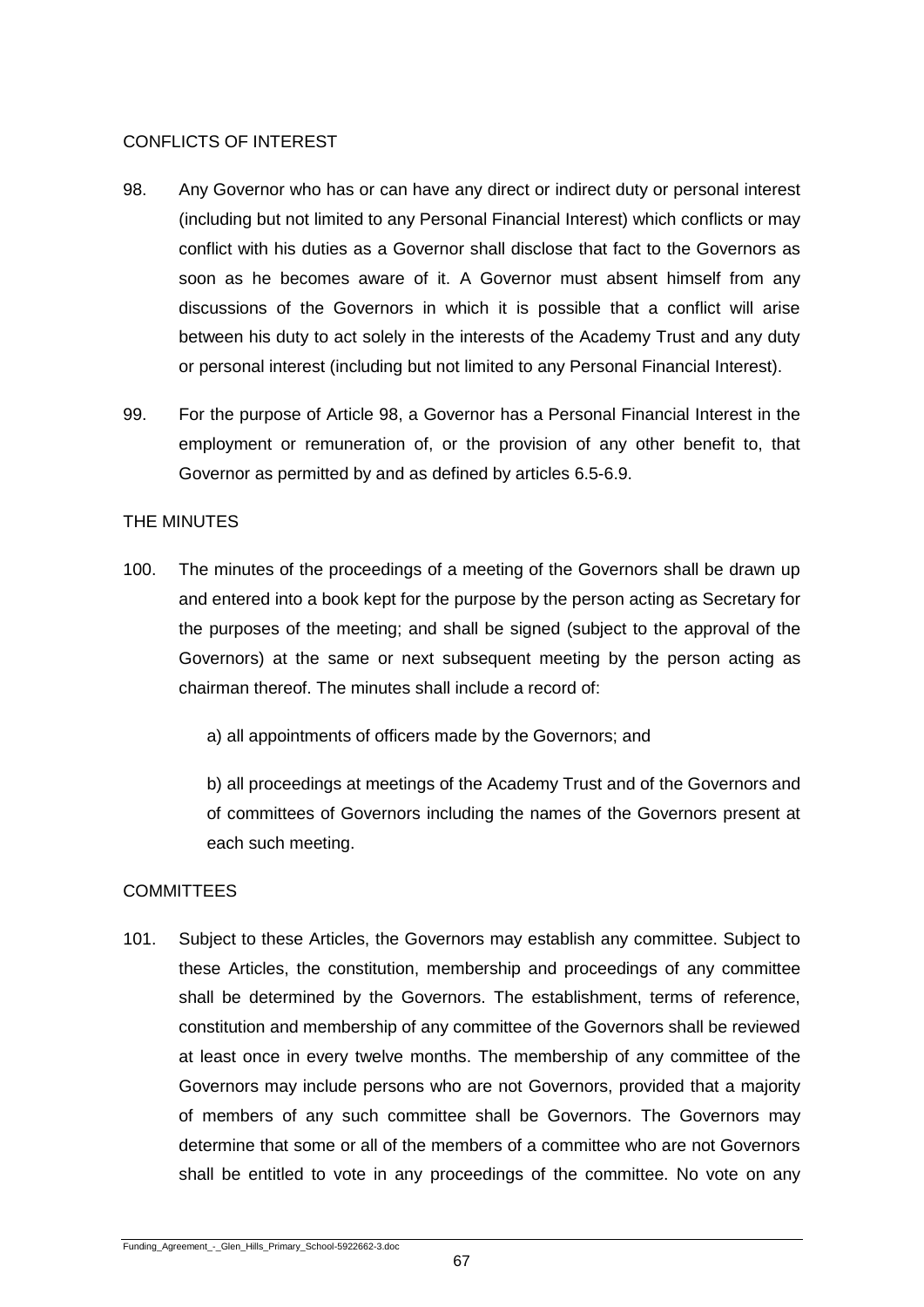matter shall be taken at a meeting of a committee of the Governors unless the majority of members of the committee present are Governors.

# DELEGATION

- 102. The Governors may delegate to any Governor, committee, the Principal or any other holder of an executive office, such of their powers or functions as they consider desirable to be exercised by them. Any such delegation may be made subject to any conditions the Governors may impose and may be revoked or altered.
- 103. Where any power or function of the Governors is exercised by any committee, any Governor, Principal or any other holder of an executive office, that person or committee shall report to the Governors in respect of any action taken or decision made with respect to the exercise of that power or function at the meeting of the Governors immediately following the taking of the action or the making of the decision.

# PRINCIPAL

104. The Governors shall appoint the Principal. The Governors may delegate such powers and functions as they consider are required by the Principal for the internal organisation, management and control of the Academy (including the implementation of all policies approved by the Governors and for the direction of the teaching and curriculum at the Academy).

# MEETINGS OF THE GOVERNORS

- 105. Subject to these Articles, the Governors may regulate their proceedings as they think fit.
- 106. The Governors shall hold at least three meetings in every school year. Meetings of the Governors shall be convened by the Secretary. In exercising his functions under this Article the Secretary shall comply with any direction—

a) given by the Governors; or

b) given by the chairman of the Governors or, in his absence or where there is a vacancy in the office of chairman, the vice-chairman of the Governors, so far as such direction is not inconsistent with any direction given as mentioned in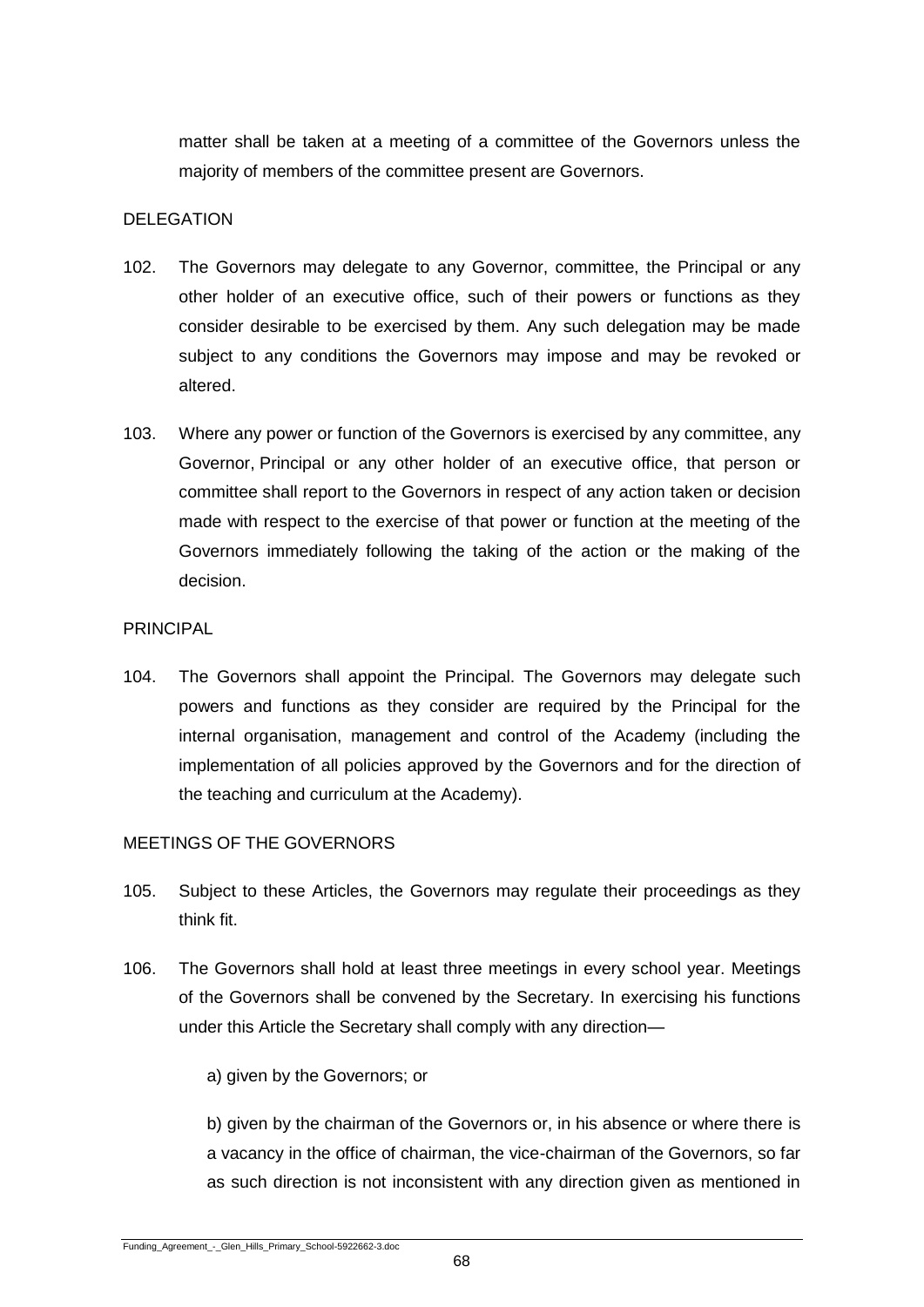(a).

- 107. Any three Governors may, by notice in writing given to the Secretary, requisition a meeting of the Governors; and it shall be the duty of the Secretary to convene such a meeting as soon as is reasonably practicable.
- 108. Each Governor shall be given at least fourteen clear days before the date of a meeting –

a) notice in writing thereof, signed by the Secretary, and sent to each Governor at the address provided by each Governor from time to time; and

b) a copy of the agenda for the meeting;

provided that where the chairman or, in his absence or where there is a vacancy in the office of chairman, the vice-chairman, so determines on the ground that there are matters demanding urgent consideration, it shall be sufficient if the written notice of a meeting, and the copy of the agenda thereof are given within such shorter period as he directs.

- 109. The convening of a meeting and the proceedings conducted thereat shall not be invalidated by reason of any individual not having received written notice of the meeting or a copy of the agenda thereof.
- 110. A resolution to rescind or vary a resolution carried at a previous meeting of the Governors shall not be proposed at a meeting of the Governors unless the consideration of the rescission or variation of the previous resolution is a specific item of business on the agenda for that meeting.
- 111. A meeting of the Governors shall be terminated forthwith if-
	- (a) the Governors so resolve; or
	- (b) the number of Governors present ceases to constitute a quorum for a meeting of the Governors in accordance with Article 114 , subject to Article 116 .
- 112. Where in accordance with Article 111 a meeting is not held or is terminated before all the matters specified as items of business on the agenda for the meeting have been disposed of, a further meeting shall be convened by the Secretary as soon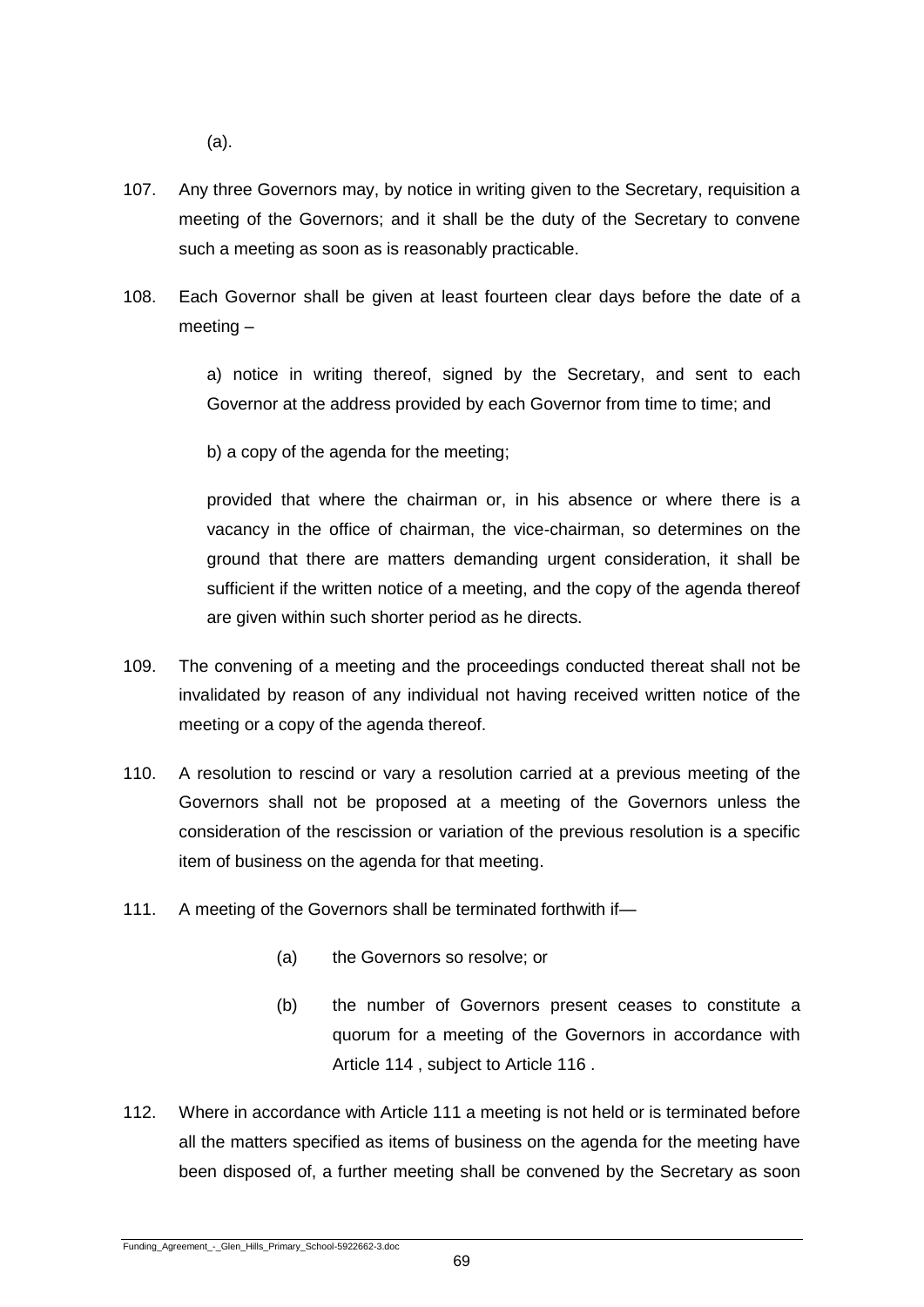as is reasonably practicable, but in any event within seven days of the date on which the meeting was originally to be held or was so terminated.

- 113. Where the Governors resolve in accordance with Article 111 to adjourn a meeting before all the items of business on the agenda have been disposed of, the Governors shall before doing so determine the time and date at which a further meeting is to be held for the purposes of completing the consideration of those items, and they shall direct the Secretary to convene a meeting accordingly.
- 114. Subject to Article 116 the quorum for a meeting of the Governors, and any vote on any matter thereat, shall be any three Governors, or, where greater, any one third (rounded up to a whole number) of the total number of Governors holding office at the date of the meeting. If the Secretary of State has appointed Additional or Further Governors then a majority of the quorum must be made up of Additional or Further Governors.
- 115. The Governors may act notwithstanding any vacancies in their number, but, if the numbers of Governors is less than the number fixed as the quorum, the continuing Governors may act only for the purpose of filling vacancies or of calling a general meeting.
- 116. The quorum for the purposes of
	- a. appointing a parent Governor under Article 57;
	- b. any vote on the removal of a Governor in accordance with Article 67;
	- c. any vote on the removal of the chairman of the Governors in accordance with Article 91;

shall be any two-thirds (rounded up to a whole number) of the persons who are at the time Governors entitled to vote on those respective matters.

- 117. Subject to these Articles, every question to be decided at a meeting of the Governors shall be determined by a majority of the votes of the Governors present and voting on the question. Every Governor shall have one vote.
- 118. Subject to Article 114-116, where there is an equal division of votes, the chairman of the meeting shall have a casting vote in addition to any other vote he may have.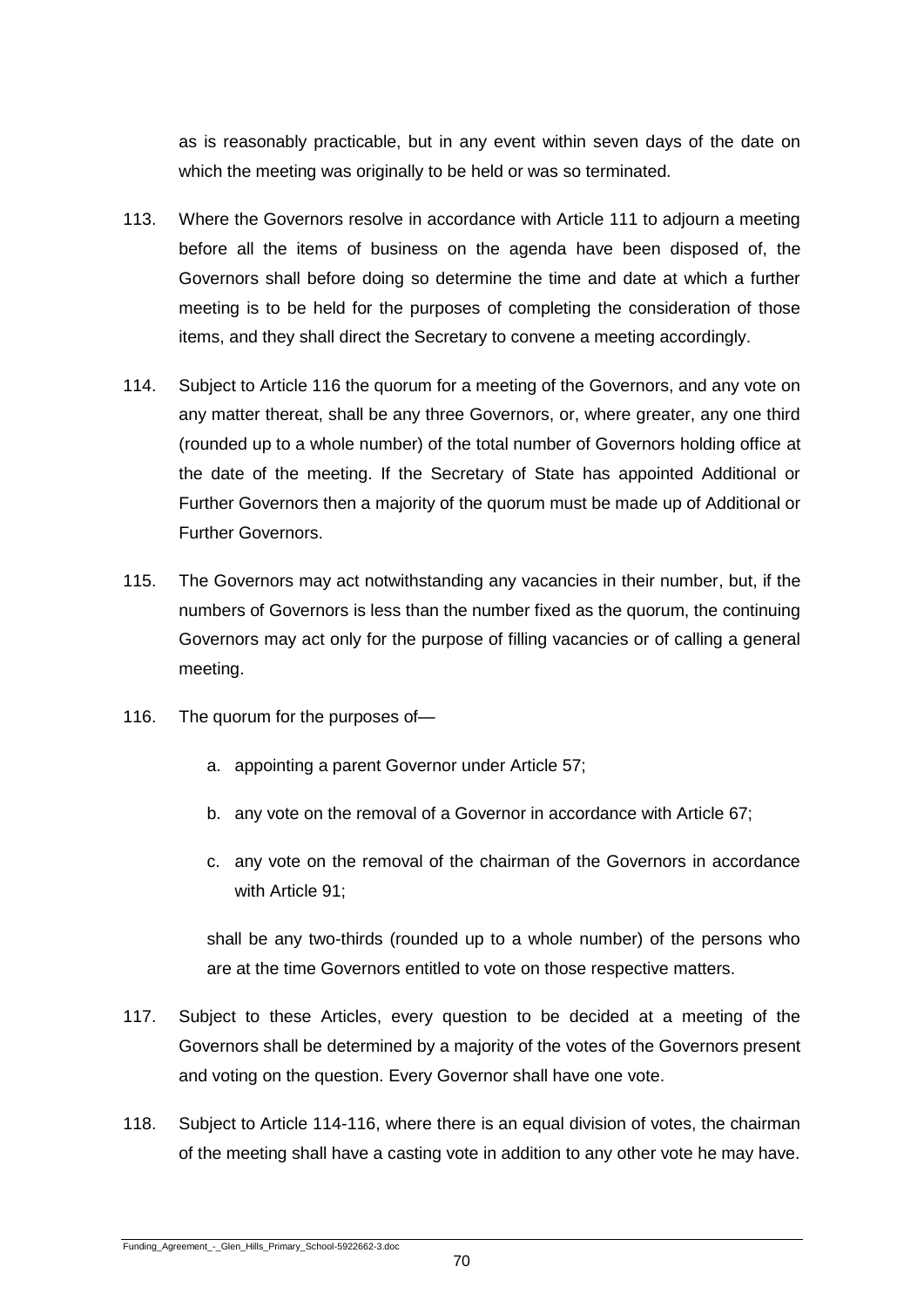- 119. The proceedings of the Governors shall not be invalidated by
	- a. any vacancy among their number; or
	- b. any defect in the election, appointment or nomination of any Governor.
- 120. A resolution in writing, signed by all the Governors entitled to receive notice of a meeting of Governors or of a committee of Governors, shall be valid and effective as if it had been passed at a meeting of Governors or (as the case may be) a committee of Governors duly convened and held. Such a resolution may consist of several documents in the same form, each signed by one or more of the Governors.
- 121. Subject to Article122, the Governors shall ensure that a copy of:
	- a. the agenda for every meeting of the Governors;
	- b. the draft minutes of every such meeting, if they have been approved by the person acting as chairman of that meeting;
	- c. the signed minutes of every such meeting; and
	- d. any report, document or other paper considered at any such meeting,

are, as soon as is reasonably practicable, made available at the Academy to persons wishing to inspect them.

122. There may be excluded from any item required to be made available in pursuance of Article 121, any material relating to—

> a. a named teacher or other person employed, or proposed to be employed, at the Academy;

b. a named pupil at, or candidate for admission to, the Academy; and

c. any matter which, by reason of its nature, the Governors are satisfied should remain confidential.

- 123. Any Governor shall be able to participate in meetings of the Governors by telephone or video conference provided that:
	- a. he has given notice of his intention to do so detailing the telephone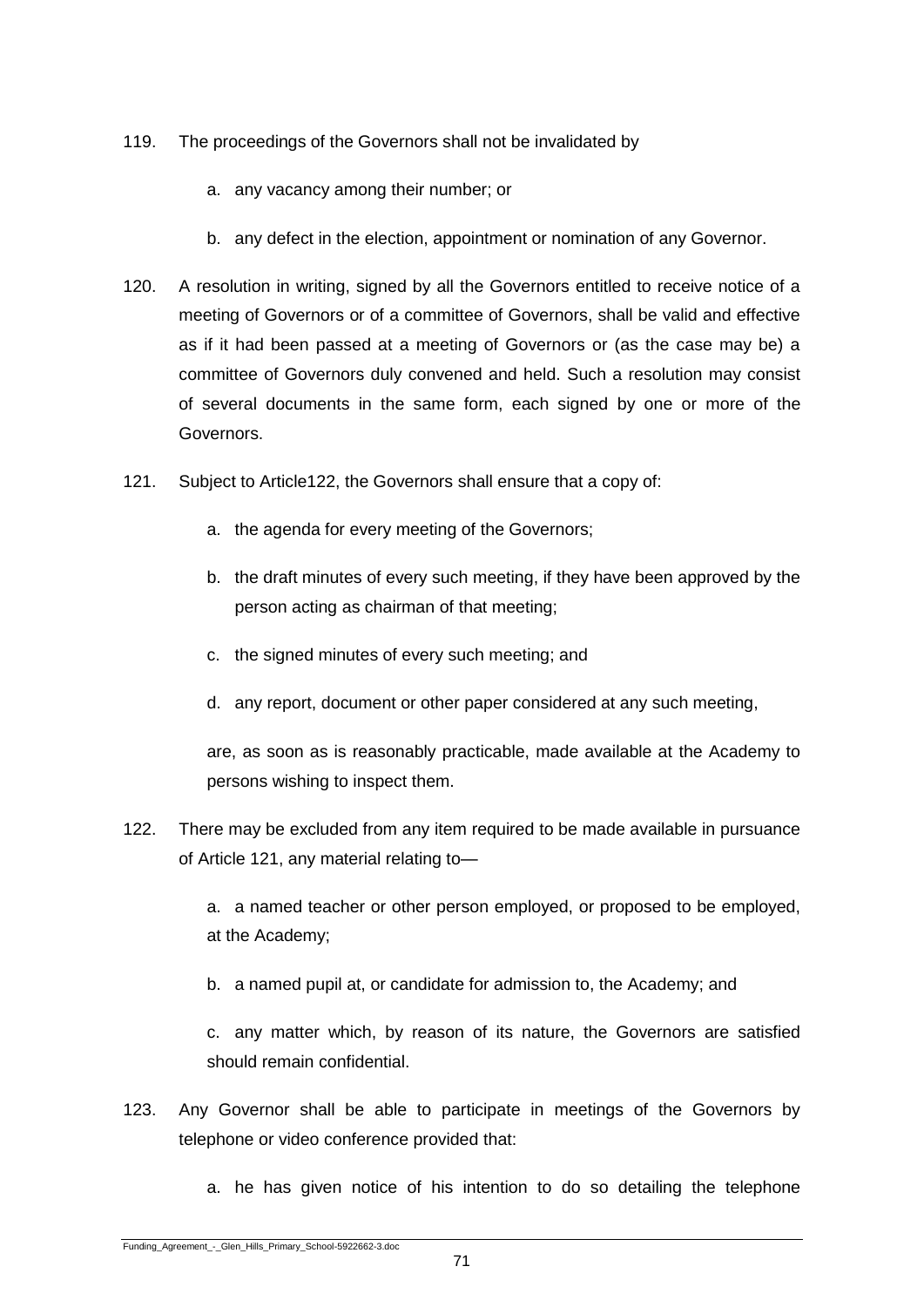number on which he can be reached and/or appropriate details of the video conference suite from which he shall be taking part at the time of the meeting at least 48 hours before the meeting; and

b. the Governors have access to the appropriate equipment if after all reasonable efforts it does not prove possible for the person to participate by telephone or video conference the meeting may still proceed with its business provided it is otherwise quorate.

# PATRONS AND HONORARY OFFICERS

124. The Governors may from time to time appoint any person whether or not a Member of the Academy Trust to be a patron of the Academy Trust or to hold any honorary office and may determine for what period he is to hold such office.

# THE SEAL

125. The seal, if any, shall only be used by the authority of the Governors or of a committee of Governors authorised by the Governors. The Governors may determine who shall sign any instrument to which the seal is affixed and unless otherwise so determined it shall be signed by a Governor and by the Secretary or by a second Governor.

# **ACCOUNTS**

126. Accounts shall be prepared in accordance with the relevant Statement of Recommended Practice as if the Academy Trust was a non-exempt charity and Parts 15 and 16 of the Companies Act 2006 and shall file these with the Secretary of State and the Principal Regulator by 31 December each Academy Financial Year.

#### ANNUAL REPORT

127. The Governors shall prepare its Annual Report in accordance with the Statement of Recommended Practice as if the Academy Trust was a non-exempt charity and shall file these with the Secretary of State and the Principal Regulator by 31 December each Academy Financial Year.

#### ANNUAL RETURN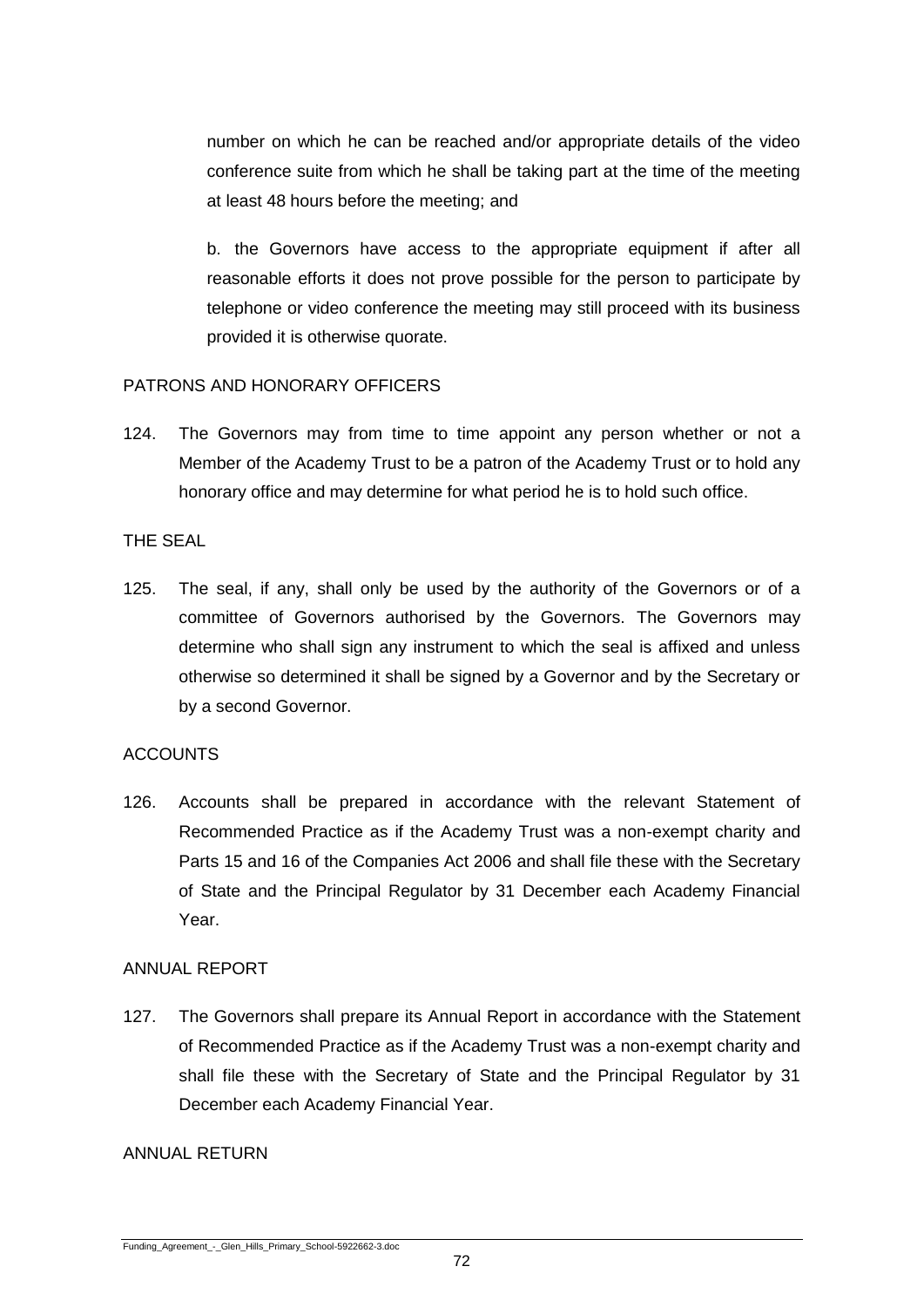128. The Governors shall comply with their obligations under Part 24 of the Companies Act 2006 (or any statutory re-enactment or modification of that Act) with regard to the preparation of an annual return to the Registrar of Companies and in accordance with the Statement of Recommended Practice as if the Academy Trust was a non-exempt charity and to the Secretary of State and the Principal Regulator by 31 December each Academy Financial Year.

### **NOTICES**

- 129. Any notice to be given to or by any person pursuant to the Articles (other than a notice calling a meeting of the Governors) shall be in writing or shall be given using electronic communications to an address for the time being notified for that purpose to the person giving the notice. In these Articles, "Address" in relation to electronic communications, includes a number or address used for the purposes of such communications.
- 130. A notice may be given by the Academy Trust to a Member either personally or by sending it by post in a prepaid envelope addressed to the Member at his registered address or by leaving it at that address or by giving it using electronic communications to an address for the time being notified to the Academy Trust by the Member. A Member whose registered address is not within the United Kingdom and who gives to the Academy Trust an address within the United Kingdom at which notices may be given to him, or an address to which notices may be sent using electronic communications, shall be entitled to have notices given to him at that address, but otherwise no such Member shall be entitled to receive any notice from the Academy Trust.
- 131. A Member present, either in person or by proxy, at any meeting of the Academy Trust shall be deemed to have received notice of the meeting and, where necessary, of the purposes for which it was called.
- 132. Proof that an envelope containing a notice was properly addressed, prepaid and posted shall be conclusive evidence that the notice was given. Proof that a notice contained in an electronic communication was sent in accordance with guidance issued by the Institute of Chartered Secretaries and Administrators shall be conclusive evidence that the notice was given. A notice shall be deemed to be given at the expiration of 48 hours after the envelope containing it was posted or, in the case of a notice contained in an electronic communication, at the expiration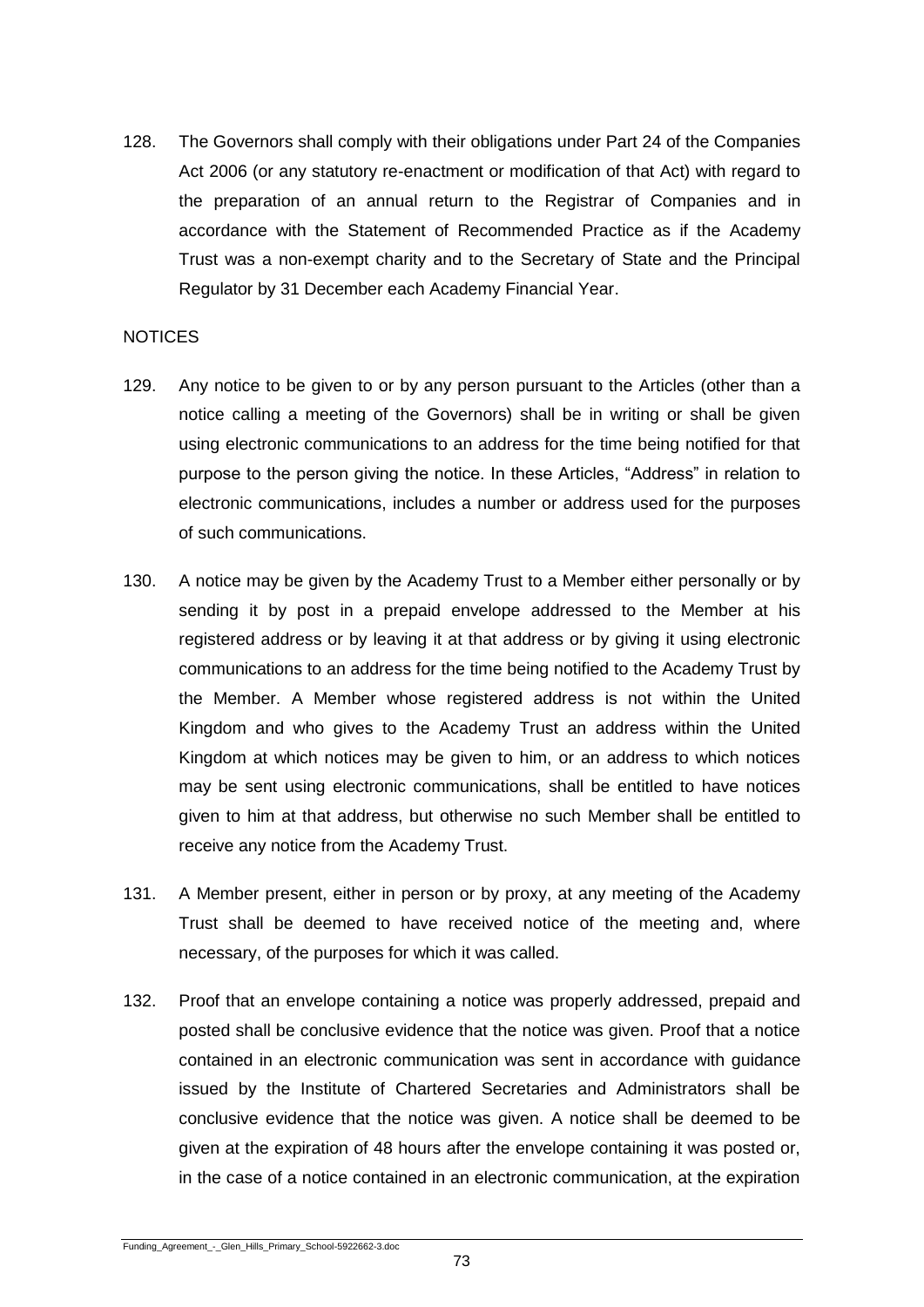of 48 hours after the time it was sent.

#### INDEMNITY

133. Subject to the provisions of the Companies Act 2006 every Governor or other officer or auditor of the Academy Trust shall be indemnified out of the assets of the Academy Trust against any liability incurred by him in that capacity in defending any proceedings, whether civil or criminal, in which judgment is given in favour or in which he is acquitted or in connection with any application in which relief is granted to him by the court from liability for negligence, default, breach of duty or breach of trust in relation to the affairs of the Academy Trust.

#### RULES

134. The Governors may from time to time make such rules or bye laws as they may deem necessary or expedient or convenient for the proper conduct and management of the Academy Trust and for purposes of prescribing classes of and conditions of membership, and in particular but without prejudice to the generality of the foregoing, they may by such rules or bye laws regulate:

> a. the admission and classification of Members of the Academy Trust (including the admission of organisations to membership) and the rights and privileges of such Members, and the conditions of membership and the terms on which Members may resign or have their membership terminated and the entrance fees, subscriptions and other fees or payments to be made by Members;

> b. the conduct of Members of the Academy Trust in relation to one another, and to the Academy Trust's servants;

> c. the setting aside of the whole or any part or parts of the Academy Trust's premises at any particular time or times or for any particular purpose or purposes;

> d. the procedure at general meetings and meetings of the Governors and committees of the Governors in so far as such procedure is not regulated by the Articles; and

> e. generally, all such matters as are commonly the subject matter of company rules.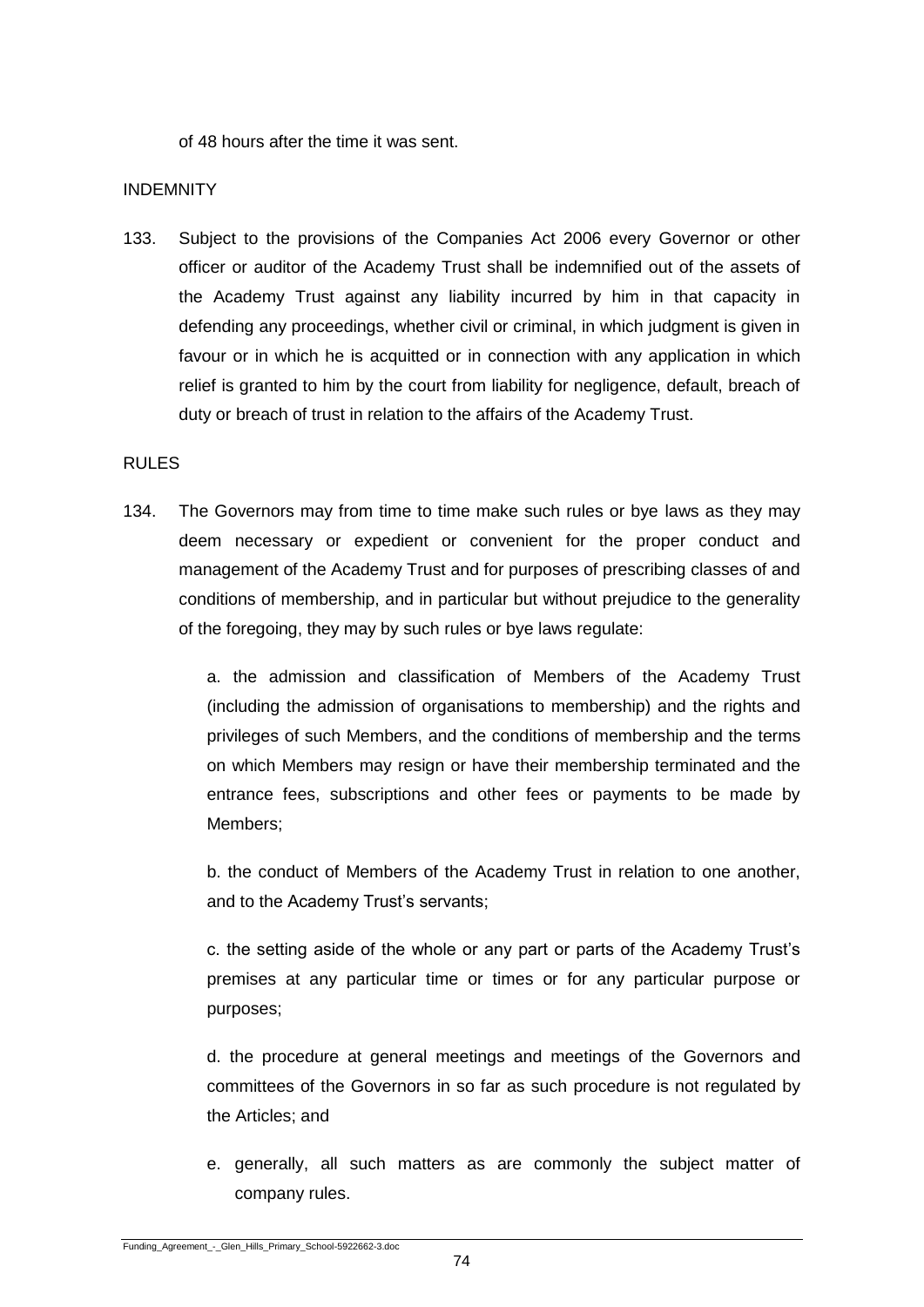135. The Academy Trust in general meeting shall have power to alter, add or to repeal the rules or bye laws and the Governors shall adopt such means as they think sufficient to bring to the notice of Members of the Academy Trust all such rules or bye laws, which shall be binding on all Members of the Academy Trust. Provided that no rule or bye law shall be inconsistent with, or shall affect or repeal anything contained in the Articles.

### AVOIDING INFLUENCED COMPANY STATUS

- 136. Notwithstanding the number of Members from time to time, the maximum aggregate number of votes exercisable by Local Authority Associated Persons shall never exceed 19.9% of the total number of votes exercisable by Members in general meeting and the votes of the other Members having a right to vote at the meeting will be increased on a pro-rata basis.
- 137. No person who is a Local Authority Associated Person may be appointed as a Governor if, once the appointment had taken effect, the number of Governors who are Local Authority Associated Persons would represent 20% or more of the total number of Governors. Upon any resolution put to the Governors, the maximum aggregate number of votes exercisable by any Governors who are Local Authority Associated Persons shall represent a maximum of 19.9% of the total number of votes cast by the Governors on such a resolution and the votes of the other Governors having a right to vote at the meeting will be increased on a pro-rata basis.
- 138. No person who is a Local Authority Associated Person is eligible to be appointed to the office of Governor unless his appointment to such office is authorised by the local authority to which he is associated.
- 139. If at the time of either his becoming a Member of the Academy Trust or his first appointment to office as a Governor any Member or Governor was not a Local Authority Associated Person but later becomes so during his membership or tenure as a Governor he shall be deemed to have immediately resigned his membership and/or resigned from his office as a Governor as the case may be.
- 140. If at any time the number of Governors or Members who are also Local Authority Associated Persons would (but for Articles 136 to 139 inclusive) represent 20% or more of the total number of Governors or Members (as the case may be) then a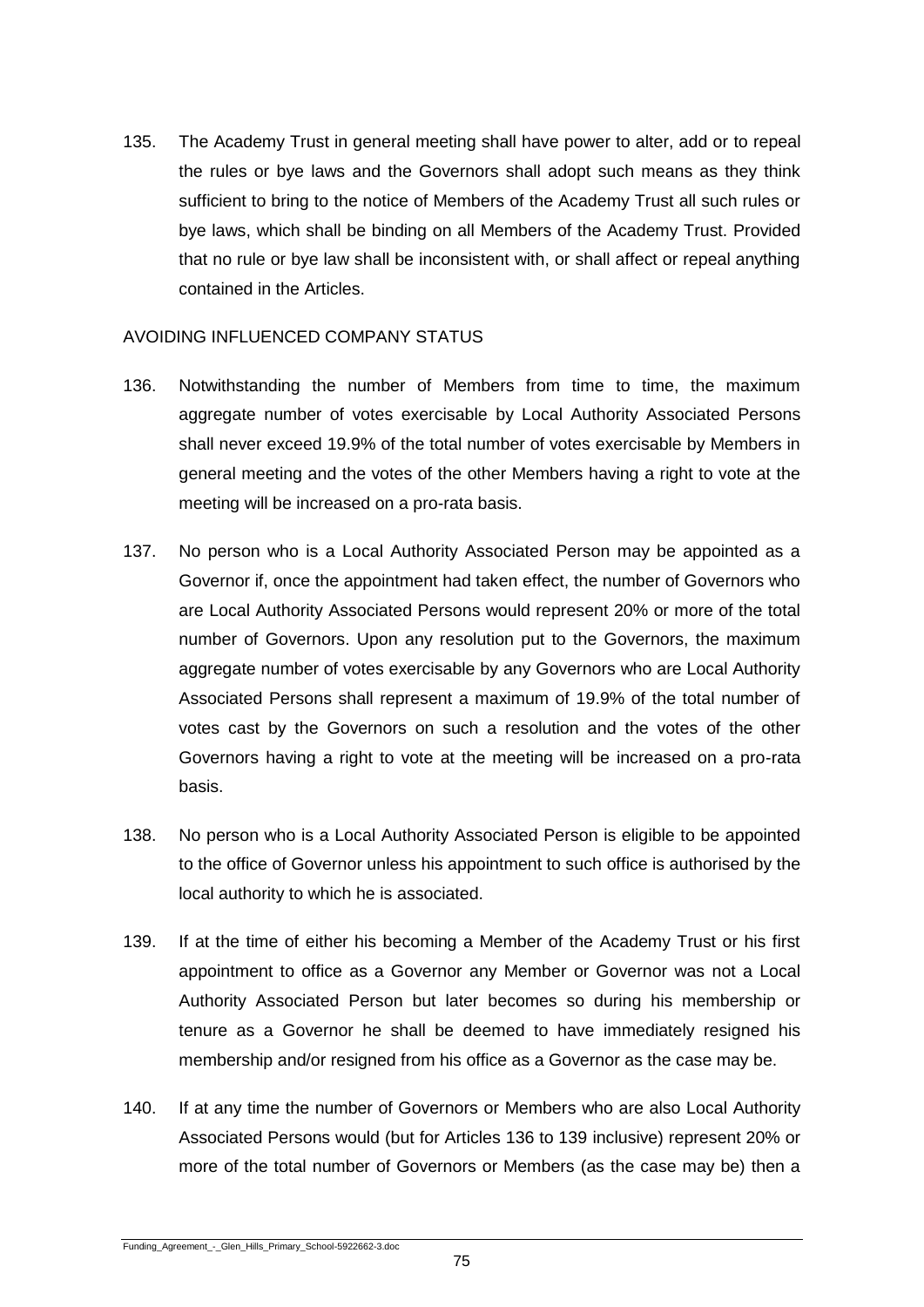sufficient number of the Governors or Members (as the case may be) who are Local Authority Associated Persons shall be deemed to have resigned as Governors or Members (as the case may be) immediately before the occurrence of such an event to ensure that at all times the number of such Governors or Members (as the case may be) is never equal to or greater than 20% of the total number of Governors or Members (as the case may be). Governors or Members (as the case may be) who are Local Authority Associated Persons shall be deemed to have resigned in order of their appointment date the most recently appointed resigning first.

141. The Members will each notify the Academy Trust and each other if at any time they believe that the Academy Trust or any of its subsidiaries has become subject to the influence of a local authority (as described in section 69 of the Local Government and Housing Act).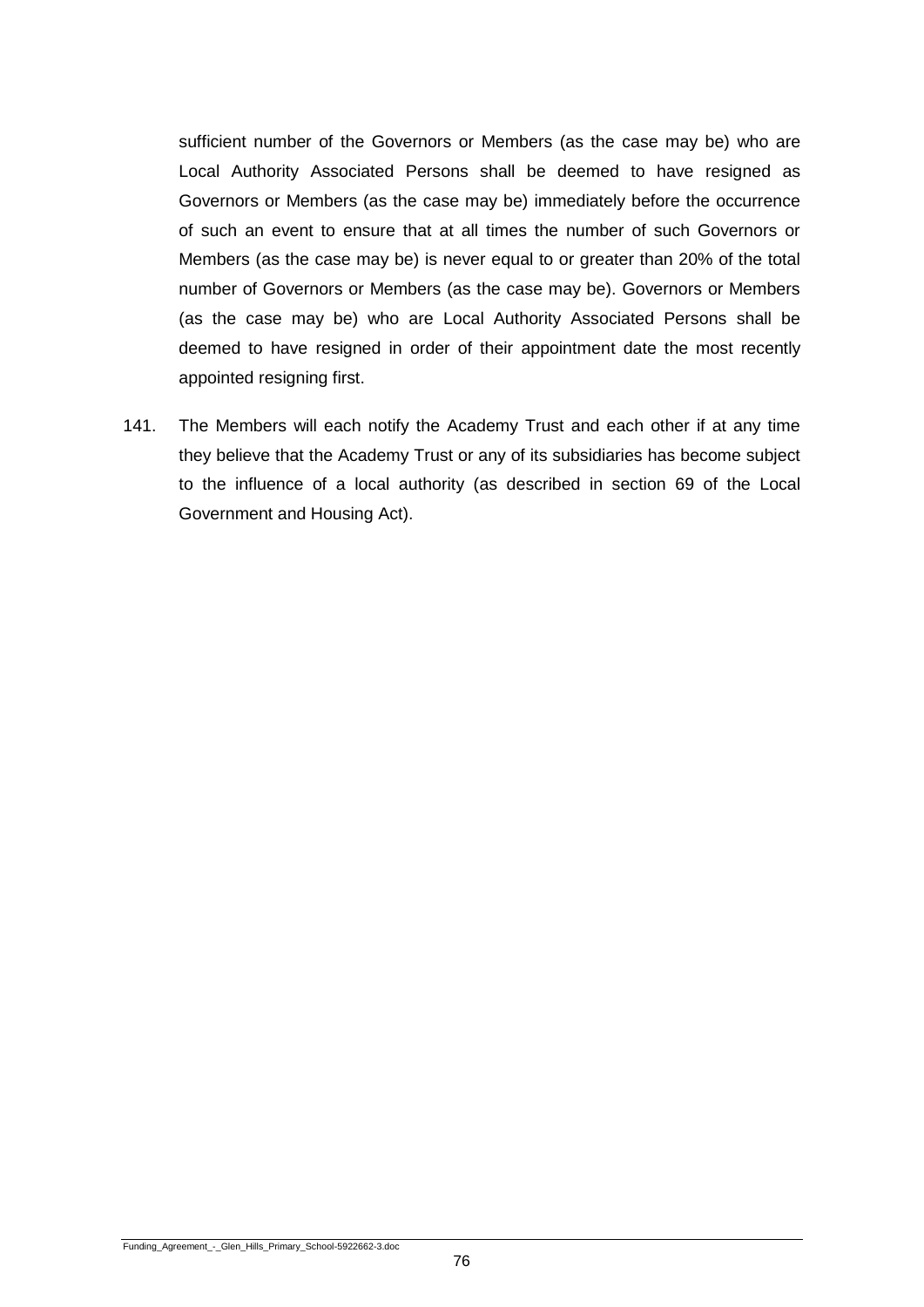# **Annex B**

# **REQUIREMENTS FOR THE ADMISSION OF PUPILS TO THE GLEN HILLS PRIMARY SCHOOL ACADEMY**

## **GENERAL**

- 1. This annex may be amended in writing at any time by agreement between the Secretary of State and the Academy Trust.
- 2. The Academy Trust will act in accordance with, and will ensure that an Independent Appeal Panel is trained to act in accordance with, all relevant provisions of the School Admissions Code and the School Admission Appeals Code published by the Department for Education ("the Codes") as they apply at any given time to maintained schools and with equalities law and the law on admissions as they apply to maintained schools. For this purpose, reference in the Codes or legislation to "admission authorities" shall be deemed to be references to the governing body of the Academy Trust.
- 3. Notwithstanding the generality of paragraph 2 of this Annex, the Academy Trust will take part in any mandatory Admissions Forum set up by the local authority ("LA") in which they are situated and have regard to its advice; and will participate in the co-ordinated admission arrangements operated by the LA and the local Fair Access Protocol.
- 4. Notwithstanding any provision in this Annex, the Secretary of State may:
	- (a) direct the Academy Trust to admit a named pupil to the Glen Hills Primary School Academy on application from an LA. This will include complying with a School Attendance Order. Before doing so the Secretary of State will consult the Academy Trust.
	- (b) direct the Academy Trust to admit a named pupil to the Glen Hills Primary School Academy if the Academy Trust has failed to act in accordance with this Annex or has otherwise failed to comply with applicable admissions and equalities legislation or the provisions of the Codes.
	- (c) direct the Academy Trust to amend its admission arrangements where they fail to comply with the School Admissions Code or the Admission Appeals Code.
- 5. The Academy Trust shall ensure that parents and 'relevant children' will have the right of appeal to an Independent Appeal Panel if they are dissatisfied with an admission decision of the Academy Trust. The Independent Appeal Panel will be independent of the Academy Trust. The arrangements for appeals will comply with the School Admission Appeals Code published by the Department for Education as it applies to

Funding\_Agreement\_-\_Glen\_Hills\_Primary\_School-5922662-3.doc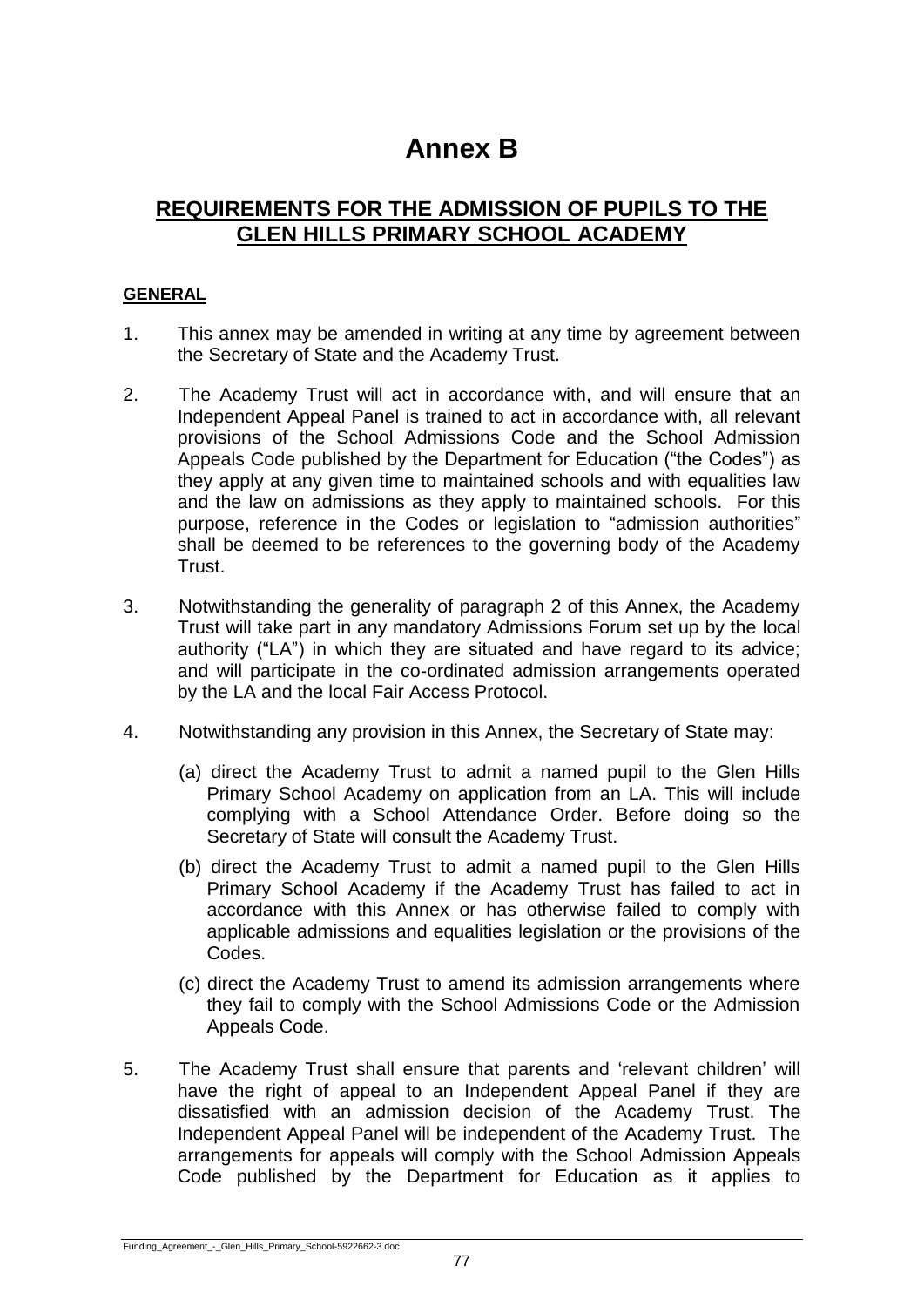Foundation and Voluntary Aided schools. The determination of the appeal panel is binding on all parties.

## **Relevant Area**

- 6. Subject to paragraph 7, the meaning of "Relevant Area" for the purposes of consultation requirements in relation to admission arrangements is that determined by the local authority for maintained schools in the area in accordance with the Education (Relevant Areas for Consultation on Admission Arrangements) Regulations 1999.
- 7. If the Academy does not consider the relevant area determined by the local authority for the maintained schools in the area to be appropriate, it must apply to the Secretary of State by 1 August for a determination of the appropriate relevant area for the Academy, setting out the reasons for this view. The Secretary of State will consult the Academy and the LA in which the Academy is situated in reaching a decision.

## **Requirement to admit pupils**

- 8. Pupils on roll in any predecessor maintained or independent school will transfer automatically to the Academy on opening. All children already offered a place at any predecessor school will be admitted.
- 9. The Academy will:
	- a. subject to its right of appeal to the Secretary of State in relation to a named pupil, admit all pupils with a statement of special educational needs naming the Academy;
	- b. adopt admission oversubscription criteria that give highest priority to looked after children, in accordance with the relevant provisions of the School Admissions Code.

## **Oversubscription criteria, admission number, consultation, determination and objections.**

- 10. The Academy admission arrangements will include oversubscription criteria, and an admission number for each relevant age group. The Academy will consult on its admission arrangements and determine them in line with the requirements within the School Admissions Code.
- 11. The Young People's Learning Agency (YPLA) may consider objections on the Secretary of State's behalf. The Academy Trust should therefore make it clear, when determining the Academy's admission arrangements, that objections should be submitted to the YPLA.
- 12. A determination of an objection by the YPLA on behalf of the Secretary of State, or by the Secretary of State will be binding upon the Academy.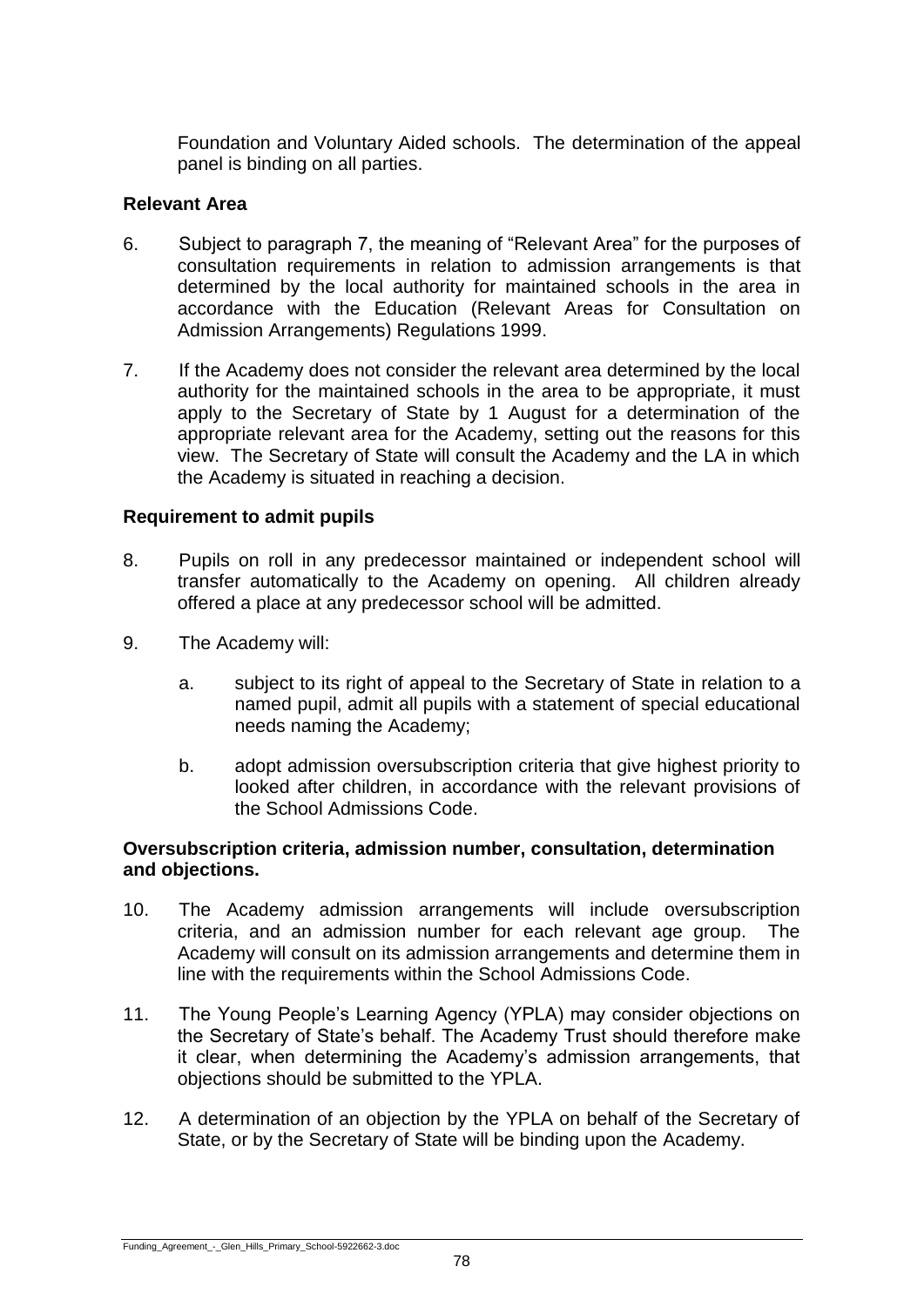# **Annex C**

# **Arrangements for pupils with Special Educational Needs ('SEN') and disabilities at Glen Hills Primary School Academy**

# **Duties in relation to pupils with SEN**

- 1. The Governing Body of the Academy Trust must comply with all of the duties imposed upon the governing bodies of maintained schools in:
	- Part 4 of the Education Act 1996 as amended from time to time;
	- The Education (Special Educational Needs) (Information) Regulations 1999 as amended from time to time;
	- The Education (Special Educational Needs Co-ordinators) (England) (Amendment) Regulations 2008 as amended from time to time.
- 2. Notwithstanding any provision in this Agreement, the Secretary of State may (whether following a complaint made to him or otherwise) direct the Academy Trust to comply with an obligation described in this Annex where the Academy Trust has failed to comply with any such obligation.
- 3. Where a child who has SEN is being educated in the Academy, those concerned with making special educational provision for the child must secure that the child engages in the activities of the school together with children who do not have SEN, so far as is reasonably practicable and is compatible with:
	- (a) the child receiving the special educational provision which his learning difficulty calls for,
	- (b) the provision of efficient education for the children with whom he will be educated, and
	- (c) the efficient use of resources.
- 4. In addition to complying with the duties imposed upon the governing bodies of maintained schools set out in The Education (Special Educational Needs) (Information) Regulations 1999 (as amended from time to time), the Academy Trust must ensure that the Academy's website includes details of the arrangements for the admission of disabled pupils; the steps taken to prevent disabled pupils from being treated less favourably than other pupils; and the facilities provided to assist access to the Academy by disabled pupils (disabled pupils meaning pupils who are disabled for the purposes of the Equality Act 2010).

## **Admissions**

5. The Academy Trust must ensure that pupils with SEN are admitted on an equal basis with others in accordance with its admissions policy.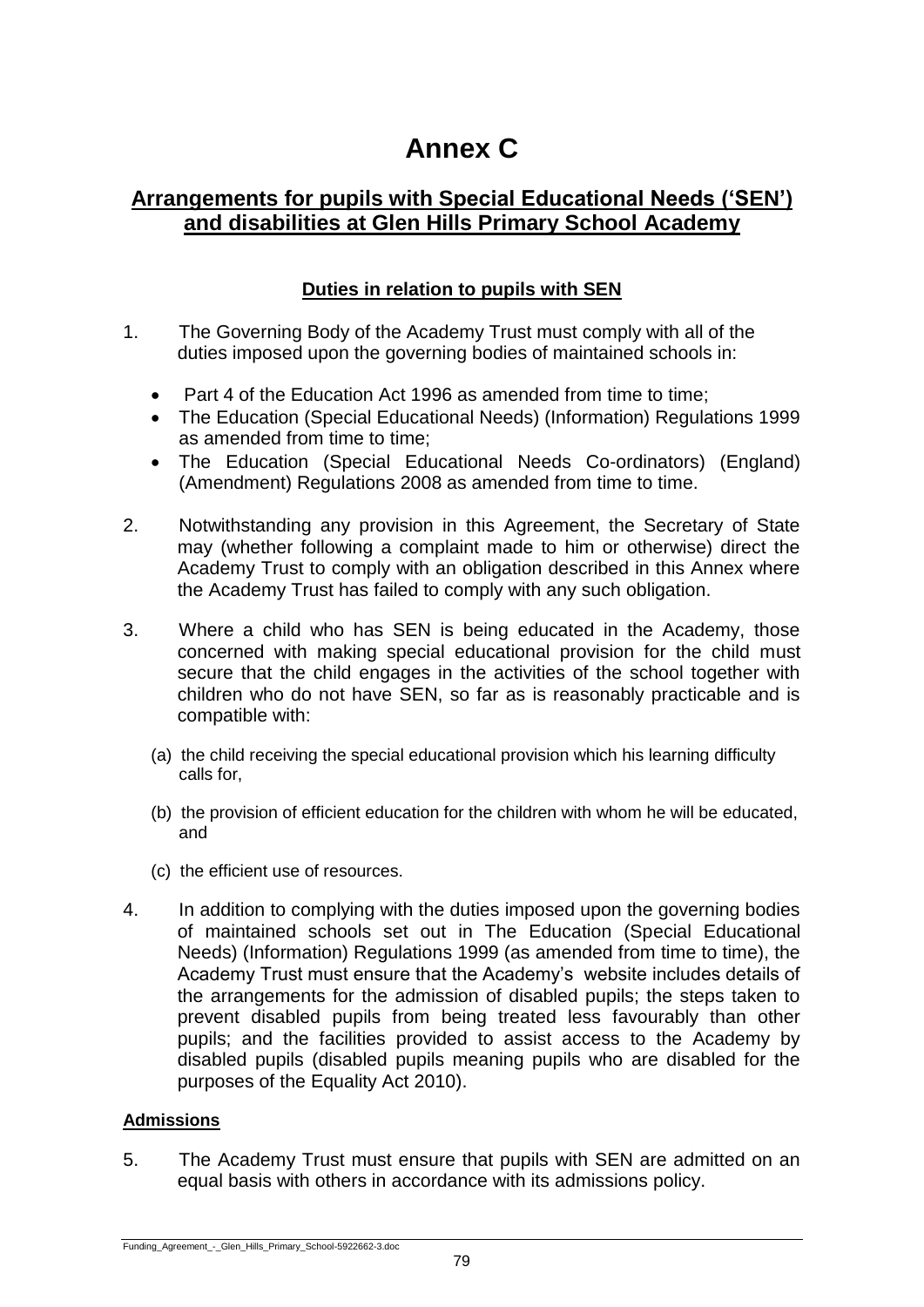- 6. Where a local authority ("LA") proposes to name the Academy in a statement of SEN made in accordance with section 324 of the Education Act 1996, it must give the Academy Trust written notice that it so proposes. Within 15 days of receipt of the LA's notice that it proposes to name the Academy in a statement, the Academy Trust must consent to being named, except where admitting the child would be incompatible with the provision of efficient education for other children; and where no reasonable steps may be made to secure compatibility. In deciding whether a child's inclusion would be incompatible with the efficient education of other children, the Academy Trust must have regard to the relevant guidance issued by the Secretary of State to maintained schools.
- 7. If the Academy Trust determines that admitting the child would be incompatible with the provision of efficient education, it must, within 15 days of receipt of the LA's notice, notify the LA in writing that it does not agree that the Academy should be named in the pupil's statement. Such notice must set out all the facts and matters the Academy relies upon in support of its contention that: (a) admitting the child would be incompatible with efficiently educating other children; and (b) the Academy Trust cannot take reasonable steps to secure this compatibility.
- 8. After service by the Academy Trust on the LA of any notice (further to paragraph 7 above) stating that it does not agree with the LA's proposal that the Academy be named, the Academy Trust must seek to establish from the LA, as soon as is reasonably practicable, whether or not the LA agrees with the Academy Trust. If the LA notifies the Academy that it does not agree with the Academy Trust's response, and names the Academy in the child's statement, the Academy Trust must admit the child to the school on the date specified in the statement or on the date specified by the LA.
- 9. Where the Academy Trust consider that the Academy should not have been named in a child's statement, they may ask the Secretary of State to determine that the LA has acted unreasonably in naming the Academy and to make an order directing the LA to reconsider.
- 10. The Secretary of State's determination shall, subject only to any right of appeal which any parent or guardian of the child may have to the First-tier Tribunal (Special Educational Needs and Disability), be final.
- 11. If a parent or guardian of a child in respect of whom a statement is maintained by the local authority appeals to the First-tier Tribunal (Special Educational Needs and Disability) either against the naming of the Academy in the child's SEN statement or asking the Tribunal to name the Academy, then the decision of the Tribunal on any such appeal shall be binding and shall, if different from that of the Secretary of State under paragraph 9 above, be substituted for the Secretary of State's decision.
- 12. Where the Academy, the Secretary of State or the First-tier Tribunal (Special Educational Needs and Disability) have determined that it should be named, the Academy Trust shall admit the child to the Academy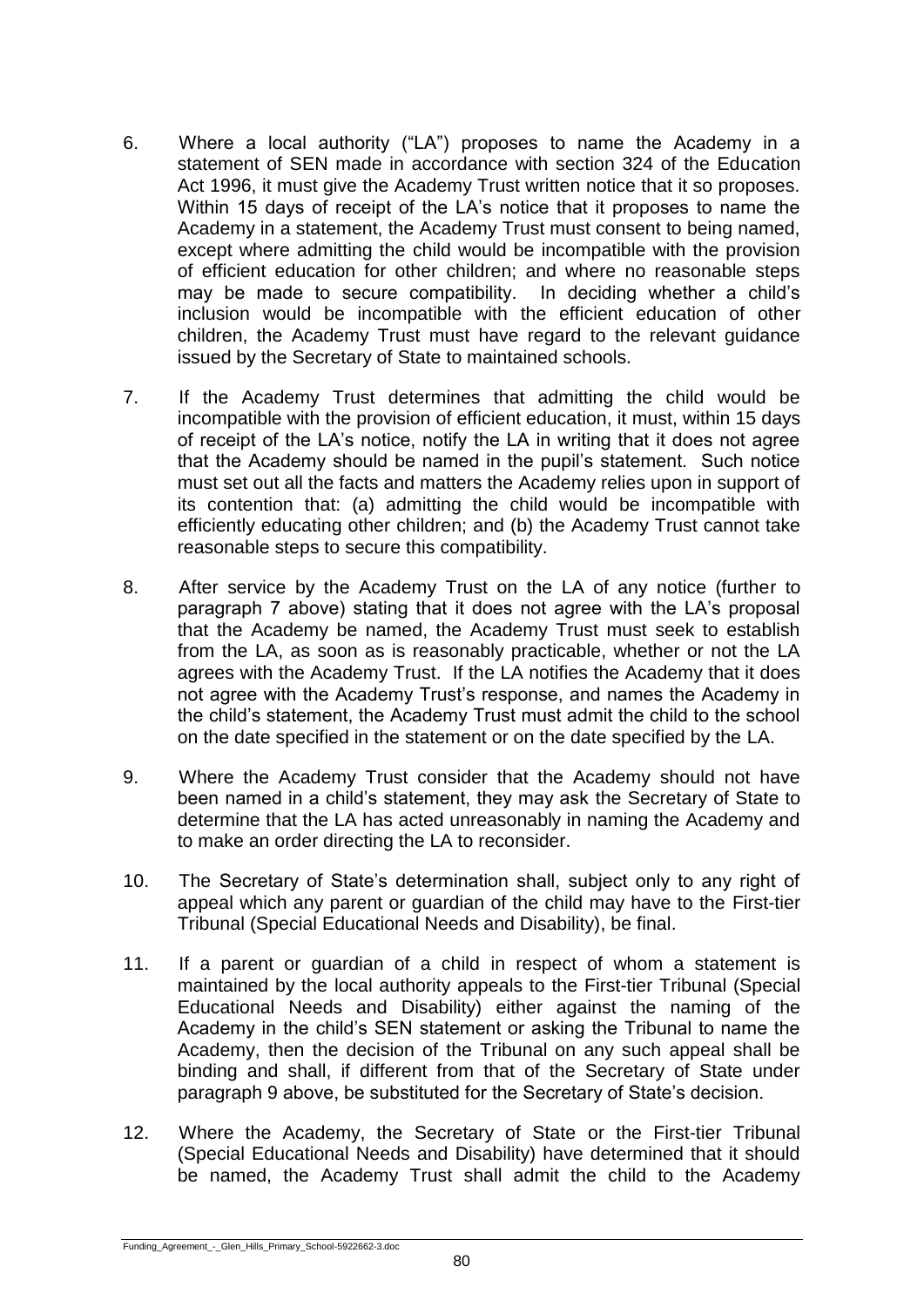notwithstanding any provision of Annex B to this agreement.